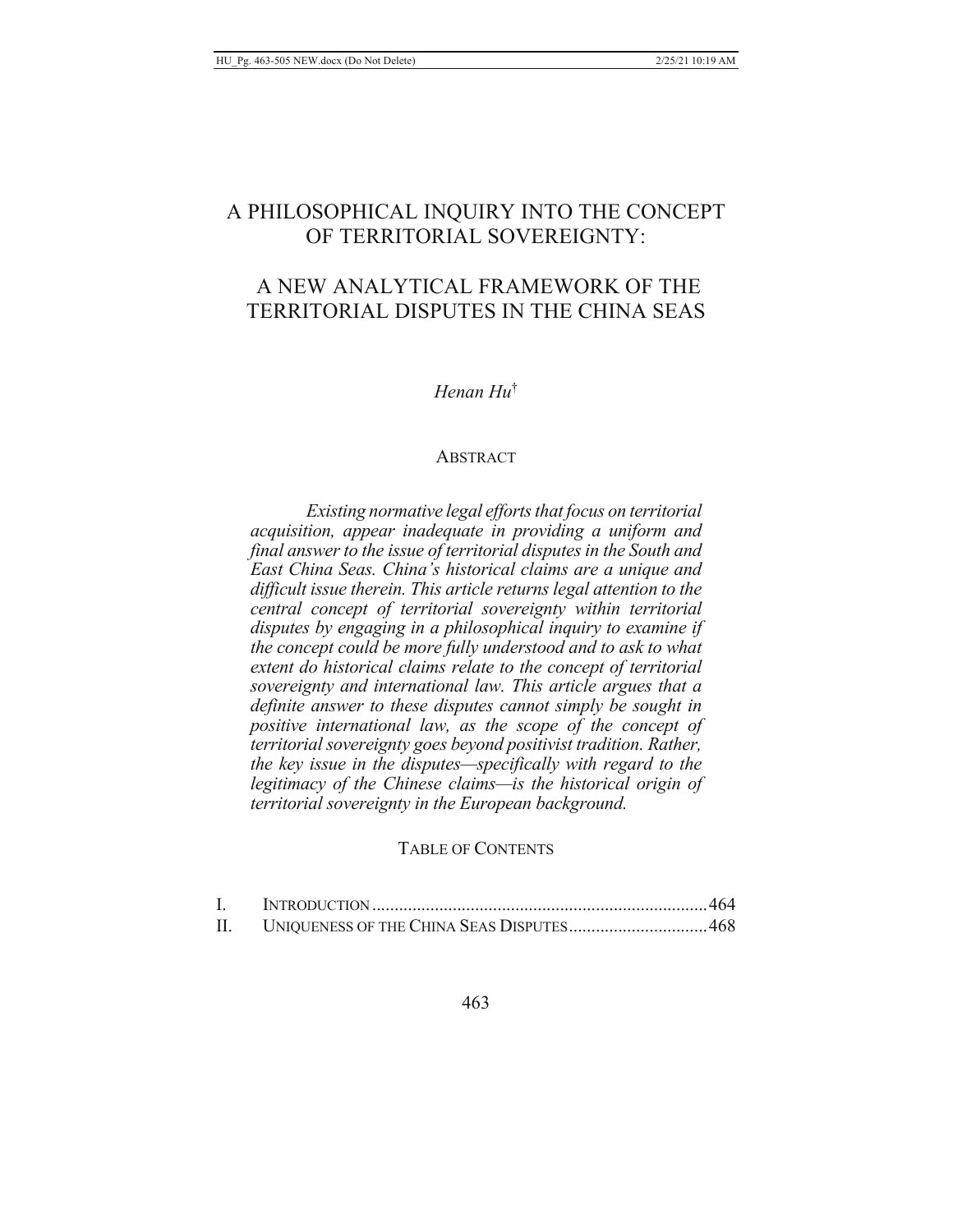| Ш   | TERRITORIAL SOVEREIGNTY IN CONTEMPORARY INTERNATIONAL             |  |
|-----|-------------------------------------------------------------------|--|
|     |                                                                   |  |
|     | A. The Impasse: Interdependence of Territory and                  |  |
|     |                                                                   |  |
|     |                                                                   |  |
| IV. | RE-CONCEPTUALIZATION OF TERRITORIAL SOVEREIGNTY485                |  |
|     |                                                                   |  |
|     |                                                                   |  |
|     |                                                                   |  |
|     |                                                                   |  |
|     | B. Relativism of Sovereignty in International Law and the         |  |
|     |                                                                   |  |
|     | C. Internal and External Territorial Rights: Implications for the |  |
|     |                                                                   |  |
| V.  |                                                                   |  |
|     |                                                                   |  |

#### I. **INTRODUCTION**

The territorial disputes over the islands in the South and East China Seas are a major threat to regional stability in Asia. The current applicable law to these disputes is the law of territorial acquisition. Despite the five modes of territorial acquisition outlined in the corresponding doctrine, the normative framework of the law is formulated in several landmark cases which took place during the early twentieth century.<sup>1</sup> To a certain extent, this is mainly a judgemade case law system, notably in the *Island of Palmas* case Judge Max Huber ruled that "a juridical fact must be appreciated in the light of the law contemporary with it" and "the existence of the right, in other words its continued manifestation, shall follow the conditions required by the evolution of law," which gave rise to the so-called principle of inter-temporal law and proved to be a significant milestone.<sup>2</sup> Since the

<sup>&</sup>lt;sup>†</sup> Assistant Professor, School of Law, South China University of Technology. This research is supported by National Social Science Fund of China (19CFX079), Guangzhou Philosophy & Social Science Development Plan (2018GZQN07) and the Fundamental Research Funds for the Central Universities (2018ZDXM12).

<sup>&</sup>lt;sup>1</sup> Clipperton Island Arbitration (Fr. v. Mex.), 2 R.I.A.A. 1107 (1931); Island of Palmas (U.S. v. Neth.), 2 R.I.A.A. 845 (Perm. Ct. Arb. 1928); Legal Status of Eastern Greenland (Den. v. Nor.), P.C.I.J. (ser. A/B) No. 53, at 22 (April 5th); Minquiers and Ecrehos (U.K. v. Fr.), Judgement, 1953 I.C.J. Rep. 47.

<sup>2</sup> Island of Palmas (U.S. v. Neth.), 2 R.I.A.A. 845 (Perm. Ct. Arb. 1928).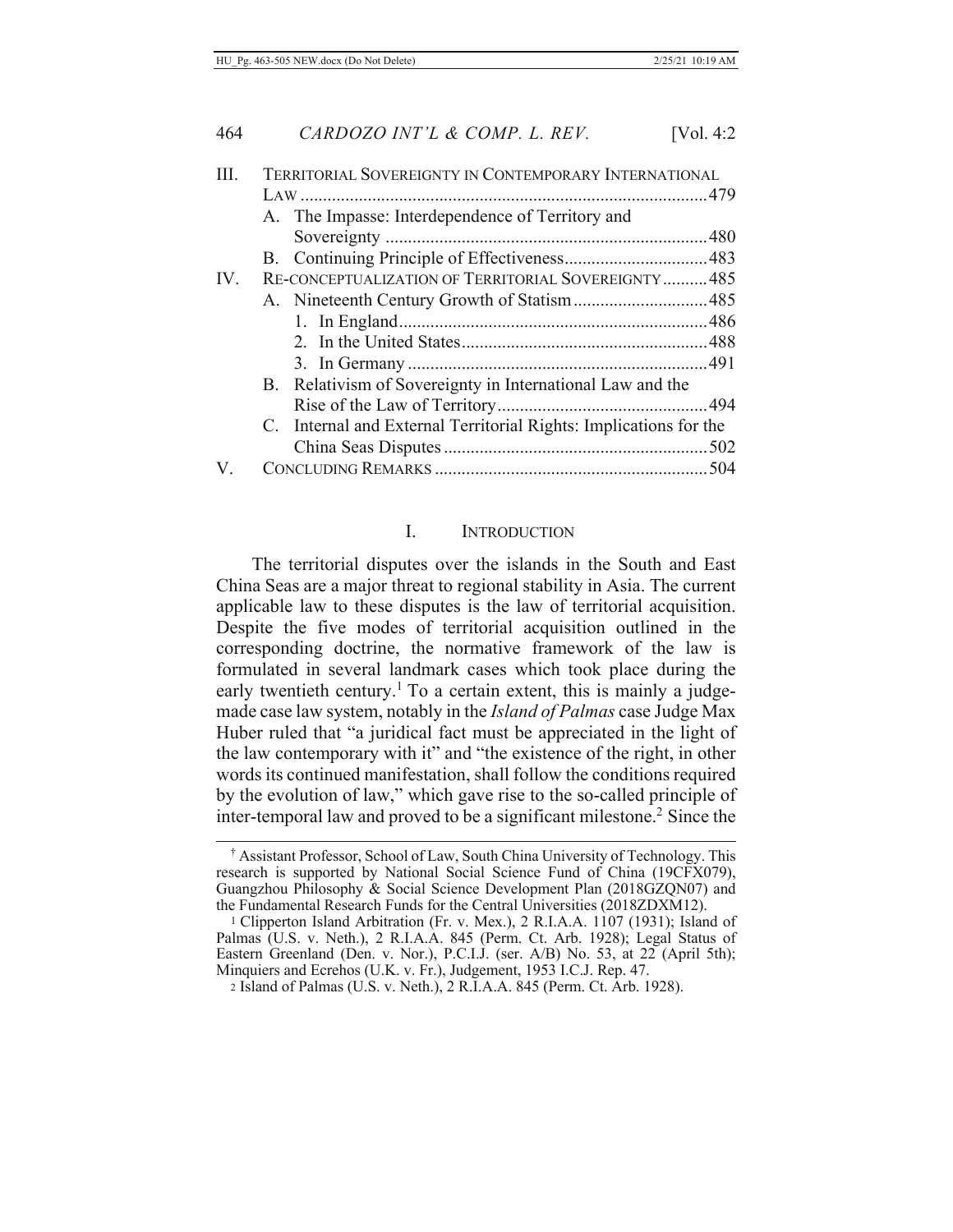late nineteenth century, notably, following the Berlin Conference, the criterion of territorial regime in international law has been centered on the principle of effectiveness. Effective control requires a State to display intent to act as a sovereign, and to undertake continuous and peaceful administrative measures over a piece of land.<sup>3</sup> Nevertheless, the scope of the principle of effectiveness remains uncertain. In particular, there remains no clear-cut standard in contemporary international law with respect to what administrative measures display sovereignty and whether a State's acts are in fact continuous. "Effectiveness," so as to achieve equitable results, is decided on a case-by-case basis according to the specific circumstances of individual cases.<sup>4</sup> For example, in the *Clipperton Island* arbitration, the tribunal tolerated France's non-action for nearly forty years,<sup>5</sup> while in the *Island of Palmas* case, the Judge was satisfied by the Dutch government's reliance on a 100-year gap in evidence.<sup>6</sup> As a result, the application of the principle of effectiveness relies heavily on judicial

5 See Clipperton Island Arbitration (Fr. v. Mex.), 2 R.I.A.A. 1107 (1931), translated in 26 AM. J. INTL L. 391-392 (1932) (It is stated that since Lieutenant Kerwéguen's first cruise of the French Navy on November 17 1858, "until the end of 1887 no positive and apparent act of sovereignty can be recalled either on the part of France or on the part of any other powers . . . Towards the end of 1897, precisely the  $24<sup>th</sup>$  of November of that year, France stated ... that three persons were found in the islands collecting guano...and raised the American flag".).

6 See Island of Palmas (U.S. v. Neth.), 2 R.I.A.A. at 864 (The Judge pointed out that "[t]here is a considerable gap in the documentary evidence laid before the Tribunal by the Netherlands Governments . . . that these relations have not existed between 1726 and 1825." The problem of the uncertainty of the case laws has also been pointed out by some authors: see also Tao Cheng, The Sino-Japanese Dispute over the Tiao-yu-Tai (Senkaku) Islands and the Law of Territorial Acquisition, 14 VA. J. INTL L. 240 (1973-1974); S. Wei Su, The Territorial Dispute over the Tiaoyu/Senkaku Islands: An Update, 36 OCEAN DEV. & INTL L. 50-51 (2005)).

<sup>3</sup> Legal Status of Eastern Greenland (Den. v. Nor.), P.C.I.J. (ser. A/B) No. 53, at 45-46 (April 5th).

<sup>4</sup> When Yemen in the *Eritrea-Yemen* case expressed its concern on the possibility for the tribunal to prefigure an eventual stage two on maritime solution as an element of its thinking about stage one on territorial sovereignty, notably the principle of equity, the tribunal found it unable to accept Yemen's supposition. To the tribunal, it is suitable to include any principles, rules, or practices of international law that are found to be applicable to the matters of sovereignty, even those that are part of maritime law. In other words, the tribunal considered the principle of equity as an established principle for international adjudication. See Territorial Sovereignty and Scope of the Dispute (Eri. v. Yemen), 22 R.I.A.A. 240 (Oct. 9, 1998) (In this case, the tribunal examined a wide variety of circumstances as evidence of the display of governmental authority and *effectivités*, which in my view well follows the spirit of equitable principle and special circumstances).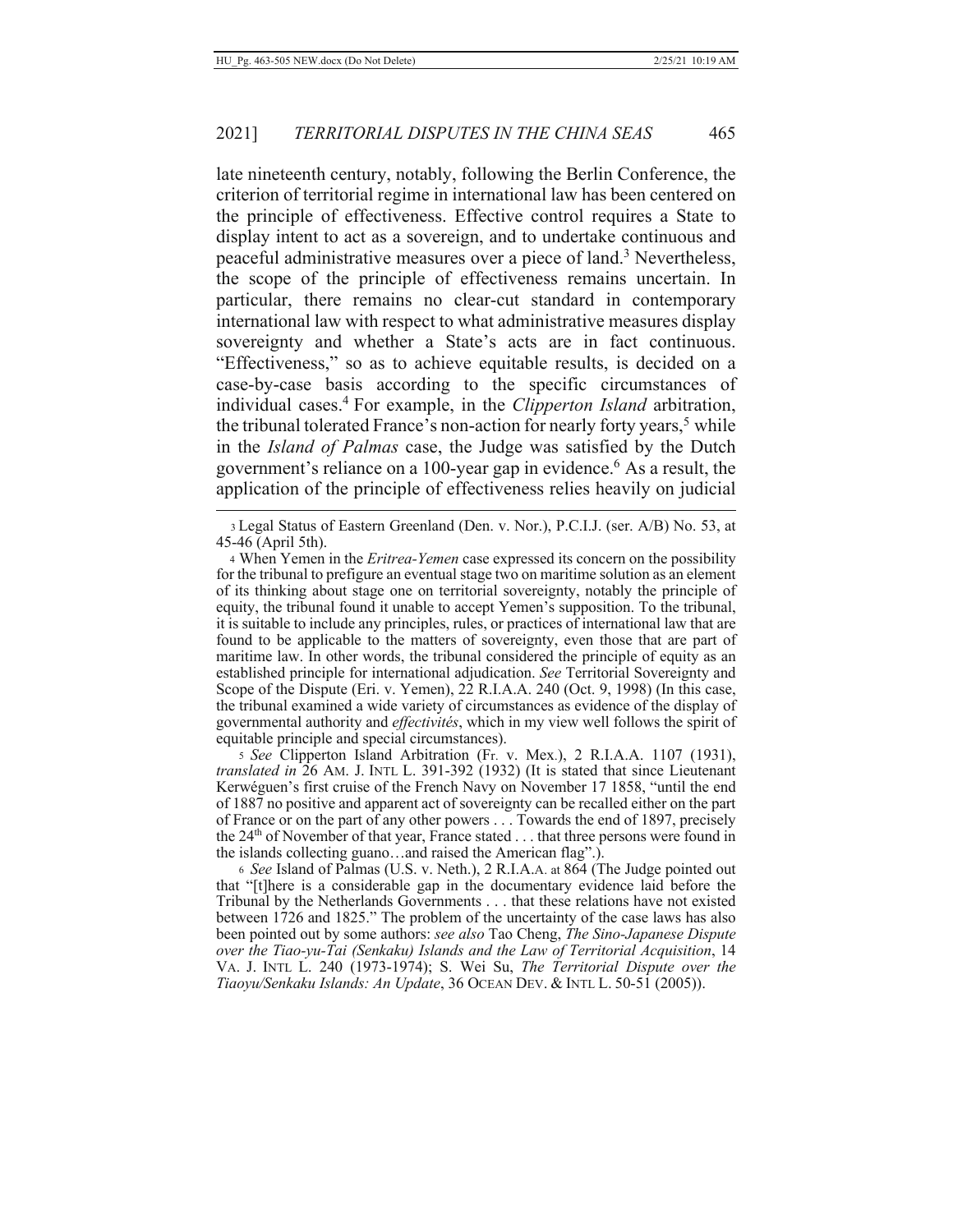466

discretion. Therefore, the institutional weakness of international law cannot guarantee compulsory third-party adjudication.<sup>7</sup> The principle of effectiveness lacks the normative value of stability and predictability, which the rule of law requires. Though many States prefer to settle territorial disputes through political negotiation rather than judicial decision, if the parties are unable to reach a consensus on third party adjudication, the result may lead to the dysfunctionality of the law within certain disputes.

This uncertainty of the law has caused numerous problems in academic discussion. Existing literature on the ownership of the disputed islands, mostly focuses on the normative analysis of contemporary international law.<sup>8</sup> Various authors provide contrasting interpretations of the case law, which results in contrary conclusions. For example, based on the Island of Palmas case, Cheng concluded that the Chinese historic activities related to the disputed islands sufficiently met the standards of discovery-occupation and the subsequent effective control in international law,<sup>9</sup> whereas Bennett concluded that the Chinese historic activities could only constitute discovery and that no subsequent effective control had been exercised. Despite the *Clipperton Island* arbitration concluding that effective control could be mitigated over remote and uninhabitable islands, the Chinese had never administered any sovereign measures.<sup>10</sup> Different authors also treat individual events as having a decisive role in determining the belonging of title. For example, Chiu and Park considered the events in and after the 1930s, as having a decisive effect in the South China Sea disputes,<sup>11</sup> whereas Austin considered the events in and after 1816, as having a decisive effect in the South China

<sup>7</sup> The institutional weakness of international law refers to the absence of a superior authority above sovereign States. The wills of sovereign States are the ultimate authority in international law so that the enforcement of international law is not compulsory.

<sup>8</sup> There are numerous literatures about the disputes. I am not able to provide a thorough review in this limited length article.

<sup>9</sup> Tao Cheng, The Dispute over the South China Sea Islands, 10 TEX. INT'L L. J. 265, 277 (1975).

<sup>10</sup> Michael Bennett, The People's Republic of China and the Use of International Law in the Spratly Islands Dispute, 28 STAN. J. INT'L L. 425, 436 (1991-1992).

<sup>11</sup> Hungdah Chiu & Choon-Ho Park, Legal Status of the Paracel and Spratly Islands, 3 OCEAN DEV. & INT'L L. 1, 19 (1975).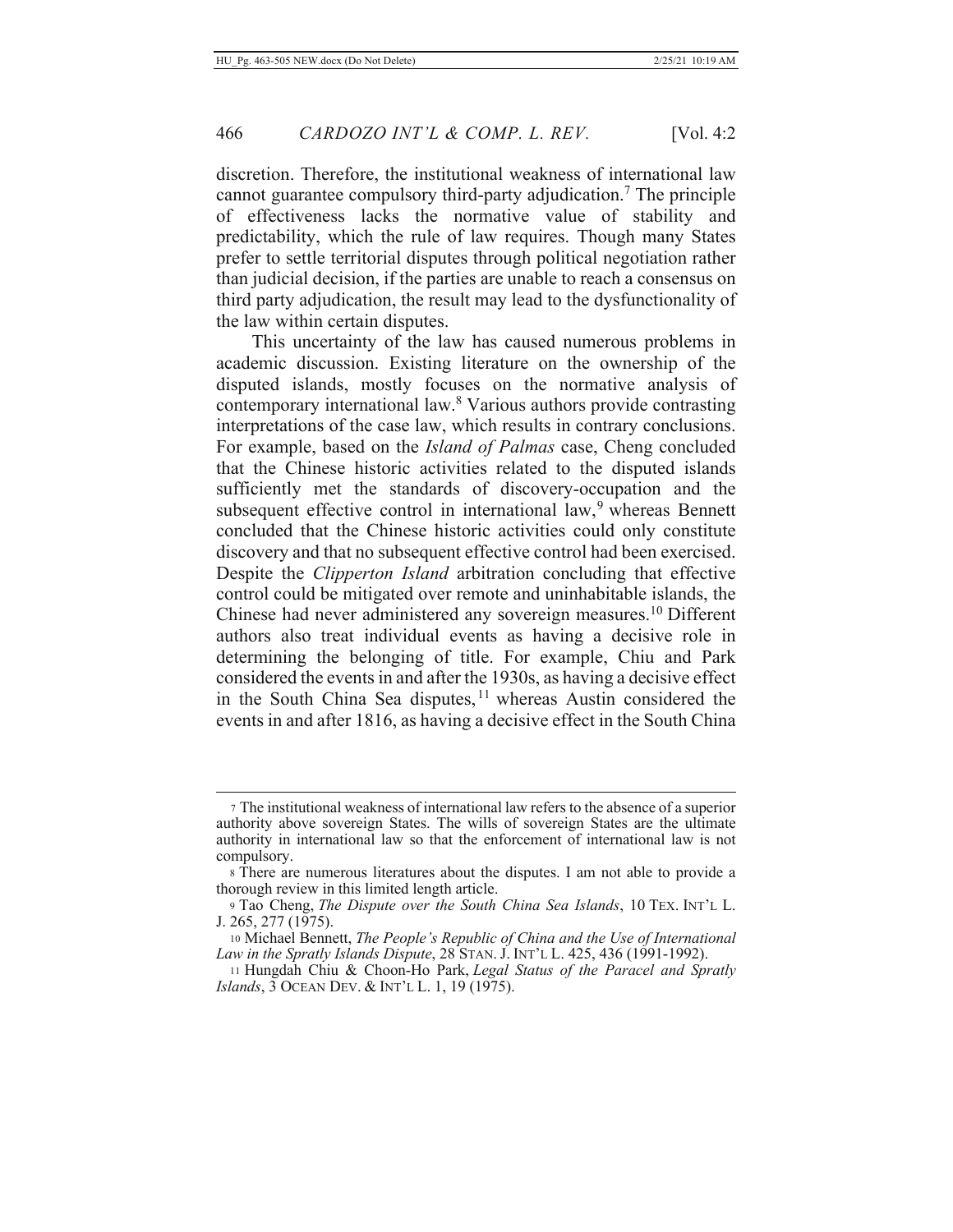Sea disputes.<sup>12</sup> It is therefore evident that existing literature is incapable of providing a uniform and final answer as a response to the disputes.

Contemporary international law remains a successor of the nineteenth century international law.<sup>13</sup> The nineteenth century was dominated by the Western tradition of international legal positivism.<sup>14</sup> A major characteristic of international legal positivism is the concept of treating State consent as the sole source of international law.<sup>15</sup> This legal foundation allows for the law to arise from the common agreements of States. Therefore, the formal source of international law lies only in treaty and custom, which signify either the explicit or implicit consent of States. However, an essential problem of positivism and consensualism occurs when the national interests of States conflict greatly with each other, resulting in a possible fundamental obstacle in which States are unable to produce binding laws. A system founded on subjectivism, therefore, cannot be used to reach a consensus on all matters. General tenets of the rule of law tell us that the ultimate value of the law is the advancement of a normative order, which results in both stability and predictability. While the positivist approach has succeeded in many areas of international law in establishing this normative approach so that the law can remain genuine, unfortunately, this has not proven to be the case in the current territorial regime. As noted earlier, the "rule of law" of the current territorial regime centers on the single principle of effectiveness, the normative aspects of which is judge-made and decided on by a caseby-case basis.<sup>16</sup> As the application of the law depends heavily on judicial discretion, the institutional weakness of international law renders the law an empty regime, particularly if States in a dispute elect to opt out of a judicial settlement.

<sup>12</sup> GREG AUSTIN, CHINA'S OCEAN FRONTIER: INTERNATIONAL LAW, MILITARY FORCE, AND NATIONAL DEVELOPMENT 130 (1998).

<sup>13</sup> MALCOLM N. SHAW, INTERNATIONAL LAW 22 (7th ed. 2014).

<sup>14</sup> ARTHUR NUSSBAUM, A CONCISE HISTORY OF THE LAW OF NATIONS 232 (1958). 15 MARTIN DIXON, TEXTBOOK ON INTERNATIONAL LAW 17 (7th ed. 2013).

<sup>16</sup> See Clipperton Island Arbitration (Fr. v. Mex.), 2 R.I.A.A. 1107; Island of Palmas (U.S. v. Neth.), 2 R.I.A.A. 845; Legal Status of Eastern Greenland (Den. v. Nor.), P.C.I.J. (ser. A/B) No. 53; Minquiers and Ecrehos (U.K. v. Fr.), Judgement, 1953 I.C.J. Rep. 47; See discussion, supra note 4; Territorial Sovereignty and Scope of the Dispute (Eri. v. Yemen), 22 R.I.A.A. 240.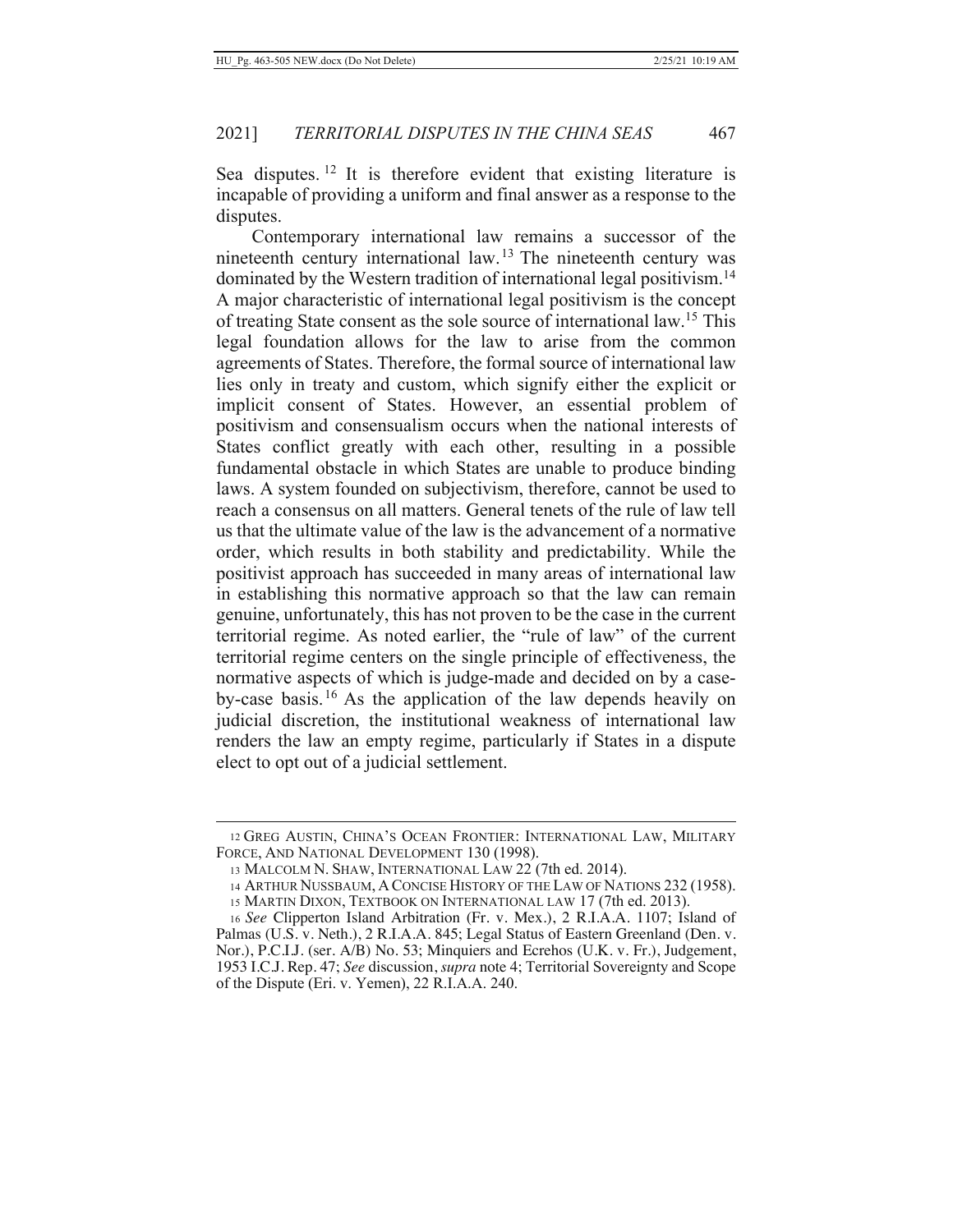The inadequacy of a normative approach in the settlement of the China Seas disputes serves as a basis not only for further inquiry into the relationship between the disputes and international law, but encourages a different, namely non-normative, perspective. This article considers the central legal issue of the China Seas disputes as the conflict of territorial sovereignty between China's historical claims and other disputants' modern claims to territory.<sup>17</sup> It attempts to make a philosophical inquiry into the central concept of territorial sovereignty, in order to establish a critical point of penetration, so that the China Seas claims can be examined through the aforementioned new perspective. As a research methodology, philosophical inquiry is an effective way of asking questions. Contrary to normative analysis, which focuses on the discussion of legal principles and rules, philosophical inquiry instead focuses on the investigation of the nature and the foundation of a given concept. The overall aim of this article is to establish a new analytical framework to further explore the China Seas disputes and international law.

### II. UNIQUENESS OF THE CHINA SEAS DISPUTES

Territorial disputes may be asserted as one of the biggest difficulties faced by modern international law. A significant portion of the outstanding territorial disputes in the world are of ethnic attributes, such as the conflicts in Kosovo, Palestine, and Israel. However, although they are related to the concept of territorial sovereignty, those ethnic-related territorial disputes are formulated within the legal framework of the creation of Statehood, e.g. secession and selfdetermination, rather than the typical "law of territory" cases.<sup>18</sup> That is because in contemporary international law, the term "law of territory" refers more to "law of territorial acquisition."

<sup>17</sup> See infra Section II for clarification on historical and modern claims to territory. 18 See IAN BROWNLIE, PRINCIPLES OF PUBLIC INTERNATIONAL LAW 128 (7th ed. 2008) (Professor Ian Brownlie made this point fairly clear: "the usual analyses [of modes of territorial acquisition] do not explain how title is acquired when a new state comes into existence. Here title is created as a consequence of legal procedure relating to the establishment and recognition of new legal persons. The events leading to independence of the new state are matters within the domestic jurisdiction of another legal person, and yet they are legally relevant to territorial disputes involving the new state. In this type of case there is no 'root of title' as such: title is a by-product of the revolution, secession, or other events leading to the creation of a state as a new source of territorial sovereignty."); see id.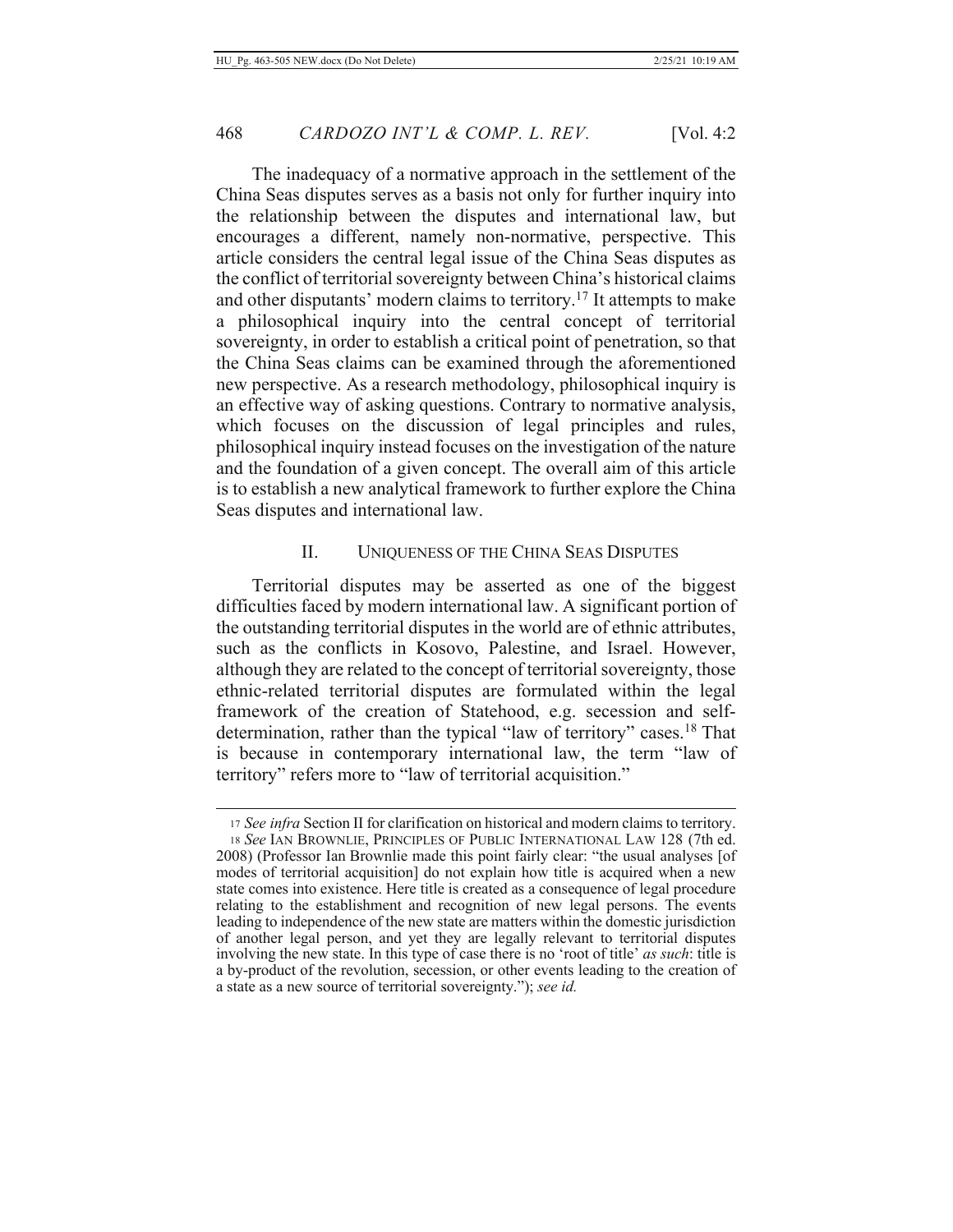Among the "law of territorial acquisition" disputes in the world, the island disputes in the two China Seas are distinct. This article regards that their uniqueness could be best described by using the terms "historical claims" versus "modern claims." Such an antagonism is fundamentally the contradiction or incompatibility between Western and Eastern international orders and their underlying ideologies. Unlike Japan, Vietnam and the Philippines that have more thoroughly adopted the Western discourse within their international relations, <sup>19</sup> China, as the dominate force of medieval Eastern international order, has been much less westernized and modernized. In Professor Zheng Yongnian's words, the social culture in some Asian communities had been fragmented due to the intervention of the Western civilization, however, the Chinese civilization remains integral.<sup>20</sup> Although China has also transplanted many Western concepts and experiences, it emphasizes "the instrumental use of Western thought without transforming the essence of Chinese thought."<sup>21</sup> The fundamentally contrasting foundations of Western and Eastern international orders resulted in a completely disparate territorial understanding between China and Western/Westerninfluenced countries. China's claims on the islands are based on its attachment to the islands rooted in Eastern history. However, Japan, Vietnam, and the Philippines claim the islands based on their modern occupations in the nineteenth and twentieth centuries which occurred under the impact of Western modern thought.<sup>22</sup> It is necessary to clarify two points in this regard.

<sup>19</sup> Compared to Japan and the Philippines, Vietnam is less westernized, in particular in its internal political structure. However, as it was more fully colonized than China, its discourse in external relations is more influenced by Western modern thought.

<sup>20</sup> ZHENG YONGNIAN, THE RISE OF CHINA: A RE-EVALUATION OF ASIAN VALUES 29 (2016) (available only in Chinese).

 $21$  Id.

<sup>22</sup> It is noted that Malaysia and Brunei did not make their claims based on the doctrine of occupation. The legal basis resorted by Malaysia in the law of the sea to territorial title of some features is controversial. On the one hand, "land dominates the sea" is a fundamental principle adopted by the law of the sea so that only territorial title could give rise to maritime titles, not *vice versa*; on the other hand, it may involve the issue of the nature of low-tide elevations and submerged features, i.e., they are land or part of seabed. To this issue, neither conventional nor customary international law have given any clear answer yet. Brunei only made maritime claims. For the claims of Malaysia and Brunei, see KHADIJAH MUHAMED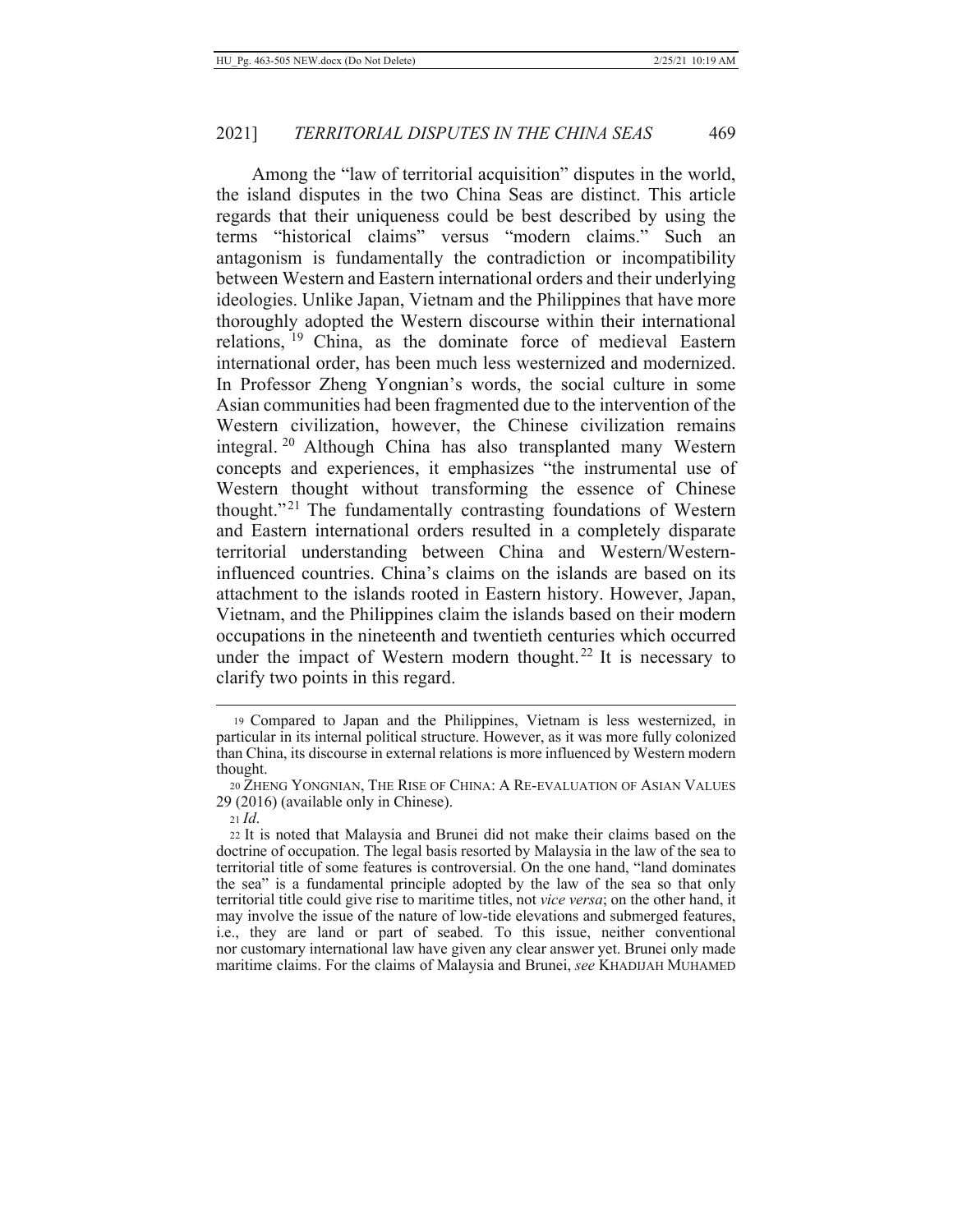First, turning to the nature of the Vietnamese claims, according to the periodization of global history, the modern period roughly refers to the nineteenth century and after. It is without any doubt that the annexations of the disputed islands by Japan and the Philippines took place within this period. Japan incorporated the Diaoyu/Senkaku Islands into its territory via a 1895 cabinet decision.<sup>23</sup> The Philippines declared its effective occupation of part of the Spratly Islands in 1971.<sup>24</sup> Usually, the Vietnamese claims are considered just as historical in nature as the Chinese claims.<sup>25</sup> However, this article disagrees with that position. The most ancient, and the only historical records that Vietnam was able to provide, was a seventeenth century book of maps and an eighteenth-century book in which the South China Sea islands were mentioned.<sup>26</sup> In contrast, the historic Chinese records of the South China Sea islands dated back to the East Zhou

<sup>&</sup>amp; TUNKU SHAMSUL BAHRIN, Scramble for the South China Sea: The Malaysian Perspective, in FISHING IN TROUBLED WATERS: PROCEEDINGS OF AN ACADEMIC CONFERENCE ON TERRITORIAL CLAIMS IN THE SOUTH CHINA SEA 238 (R. Hill et al. eds., 1991).

<sup>23</sup> https://www.mofa.go.jp/region/asia-paci/senkaku/basic view.html (Ministry of Foreign Affairs of Japan: Basic View on the Sovereignty over the Senkaku Islands).

<sup>24</sup> The first Filipino involvement in the Spratly Islands was in 1956, when Tomas Cloma, a Filipino citizen, declared that he had discovered and occupied 33 islands, reefs and cays in the Spratly Islands which he intended to establish as the "Kalayaan." See J. Coquia, The Kalayaan Group as Part of Philippine Territory, in THE SOUTH CHINA SEA DISPUTES: PHILIPPINE PERSPECTIVES 53 (A. Pablo-Baviera ed., 1992). The Philippines officially joined the disputes in 1971 when the government issued a statement that the "Kalayaan" were terra nullius and the Philippines were in effective occupation of some of the islands; see also Hungdah Chiu & Choon-Ho Park, supra note 11, at 153.

<sup>25</sup> See e.g., James D. Fry & Melissa Loja, The Roots of Historic Title: Non-Western Pre-Colonial Normative Systems and Legal Resolution of Territorial Disputes, 27 LEIDEN J. INT'L L. 727, 728 (2014) ("Vietnam's claim to the Paracel Islands and Spratly Islands equally is rooted in roughly the same period of history [as China].").

<sup>&</sup>lt;sup>26</sup> Vietnam's Sovereignty over the Hoang Sa [Paracel] and Truong Sa [Spratly] Archipelagoes, Info. and Press Dep't, Ministry of Foreign Affairs, Socialist Republic of Vietnam, Hanoi (1979), at 10-15 (Apart from these two historic records as well as the record of King Gia-long's 1816 act, the fourth oldest record Vietnam could provide is a geographical book compiled under the Nguyen Dynasty from 1865 to 1910. The rest of the Vietnamese evidence is dated between 1933 and 1973); See id. at 28-45.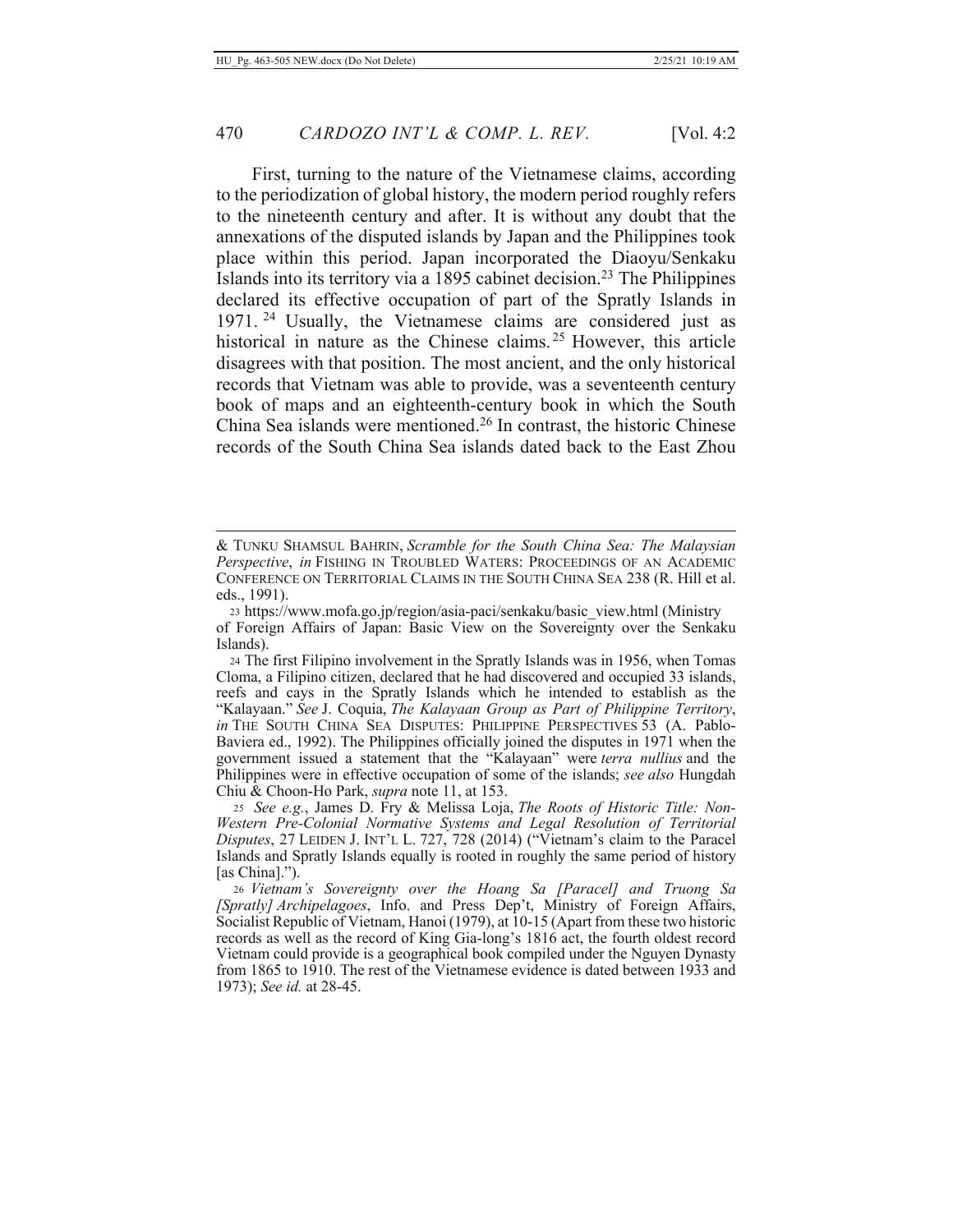Dynasty (770-221 B.C.),<sup>27</sup> continuing through the Qing Dynasty. The scarce historic evidence provided by Vietnam is therefore insufficient to prove the actual and immemorial historic connections between Vietnam and the islands. To Vietnam, the most important event is the 1816 measurement of the sea-routes from the mainland to the Paracel Islands by King Gia-long. This act was later confirmed in 1820 by Frenchman Jean Baptiste Chaigneau, assuring that King Gia-long had established sovereignty over the islands.  $28$  This is to say, the Vietnamese had already been impacted by Western modern thought at that time, which is fundamentally different from the Chinese, who claim a legacy of medieval Eastern international order. After 1816, Vietnam relied on the 1931 French claim of the Paracel Islands based on the 1816 annexation, and the 1933 French annexation of seven islands in the Spratly group, alleging itself as the successor to the French title.<sup>29</sup> The official language used by Vietnam is quite Western in style: "the Vietnamese feudal State was the first in history to *occupy*, claim ownership of, exercise sovereignty over and exploit these two archipelagos which had never before come under the administration of any country. This ownership is effective and in conformity with international law and practice."<sup>30</sup> Based on this, it can be seen that the earliest and most valid Vietnamese evidence stemmed from the nineteenth century and had a distinct modern characteristic.

It is therefore reasonable to assert that the Vietnamese claims were influenced by, and thus based on, the positivist tradition of Western international law, which came into formation during the late

<sup>27</sup> Jianming Shen, China's Sovereignty over the South China Sea Islands: A Historical Perspective, 1 CHINESE J. INT'L L. 102-106 (2002). See also Jianming Shen, International Law Rules and Historical Evidences Supporting China's Title to the South China Sea Islands, 21 HASTINGS INT'L & COMP. L.R. 15-17 (1997) (It is noted that Fry and Loja made a mistake in their article that the Chinese claim "can be traced back to China's discovery of the islands during the Tang Dynasty (206 B.C.-220 A.D.). . . " by citing the articles of Jianming Sheng); see also James D. Fry & Melissa Loja, *supra* note 25, at 728 (Not only the Tang Dynasty in Chinese history was between 618-907 A.D. rather than 206 B.C.-220 A.D., but also the Chinese historic activities dated back to the East Zhou Dynasty (770-256 B.C.), much earlier than 206 B.C. The year 206 B.C. was one year after the fall of the Qin Dynasty (221-207 B.C.).

<sup>28</sup> See Vietnam's Sovereignty over the Hoang Sa [Paracel] and Truong Sa [Spratly] Archipelagoes, supra note 26, at 51.

 $29$  *Id.* 

<sup>30</sup> See id. at 7 (emphasis added).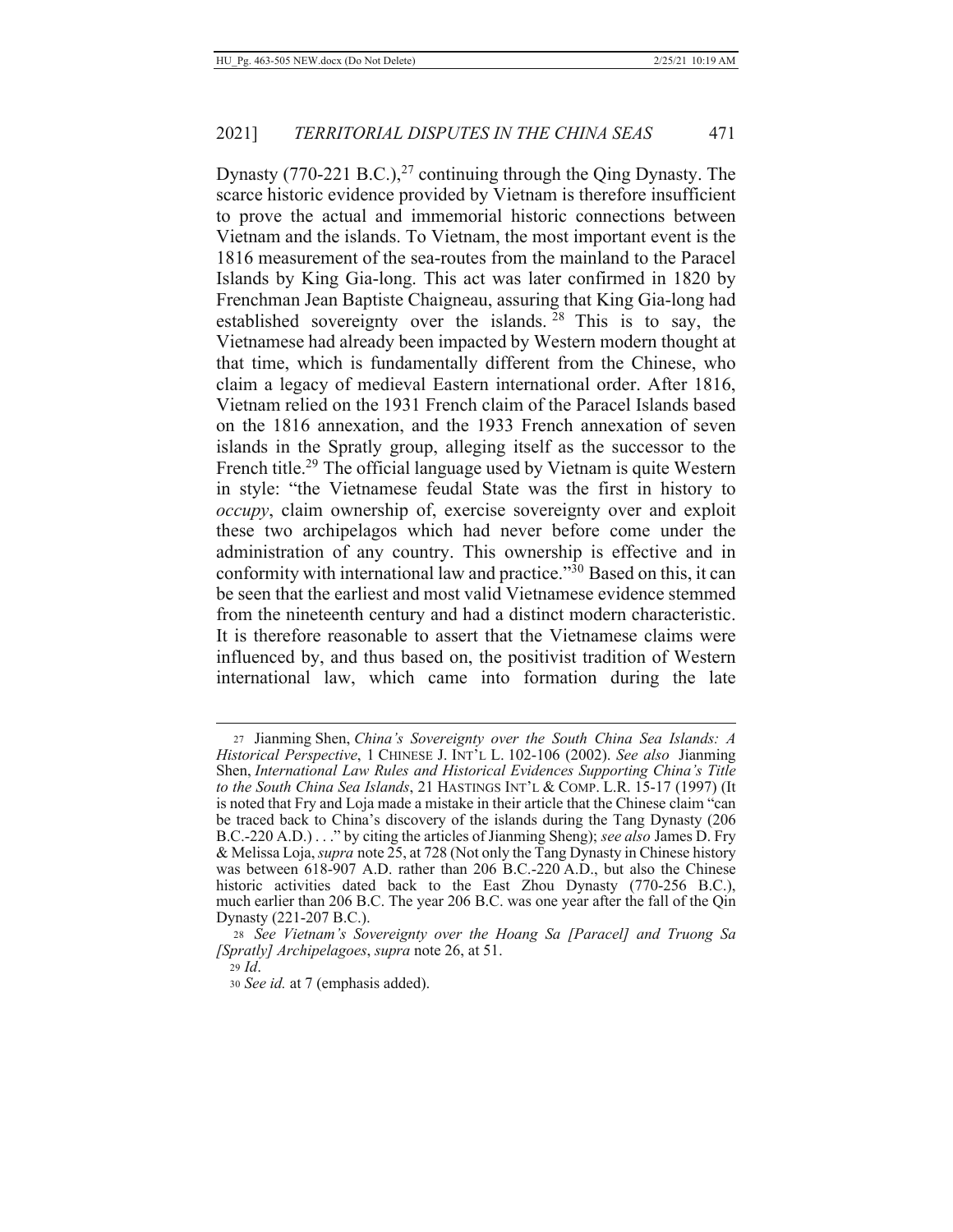eighteenth and nineteenth centuries. The Japanese and the Philippines claims are similar.

Second, this article will examine the nature of the Chinese claims. Some authors believe that the Chinese claims could be included within the scope of the doctrine of occupation in positive international law.<sup>31</sup> To examine this, the meaning of and the establishment background of the doctrine of occupation in positive international law should be clarified. The doctrine of occupation in positive international law includes two aspects: 1) the subject of occupation, i.e. sovereign States; 2) the object of occupation, *i.e. terra nullius* (land without sovereignty).  $32$  Simultaneously, occupation should meet the requirement of effectiveness. This meaning was formally established in the late nineteenth century when positivism became the dominant tradition in international law. Before the nineteenth century, occupation within the early modern law of nations was not considered an act of the State, but rather as a concept of private law that applied to individuals and merely conveyed the entitlement of private properties rather than territorial sovereignty.<sup>33</sup> An essential point of clarity is that before the nineteenth century—before positive international law was introduced to China—it was virtually impossible for the medieval Chinese State to form an intent to occupy during its connections with and administration of the disputed islands, because no such concept existed in medieval Chinese thought. The Chinese did not know about the concept and meaning of occupation in contemporaneous Europe. However, Chinese fishermen's use of the islands was closer and more comparable to the early modern meaning of occupation under the natural law theory. The Chinese medieval understanding of sovereignty also differs from the early modern tradition of Western international law which focuses on territorial control as a central underpinning of sovereignty. Therefore, it seems inappropriate to mechanically consider and analyze the Chinese claims under the Western framework.

Nonetheless, the official claims of the Chinese government are ambiguous. This ambiguity is reflected in the uncomfortable

<sup>31</sup> Late twentieth century authors on the disputes usually adopt such an approach.

<sup>32</sup> See SHAW, supra note 13, at 363.

<sup>33</sup> For specific investigation on the meaning of occupation in early modern Europe, see Henan Hu, The Doctrine of Occupation: An Analysis of Its Invalidity Under the Framework of International Legal Positivism, 15 CHINESE J. INT'L L. 75, 83-105  $(2016).$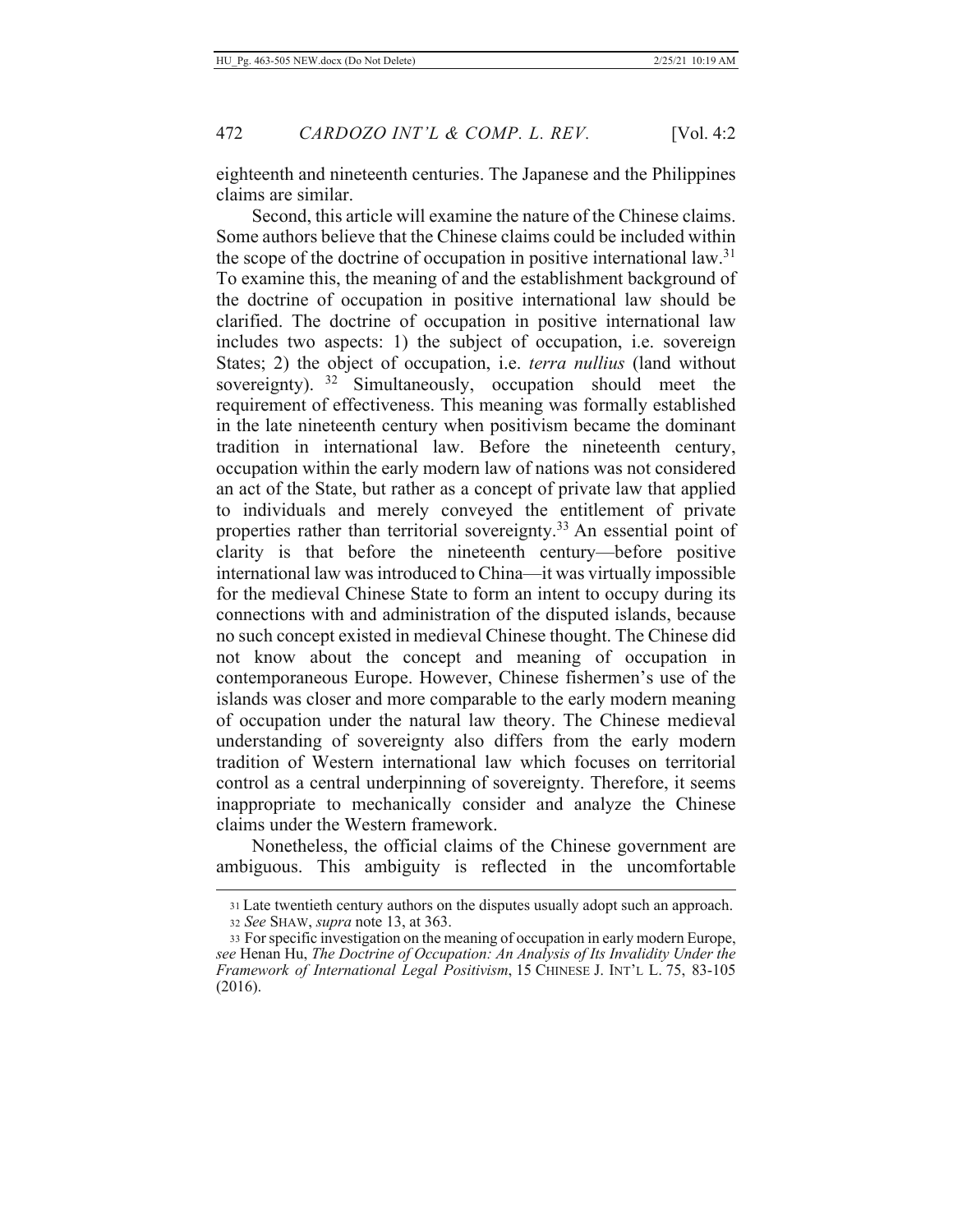accommodation of the Chinese medieval thought to Western international law, which was effectively established by the colonial history in China. It appears that both the international community and the Chinese government is unclear about the legal significance of the Chinese claims. The remarkable feature of the Chinese claims is that it associates historical evidence with the jurisprudential—as it calls itself—evidence and argues that the Chinese claims are legitimate both in history and in law.<sup>34</sup> A fairly important point is that Chinese "historical evidence" includes not only medieval evidence, but also modern evidence beginning from the late Qing Dynasty to the late twentieth century.<sup>35</sup> It is the combination and continuity of all of the relevant facts, including the colonial history, that is regarded as the culmination of "Chinese history."<sup>36</sup> Meanwhile, a problematic issue is that Chinese "jurisprudential evidence" does not in any substantive aspect differ from "historical evidence." The "historical" position was reiterated in the "jurisprudential" document.<sup>37</sup> The overall argument of the Chinese claims centers on one sentence: "China was the first to discover, name, develop, conduct economic activities on and exercise jurisdiction of the . . . Islands,"<sup>38</sup> which "is also manifested in a series of continued effective government behaviour."<sup>39</sup> China does not formulate its claims in the doctrine of occupation in positive international law. It can therefore be concluded that with regard to the historical parts of the evidence, the Chinese government is unclear as to how to argue for their legitimacy from an international law perspective. The historical part of their argument is particularly not accepted by modern international lawyers and has been criticized by rivalry claimants as insufficient in providing prior legal titles.

<sup>34</sup> China divides its official evidences into two parts, see http://www.fmprc.gov.cn/eng/topics/3754/t19231.htm (PRC Ministry of Foreign Affairs, Historical Evidence to Support China's Sovereignty over the Nansha http://www.chinaembassy-fi.org/eng/ztxw/SCSI/t1352668.htm Island); http://www.fmprc.gov.cn/eng/topics/3754/t19234.htm (PRC Ministry of Foreign Affairs, Jurisprudential Evidence to Support China's Sovereignty over the Nansha Islands).

<sup>35</sup> See Historical Evidence to Support China's Sovereignty over the Nansha Island, *supra* note 34.

<sup>36</sup> See id.

<sup>37</sup> See id.

<sup>38</sup> See id.

<sup>39</sup> See id.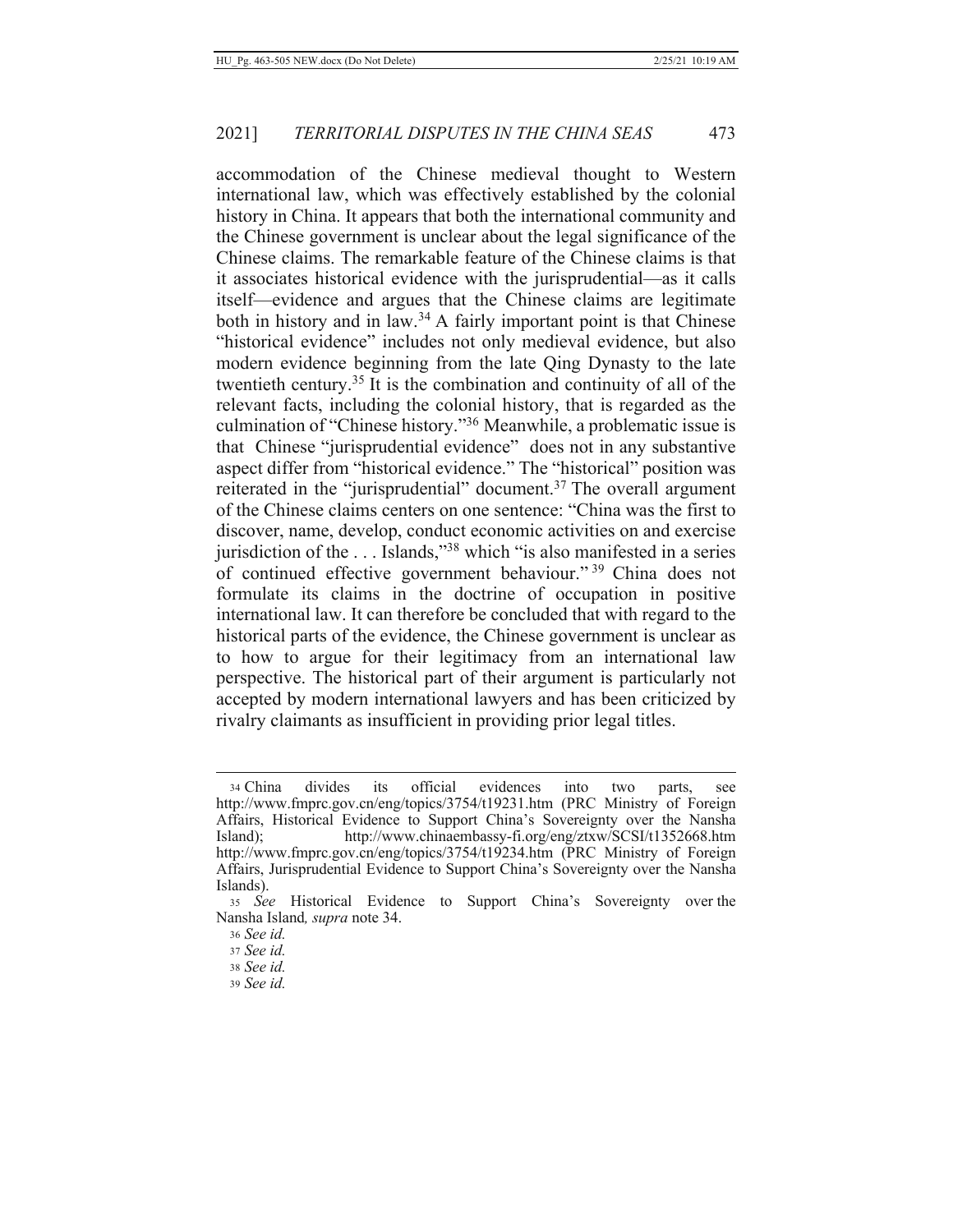The most relevant concept in contemporary international law, related to these Chinese claims, is "historic right."<sup>40</sup> So far, this concept is considered controversial and its scope has not been fully established.<sup>41</sup> While historic right is a generic concept, concepts such as historic title, historic bay, and historic water are subordinate and have more limited scopes.<sup>42</sup> With regard to the land domain, only the concept of historic title could be applicable. Israeli Professor of law, Yehuda Blum, commented that "the historic title is the outcome of a lengthy process comprising a long series of acts, omissions and patterns of behaviour which, in their entirety, and through their cumulative effect, bring such a title into being and *consolidate* it into a title valid in international law." <sup>43</sup> Various contemporary international law case law has also acknowledged that historic title was not acquired instantly, but rather through an uninterrupted process

<sup>40</sup> Through its domestic law, China shows a position that it retains historic rights, apart from the application of the UN Convention on the law of the sea. See PRC Law on Exclusive Economic Zone and Continental Shelf art. 14.

<sup>41</sup> See Zou Keyuan, Historic Rights in International Law and in China's Practice, 32 OCEAN DEV. & INTL L. 149-152 (2001).

<sup>42</sup> Historic bay and historic water are close concepts. For now, contemporary international law only confirmed that historic bay is included in the concept of historic water. However, the concept of historic water *per se* is as controversial as historic right. The concept of historic bay was first put forward in the 1910 North Atlantic Coast Fisheries case in which it was referred as those bays "convention and established usage might be considered as the basis for claiming [them] as territorial", see N. Atl. Coast Fisheries, (U.K. v. U.S), 11 R.I.A.A. 197 (Perm. Ct. Arb. 1910). The 1951 *Fisheries* case developed the concept of historic water in which it was referred as "waters which are treated as internal waters but which would not have that character were it not for the existence of an historic title," see Fisheries (U.K. v. Norway), Judgement, 1951 I.C.J. 130 (Dec. 18). Thus, in the Court's opinion, historic water is a subordinate concept of historic title. Another relevant case is El Salvador-Honduras in which the Gulf of Fonseca was discussed. However, in accepting the Gulf of Fonseca as a historic bay, the Chamber does not further make clear the legal standards of historic bay but rather accept the "unanimous finding" of the parties, the intervening State (Nicaragua) and the 1917 decision of the Central American Court of Justice concerning the gulf, see Land, Island and Maritime Frontier Disputes (El Sal. v. Hond.), Judgement, 1992 I.C.J. 241-246 (Sept. 11). For current status of these concepts, see also U.N. Secretariat, Historic Bays, Memorandum by the Secretariat, Intl L. Comm'n., U.N. Doc. A/CONF.13/1 (1962); Juridical Regime of Historic Waters, Including Historic Bays, 2 Y.B. Int'l L. Comm'n., U.N. Doc. A/CN.4/143 (1962).

<sup>43</sup> Y. BLUM, HISTORIC TITLES IN INTERNATIONAL LAW 335 (1965) (emphasis added).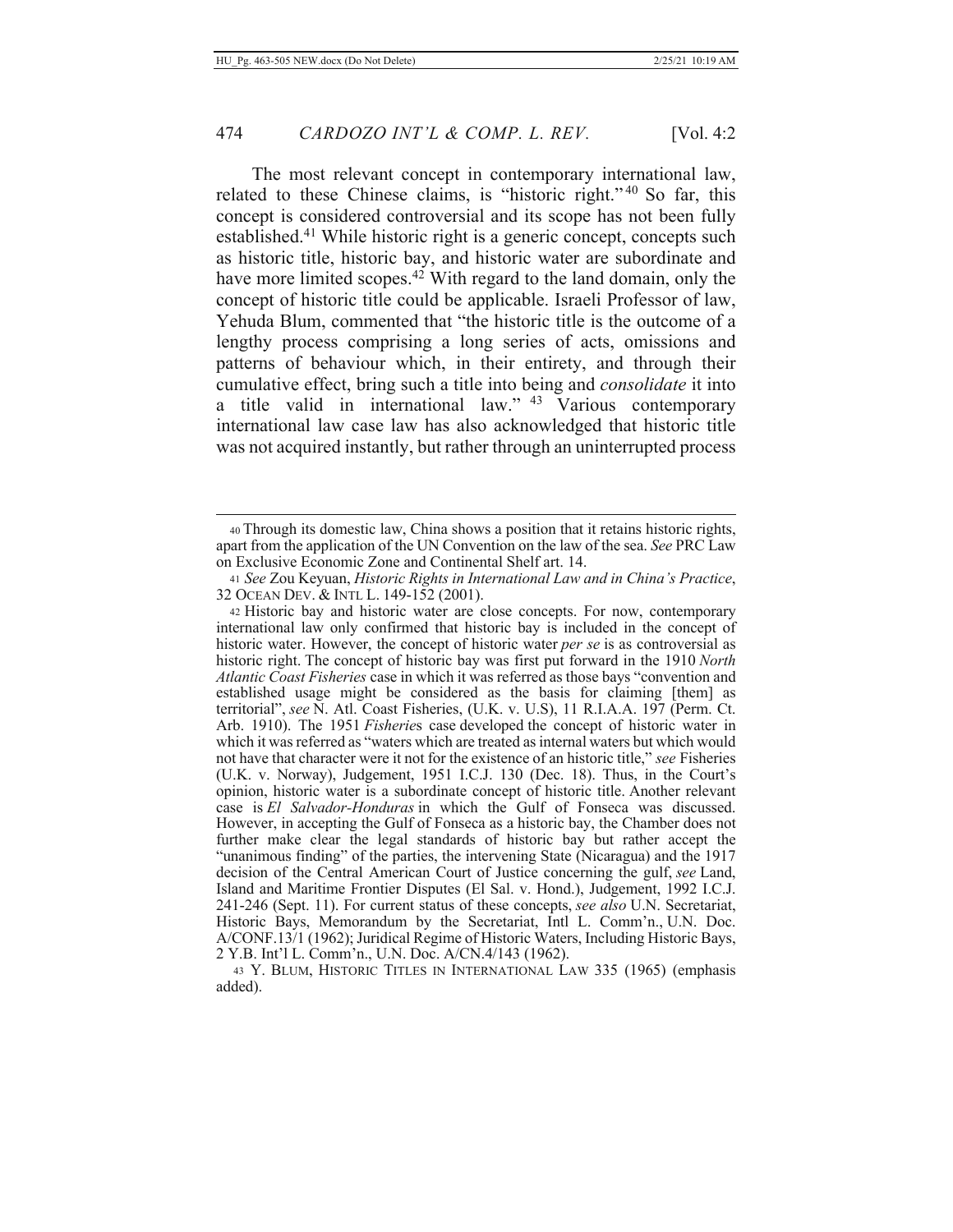of historical consolidation.<sup>44</sup> It requires that a State exercise sovereignty over a piece of land chronically, peacefully, continuously, and effectively with the acquiescence of the community of States. In a sense, historic title as territorial title, remains under the scope of the principle of inter-temporal law and effectiveness. As is referred to in the *Fisheries* case, historic title does not intend to justify exceptional rights, but rather to assure the invoked history is in conformity with general law.<sup>45</sup> In other words, historic territorial title is not treated as a separate regime of the law of territory. Even within the case law that is relevant to historic evidence, international courts and tribunals did not formulate justifications of territorial titles based on the concept of historic title, but were more prone to treaty law, the doctrines of *uti possidetis*, and effective control.<sup>46</sup>

For Fry and Loja, historic title formulated as immemorial possession, should be a "form of possession where no evidence can be adduced that the situation was ever different and no living person has ever heard of a different state of affairs  $\dots$  [s] uch possession  $\dots$  [is] unbroken and uncontested." $47$  According to their study, in all of the cases relevant to historic title and territory in international judicial proceedings, in only two cases was historic title eventually recognized: the *Minquiers and Ecrehos* case and the *Malaysia-*Singapore case.<sup>48</sup> Based on an analysis of these cases, their central

45 *Id.* at 133.

47 See James D. Fry & Melissa Loja, *supra* note 25, at 743. But it is interesting that Fry and Loja distinguished historic title from historic consolidation of title without providing explanations.

48 *Id.* at 731-47.

<sup>44</sup> See Fisheries (U.K. v. Nor.), Judgment, 1951 I.C.J. 138 (Dec. 18) (Fry and Loja also commented that "[s]uch historic title [the Chinese claims] as ancient title is distinct from historic title that, over time, ripened or consolidated through the exercise by a state of 'authority which is both continuous and peaceful'"); see James D. Fry and Melissa Loja, *supra* note 25, at 728. Such a position also indicates that it is in fact improper to formulate the Chinese claims under the concept of historic title in contemporary international law.

<sup>46</sup> Brian Taylor Sumner, Territorial Disputes at the International Court of Justice, 53 DUKE L.J. 1803-04 (2003-2004). Sumner concluded that there was a tripartite hierarchy in the ICJ decisions that looks first to treaty law, then to *uti possidetis* and finally to effective control. Although territorial disputants perennially make arguments based on nine categories of justifications for territorial claims (treaties, geography, economy, culture, effective control, history, uti possidetis, elitism and ideology), only three of these have operated consistently as the ICJ's decision rule: treaty law, *uti possidetis* and effective control. He still inquired about whether there was a causal mechanism to explain this. *Id.* at 1811-1812.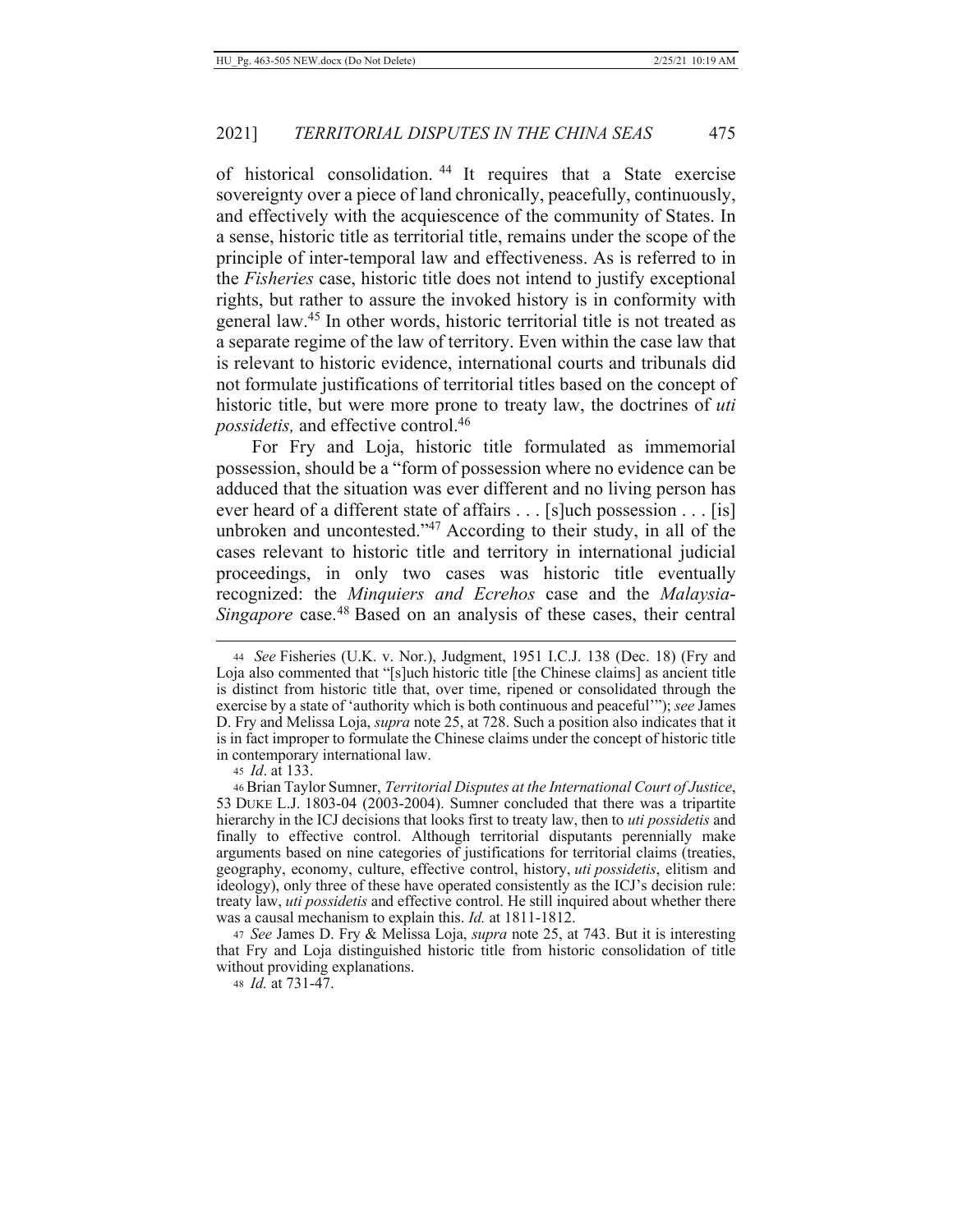argument is that according to the principle of inter-temporal law, the validity of historic evidence has to survive colonialism and war in the China Seas disputes and in particular, it has to survive the Japanese annexation of the islands during World War II.<sup>49</sup> Fry and Loja were pioneers in studying the relevant case law surrounding the attitudes of international courts and tribunals which accepted historic evidence from non-Western systems. However, what Fry and Loja failed to address, is that every territorial case that was part of an international judicial decision was considered particularly and individually within the standards of inter-temporal law, and the effectiveness thereof was applied flexibly and equitably according to the specific circumstances of each case. Namely, the substance of circumstances and judicial discretion plays essential roles in international adjudications.<sup>50</sup> As is known, international judicial decisions are not formal sources of international law according to Article 38 (1) of the ICJ Statute and the approach of international courts and tribunals is that they are to treat every case as a *unicum*. Whether or not one should take into consideration the decisions of prior cases, depends on their relevance and necessity. Such an approach of particularism, adopted by international courts and tribunals, is evident with regard to maritime right<sup>51</sup> and maritime historic right.<sup>52</sup> Hence, it seems not rigorous for

51 In contemporary maritime regime, in particular the delimitation of Exclusive Economic Zone (EEZ) and Continental Shelf (CS), the criterion of law centers on the single principle of equitable results/relevant circumstances. For the specific delimitation method, the roles of different principles such as natural prolongation, distance criterion, equidistance, etc., and the effect of islands were all decided on a case-by-case basis. For a discussion, see L. Nelson, The Roles of Equity in the Delimitation of Maritime Boundaries, 84 AM. J. INTL L. 837 (1990).

52 In the Tunisia-Libya case, ICJ stated that "[i]t seems clear that the matter continues to be governed by general international law which does not provide for a single 'régime' for 'historic waters' or 'historic bays', but only for a particular

<sup>49</sup> Id. at 754.

<sup>50</sup> Even Fry and Loja acknowledged that "such vicarious exercise of sovereignty [exercise of sovereignty through tribes whose chiefs were appointed by the Sultans] was found insufficient in the Malaysia v. Indonesia case, yet it was determined to be sufficient in the Malaysia v. Singapore case," see James D. Fry & Melissa Loja, supra note 25, at 743 (They regarded that other two pieces of evidences add to the strength of the Malaysian title and made the difference in the *Malaysia-Singapore* case: protest to the Netherlands and cession of the islands to Great Britain by the Sultan of Johore. Still, as we could see from other cases, the acts of protest and cession *per se* do not serve as decisive grounds for territorial title. Their effect was only evaluated in each particular case, under specific circumstances).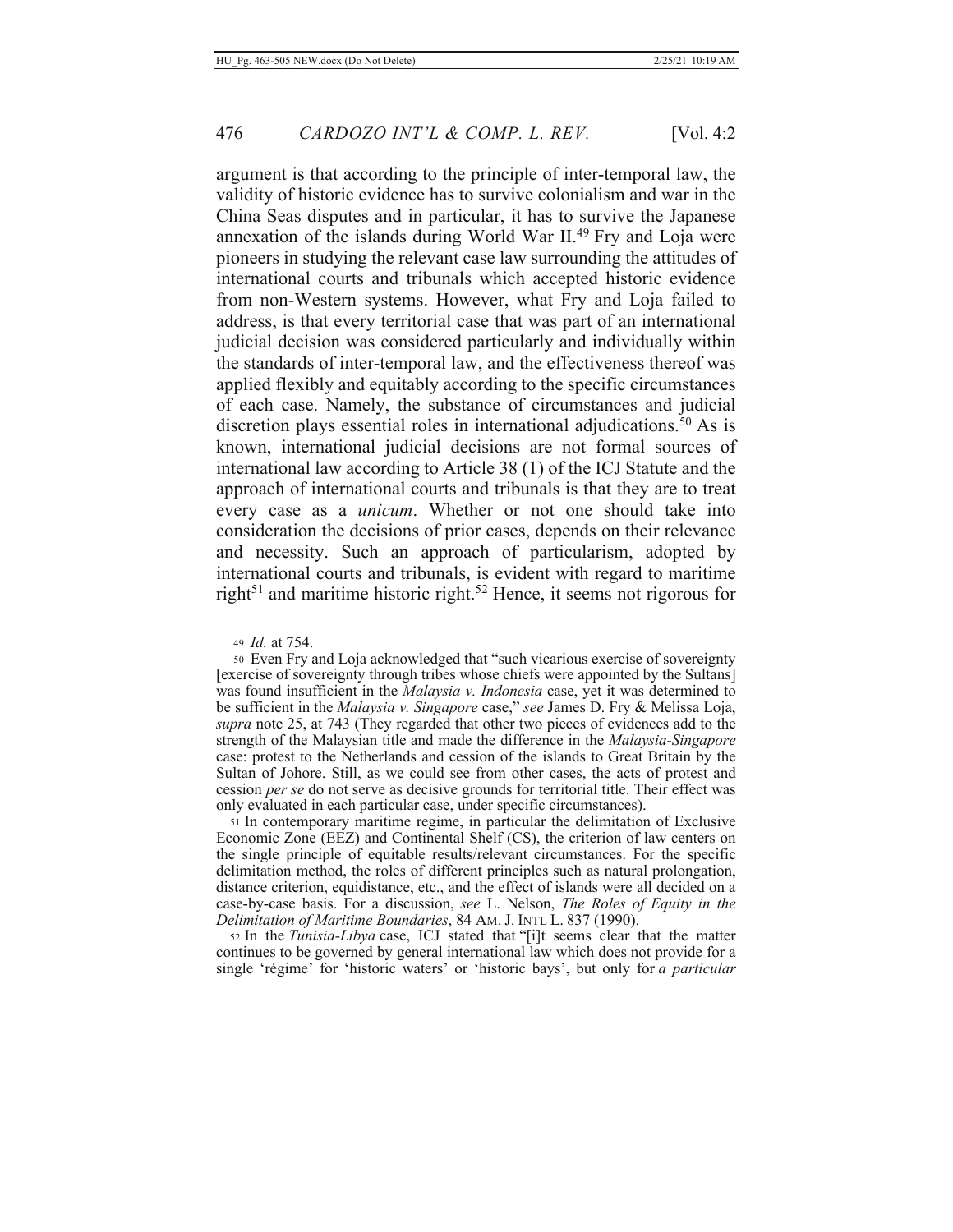Fry and Loja to simply state that because the majority in prior cases did not accept historic evidence and gave more weight to the colonial impact on the disputed lands, that these cases will provide guidance for the China Seas disputes. If one is to adopt a normative approach, without a specific analysis of all of the historic and modern evidence that is relevant in the disputes under the legal framework of intertemporal law and effectiveness, no position could possibly be taken. Unfortunately, the legal dilemma is that although existing literature has undertaken numerous discussions and analysis of the specific evidence in the China Seas disputes, no consensus has been drawn. The existing conclusions are completely contrary to one another. This phenomenon is caused by the uncertainty of the law, which leaves great room for auto-interpretation.

Above all, it is fairly important to distinguish two easily confused concepts: one is "historical claim," the other is "historic title." According to the Oxford Dictionary, "historical" means "connected with the study of history," emphasizing a particular history that is related to the concerned matter, in other words the historical background and circumstances of the concerned matter, which is a substantive concept.<sup>53</sup> "Historic" means "important in history," emphasizing past events and time, which is merely a temporal concept.<sup>54</sup> In contemporary international law, "historic title" refers to the creation or formation of rights at a past time or during a past period. International criticisms of the Chinese claims are founded exactly on this point: that the Chinese title has never been created, nor established in pre-modern times. $55$ 

54 See id.

*fégime* for each of the concrete, recognized cases of 'historic waters' or 'historic bays." See Continental Shelf (Tunis v. Libya), 1982 I.C.J. 74, ¶ 100 (Feb. 24) (emphasis added). In the El Salvador-Honduras case, the Chamber reiterated the Tunisia-Libya case and stated that "[i]t is clearly necessary, therefore, to investigate the particular history of the Gulf of Fonseca to discover what is the 'régime' of that Gulf resulting therefrom...the particular historical régime established by practice must be especially important in a pluri-State bay", see Land, Island and Maritime Frontier Disputes (El Sal. v. Hond.), Judgment, 1992 I.C.J. 242,  $\P$  384 (Sept. 11) (emphasis added).

<sup>53</sup> See Historic, OXFORD ADVANCED LEARNER'S ENGLISH-CHINESE DICTIONARY (9th ed. 2018).

<sup>55</sup> See for example Michael Bennett, *supra* note 10, at 446; MARK. J. VALENCIA ET AL, SHARING THE RESOURCES OF THE SOUTH CHINA SEA 22-24 (1997); MONIQUE CHEMILLIER-GENDREAU, SOVEREIGNTY OVER THE PARACEL AND SPRATLY ISLANDS 136 (2000).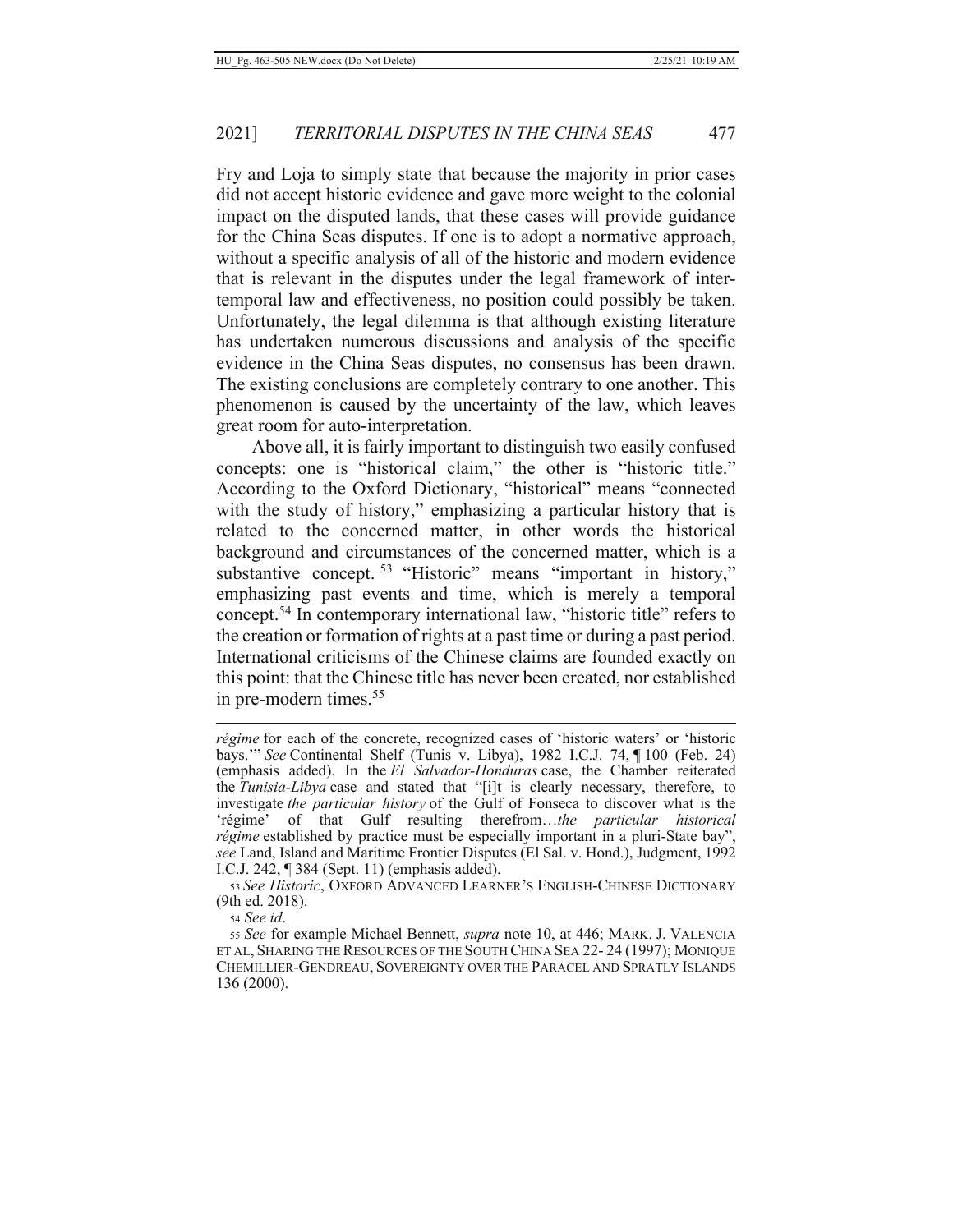In a sense, the Chinese approach is closer to the approach taken by international courts and tribunals, in that it emphasizes the "uniqueness" of particular circumstances, i.e. the substance of the history (both medieval and modern) that China has experienced.<sup>56</sup> It is inappropriate to examine the Chinese claims using the concept of historic title in the case law, as the Chinese historical part of the argument emphasizes the validity of its claims under both the cultural and colonial Eastern historical circumstances. That is, the chronic and continuous connections to the islands under the medieval Eastern international order and the subsequent colonial (modern) history suffered by China, in which when compared to Japan, Vietnam, and the Philippines, China was virtually late to accept a Western standard of territorial understanding. They are "historical claims" with the substance of a particular history, rather than mere rights formed in the past. Such a Chinese approach is incompatible with positive international law of territorial acquisition, which merely accepts the nineteenth century standard of territorial sovereignty. As will be shown in later discussions, the scope of territorial sovereignty, influenced by Europe, is beyond the nineteenth century context. Therefore, the legitimacy of the Chinese claims simply cannot be sought in positive international law. The issue requires a fundamental analysis of the central concept of territorial sovereignty in international law.

The rest of this article turns to the central concept of territorial sovereignty in the disputes, to examine how the concept could be more fully understood, and to what extent historical claims could be analogized to the concept, and to international law. It argues that the key issue of the territorial disputes in the China Seas is the issue of historical origin and legitimacy of territorial sovereignty in the European background. To examine the legitimacy of the Chinese claims, it is necessary to draw a conclusion on the following issue: though historically different, whether the Chinese claims are intrinsically the same as their Western counterpart. In order to do so, a theoretical framework of their origin and the legitimacy of territorial sovereignty in the European historical background needs to first be

<sup>56</sup> See Historical Evidence to Support China's Sovereignty over the Nansha Islands, *supra* note 34.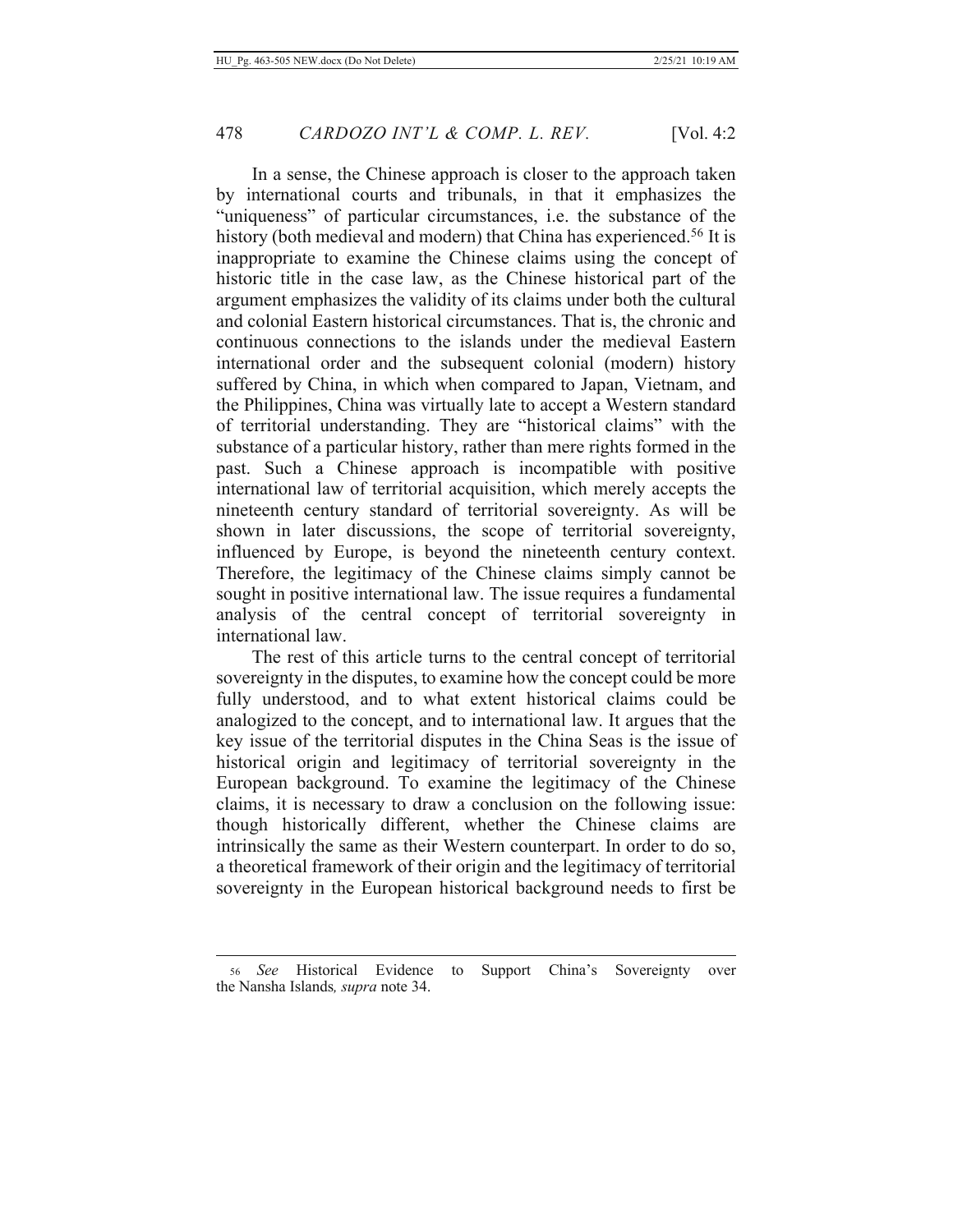established.<sup>57</sup> However, this task has never been fulfilled by Western international law.

#### III. **TERRITORIAL SOVEREIGNTY IN CONTEMPORARY INTERNATIONAL LAW**

A basic position of this article is that contemporary international law does not regulate the coming into being of European States. Such an assertion needs further elaboration for accurate understanding. The origin of sovereignty and Statehood in Europe is seen by contemporary international law as a matter of fact rather than law. This refers to the very historical origin of sovereignty in the European context and is conceptually separated from entry into international society by the non-European States during the nineteenth and twentieth century. European international law has been an international system since the peace of Westphalia, and was seemingly seen as *de facto*, pre-installed, and unquestioned. This is to say, the very origin of sovereignty—the social process of sovereignty formation—was not treated as relevant with the discipline. It declines to examine any historical, social, political, or cultural meanings of the concept of sovereignty, simply because these dimensions preceded the creation of law, and are thus not seen as legal.

During the foreign contacts between the Europeans and the non-Europeans in the early modern period, Christian relationships were formulated within a system of natural law that was underpinned by individual men as moral beings. Naturalism retreated from the historical stage in the nineteenth century when European public lawyers began to see the world as a society of States rather than as a society of peoples.<sup>58</sup> As a result, territorial control by States, the *de facto* constituent of Statehood, and sovereignty in Europe, was seen by modern international lawyers as the very legal basis which conferred additional rights of the European States to acquire territories outside of Europe. However, a logical problem is that the legal foundation of the original control of territory by European States had never been dealt with nor been justified by the law. In other words,

<sup>57</sup> The central task of this article is to conclude on the necessity of such a project. The project should be completed in a separate research.

<sup>58</sup> Henan Hu, *supra* note 33, at 76.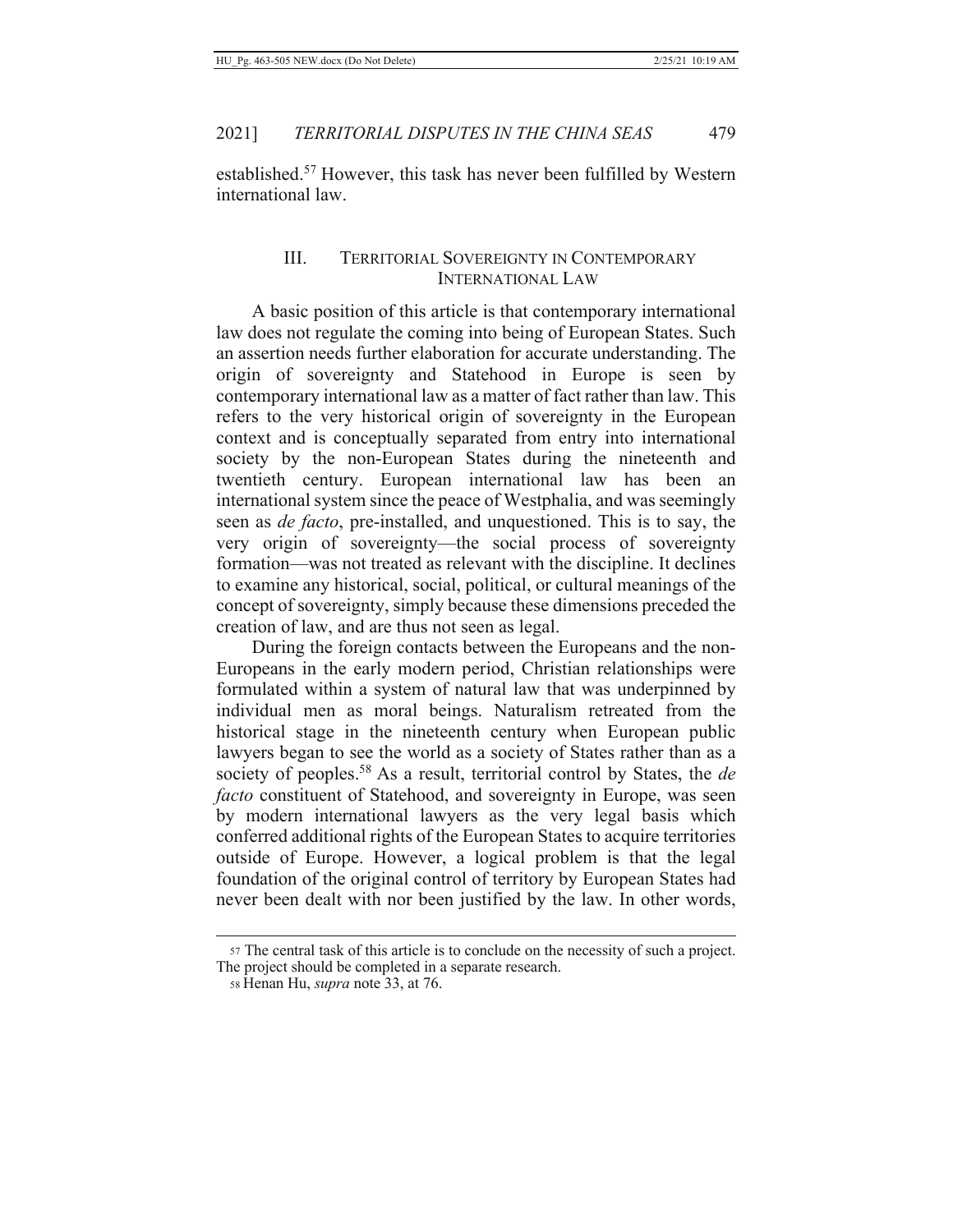480

international law does not deal with any matters before the emergence of the territorial State system, but rather focuses on the follow-up distribution of the earth's surface. This is the legal connotation of the concept of "territorial right" in both modern and contemporary international law.<sup>59</sup> It is reasonable to assert that the legitimacy of territorial right is an assumption in contemporary international  $law, <sup>60</sup>$ as the law never endeavours to further explore or challenge the "legal" inference of territorial acquisition. This dominant formalist understanding, about the underpinnings of international law, is the legacy of the late nineteenth century tradition of international legal positivism, which will be discussed further in later sections.

With this overview and by calling attention to the impasse of territorial sovereignty in contemporary international law, this article stresses the importance of re-conceptualizing territorial sovereignty, so as to understand this approach completely.

#### A. The Impasse: Interdependence of Territory and Sovereignty

The law of territory, to most international lawyers, is the discussion of how to distribute the earth's surface to separate States. The most important part of the law of territory, is the mode of territory acquisition, which is claimed as an analogy from the Roman law governing individuals' acquisition of private properties. 61 International lawyers assume that States are territorially defined and possess such rights over land,<sup>62</sup> and base those territorial rights on State sovereignty. It is called territorial sovereignty in spatial terms which, in a wider sense, includes land (also islands), territorial sea, and the seabed, and subsoil underneath it, as well as the airspace

<sup>59</sup> There are many different features between modern (nineteenth century) and contemporary (after 1945) international law. However, as the territorial regime is basically the same in the two traditions, I use the two terms together in this article.

<sup>60</sup> A. CARTY, THE DECAY OF INTERNATIONAL LAW? A REAPPRAISAL OF THE LIMITS OF LEGAL IMAGINATION IN INTERNATIONAL AFFAIRS 58 (1986).

<sup>61</sup> There are traditionally five modes of acquisition: occupation, prescription, cession, conquest and accretion, see BROWNLIE, supra note 18, at 127; SHAW, supra note 13, at 358.

<sup>62</sup> For example, Brownlie stated that "[t]he legal competence of states and the rules for their protection depend on and *assume* the existence of a stable, physically delimited, homeland." See BROWNLIE, *supra* note 18, at 105.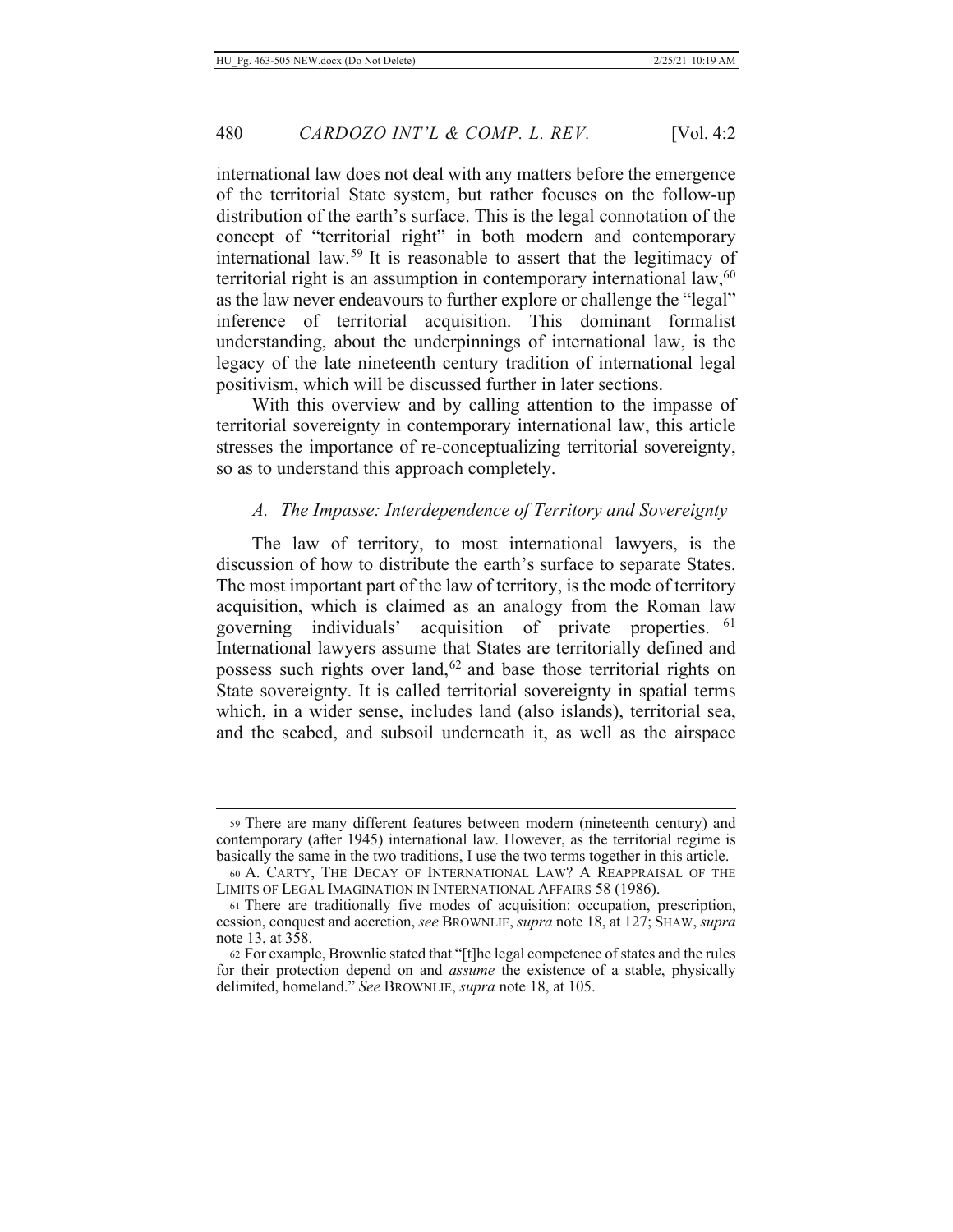above. <sup>63</sup> International lawyers only deal with questions of how existing States acquire new territories, but hardly ask the question of how an existing State acquired its original territory at its birth. The creation of States is treated not as belonging to the category of "the law of territory acquisition," but rather as being regulated under the concept of international legal personality and the principle of selfdetermination.<sup>64</sup> Within the creation of new States under the principle of self-determination, the control of territory has been established by the mother State, or the former protecting power, so that the question is not about the transfer of territory, but about the transfer of power.

The four criteria of Statehood, which State sovereignty relies upon, were initially provided in Article I of the 1933 Montevideo Convention on Rights and Duties of States. They include population, territory, government, and independence (capacity to enter into relations with other States).<sup>65</sup> Sovereignty is also understood as being equal to Statehood.<sup>66</sup> Regardless of the concern that the criterion of independence might be a circular definition,  $67$  international law here is at an impasse: territorial rights rely on State sovereignty, while State sovereignty needs territory to be created. It is not denied in the discipline that there exists an outstanding question about the legitimacy of territorial sovereignty. With respect to this outstanding question, Oppenheim suggested that the question about the formation of a new State should be regarded as a matter of fact rather than a

<sup>63</sup> Id. States' rights over EEZ and CS are slightly different. They are called "sovereign rights," as distinguished from sovereignty, for the reason that other States enjoy the freedom of navigation, over-flight and laying of submarine cables and pipelines, etc. in these zones. However, in the sense that they are spatial rights and coastal States enjoy "exclusiveness" with regard to exploration and exploitation of natural resources, the regime of EEZ and CS may be regarded as quasi-territorial. *See also* U.N. Convention of the Law of the Sea arts. 56, 58, 77, 78.

<sup>64</sup> This phenomenon can be seen from the separate treatment of the issues of the creation of Statehood and the issues of the law of territorial acquisition in authoritative textbooks of contemporary international law, see SHAW, supra note 13; BROWNLIE, *supra* note 18.

<sup>65</sup> See also BROWNLIE, supra note 18, at 70-72.

<sup>66</sup> *Id.* at 106.

<sup>67</sup> This circular problem is that an entity only obtains independence after it is created as a State, while without independence a State cannot be created. Professor Ian Brownlie acknowledges that there is a circular problem in the definition of subjects of public international law "since the *indicia* referred to depend on the existence of a legal person." However, that is "all that can be said . . . ." See BROWNLIE, *supra* note 18, at 57.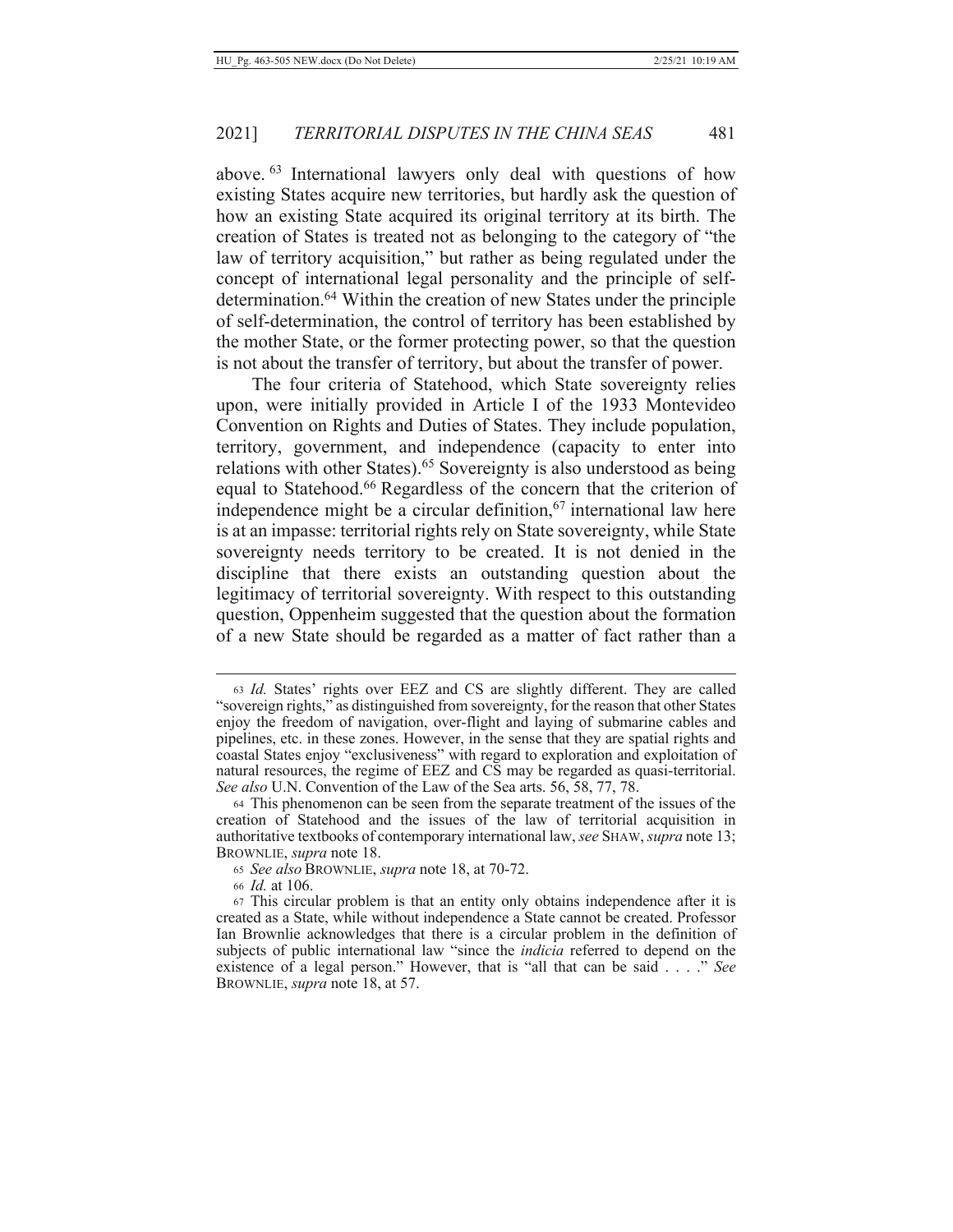matter of law.<sup>68</sup> He pointed out that "[t]he acquisition of territory by an existing state and member of the international community must not be confused, first, with the foundation of a new state  $\ldots$ <sup>569</sup> Jennings observed that the five modes of territorial acquisition were unable to provide the answer to how a State's title relates to the main portion of its territory, which was acquired "because they all assume some activity by an existing international person."<sup>70</sup> He acknowledged that "the emergence of the new state—by far the most important case of territorial change at the present time—in regard to which, however, international law is singularly undeveloped, uncertain, and, it must be said, comparatively unstudied."<sup>71</sup>

Certainly, legal discussion about territorial sovereignty can be divided into two categories: one is normative, and the other is philosophical. The legitimacy of territorial sovereignty arguably falls into the latter. Mainstream normative discussion pre-supposes the rights of States to acquire territory outside their original lands. In contrast, philosophical discussion might question the legitimacy of such rights, which may possibly deny the rightness of a part, or the entirety of a contemporary territorial regime. Unfortunately, although the pending nature of the latter aspect is undeniable, it has largely been neglected and at times considered non-meaningful.<sup>72</sup> It has been advocated that there is a far greater urgency for international lawyers to concentrate on the normative level of inquiry and to deal with State affairs and practices. $73$ 

In providing a final answer to the China Seas disputes, by proceeding from the inadequacies created by the normative approach,

73 *Id.* at 10.

<sup>68</sup> L. OPPENHEIM, INTERNATIONAL LAW: A TREATISE 544 (H. Lauterpacht ed., 8th ed. 1955).

 $69$  *Id.* 

<sup>70</sup> R. JENNINGS, THE ACQUISITION OF TERRITORY IN INTERNATIONAL LAW, 7  $(1963).$ 

<sup>71</sup> *Id.* at 12. Sharma also observed this problem, compare S. SHARMA, TERRITORIAL ACQUISITION, DISPUTES AND INTERNATIONAL LAW 165-166 (1997) (contrasting in that Sharma was not interested in filling this doctrinal gap which he regarded as an "omission" of the traditional modes of acquisition).

<sup>72</sup> For example, Tamar Meisels, in her monograph which is devoted to a liberal nationalist discussion of territorial rights, stated that her book "does not question the legitimacy of territorial sovereignty" but rather assumes that "most nations possess such rights over some territory." By citing others' disdain of moral inquiry, she said the significance of ideal or philosophical level of inquiry is questionable. See T. MEISELS, TERRITORIAL RIGHTS 7, 9-10 (2005).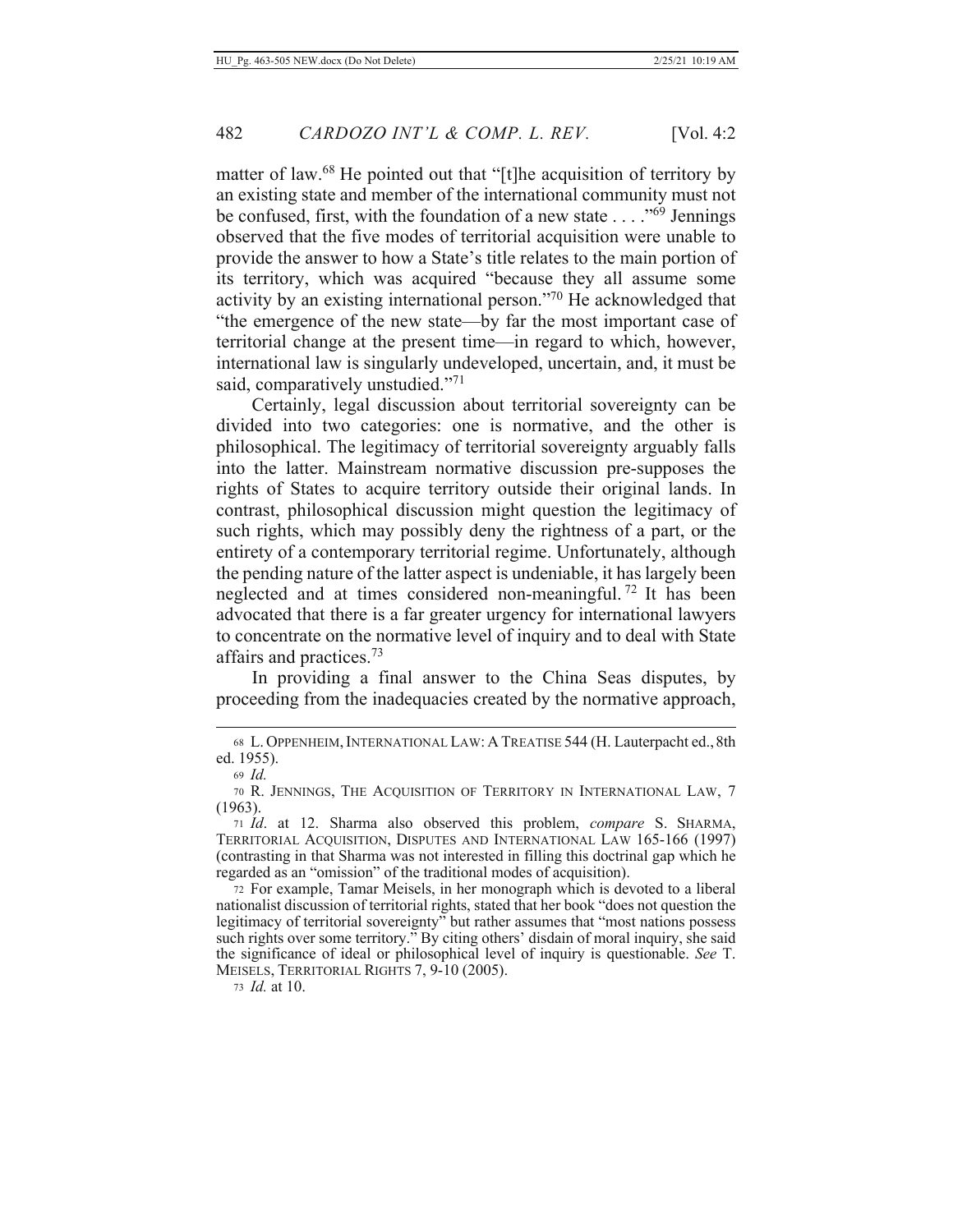there is a demonstrated importance to pursuing philosophical inquiry into territorial sovereignty, without implicating any bias as to the normative approach in other areas of international law. The methodological crisis in the territorial regime today is such that international lawyers are consistently trapped in the dilemma of the uncertainty of the norms, leaving only auto-interpretation to dominate. The outstanding question as to the legitimacy of territorial sovereignty ought to be confronted, especially when examining the case of the China Seas disputes, where the conflict of sovereignty reaches its culmination and appears impossible to reconcile under the current regime.

#### **B.** Continuing Principle of Effectiveness

Since its widely recognized birth at the Westphalia, a central characteristic of international law has been that no international rules are to stipulate the creation of States.<sup>74</sup> Professor Antonio Cassese analyzed that the creation of States could only be inferred from the customary international rules that "presuppose certain general characteristics in the entities to which they address themselves."<sup>75</sup> These rules require two elements: "[t]he first is a *central structure* capable of exercising effective control over a human community living in a given territory.... The second element needed is a *territory* which does not belong, or no longer belongs, to any other sovereign State, with a community whose members do not owe allegiance to other outside authorities."76 Cassese's analysis, as Professor Anthony Carty also points out, confirms the continuing primacy of the traditional principle of effectiveness in international legal personality or Statehood.<sup>77</sup> The first three criteria of Statehood in contemporary international law, i.e. population, territory, and government, respond to the principle of effectiveness, as Statehood requires a political power to establish effective control over a certain population and a territory.<sup>78</sup>

<sup>74</sup> ANTONIO CASSESE, INTERNATIONAL LAW 72 (2nd ed. 2005).

<sup>75</sup> *Id.* at 73.

<sup>76</sup> Id.

<sup>77</sup> ANTHONY CARTY, PHILOSOPHY OF INTERNATIONAL LAW 82 (2007).

<sup>78</sup> BROWNLIE, supra note 18, at 71. Professor Malcolm Shaw also comments that in the creation of Statehood, "the relevant framework revolves essentially around territorial effectiveness." See SHAW, supra note 13, at 144.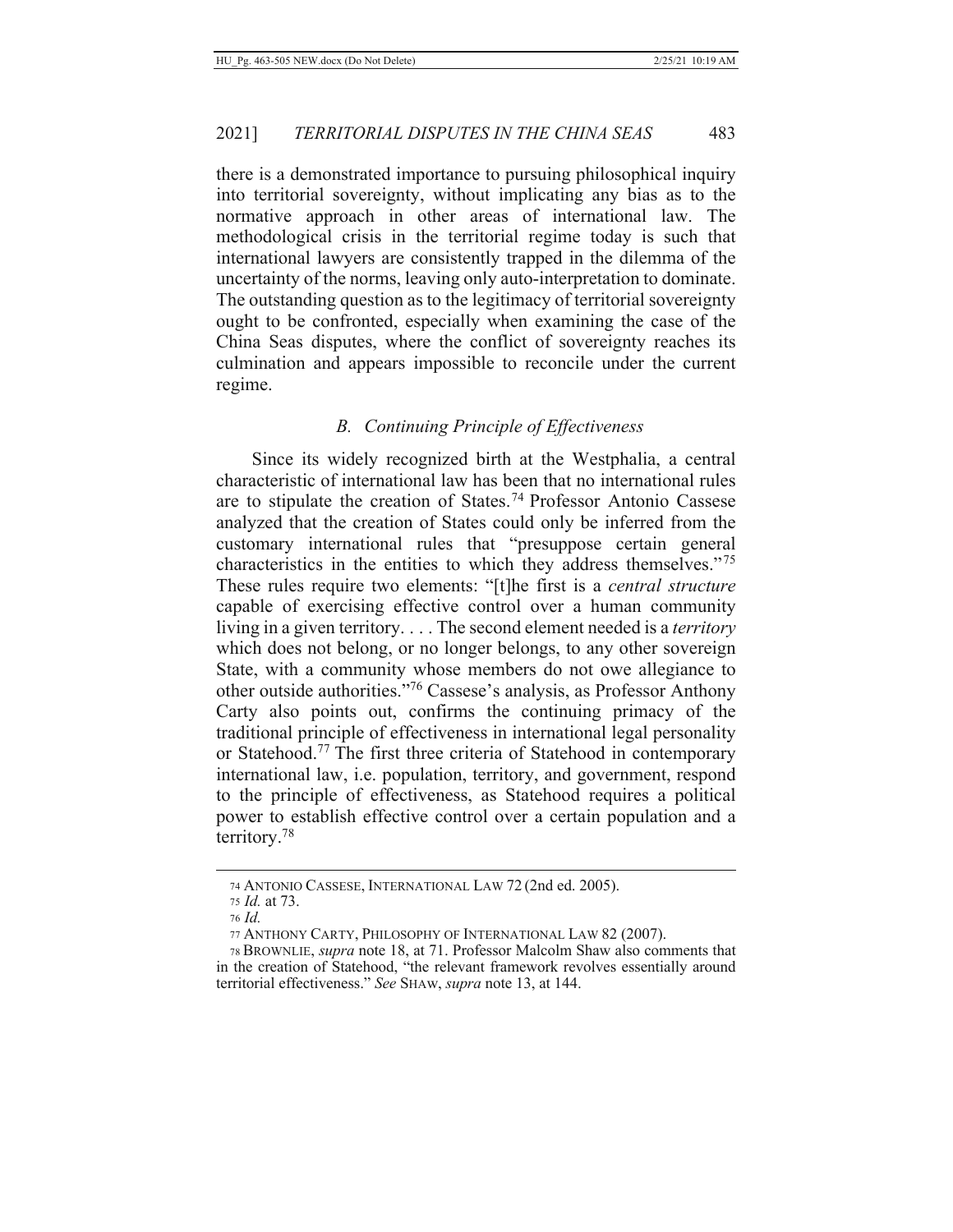Apart from the classical view, Professor James Crawford has argued that the criteria for Statehood in international law has become more flexible in modern practice since 1815.<sup>79</sup> He, in particular, put forward that new criteria had been established on the principle of selfdetermination and illegal use of force.<sup>80</sup> He also classified the various dynamic circumstances under which new States come into being: occupation, dependency, devolution, secession, and the role of how international organizations affect the creation of States.<sup>81</sup> In his book, Crawford attempted to challenge the traditional view that the creation of States is a matter of fact and not of law. Written in 1979, Crawford's book contributed to the scholarship by pointing to important developments of international law in the twentieth century. In particular, it discussed the various ways and processes that colonies entered into the Western international system.

Unfortunately, after the wave of de-colonization in the second half of the twentieth century, international law has strengthened the application of the principle of self-determination out of the colonial context. For instance, in response to the question raised by the Republic of Serbia of whether the Serbian population in Croatia and Bosnia-Herzegovina had a right to self-determination, the Arbitration Commission of the break-up of Yugoslavia answered in its opinion No. 2, that "not all the implications of self-determination were clear under contemporary international law" and "the right of selfdetermination must not involve changes to frontier at the time of independence, except by agreement between the states concerned."82 This is to say, the *de facto* territorial control of an existing State is not likely to be altered under contemporary international law. This ruling further suggested that the implication of self-determination in international law when creating new States, remains largely unclear or in fact very narrow. Thus, the principle of effectiveness, hidden in territorial integrity of existing States, persistently returns to international law.

In a word, Cassese's observation is a valid one for the contemporary era. Most crucially, the impasse or pending nature of

<sup>79</sup> JAMES CRAWFORD, THE CREATION OF STATES IN INTERNATIONAL LAW, at viiviii (1979).

<sup>80</sup> See id. at ch. 3.

<sup>81</sup> See id. at parts II & III.

<sup>82</sup> Yugoslav Arbitration Commission, Opinion No. 2, 92 INTL L. REP. 167-68 (1994); see also CARTY, supra note 77, at 79-80.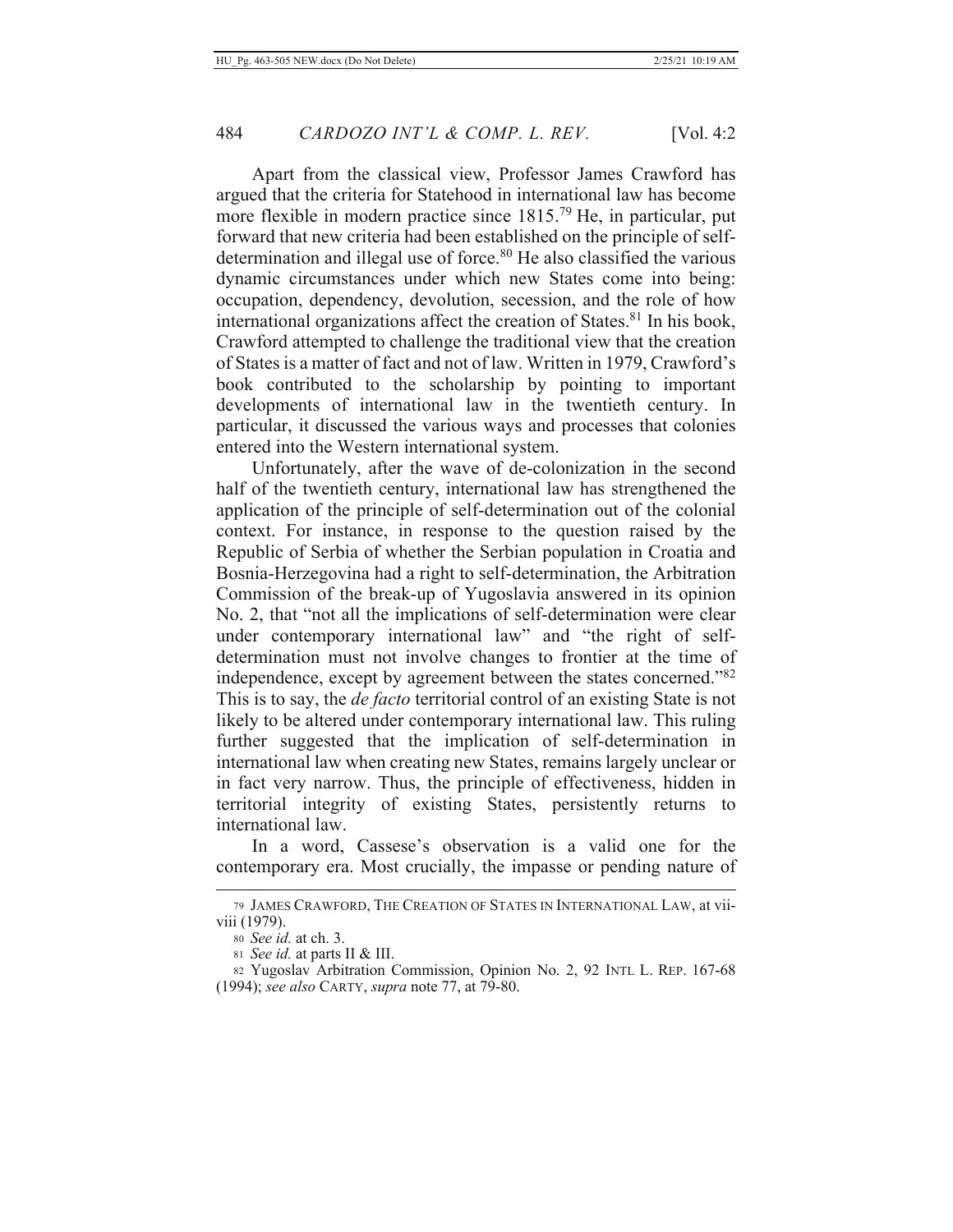the legitimacy of territorial sovereignty in contemporary international law as analyzed in Section III. A. above puts the legitimacy of the principle of effectiveness into question.<sup>83</sup>

## IV. RE-CONCEPTUALIZATION OF TERRITORIAL SOVEREIGNTY

Why is territorial sovereignty in contemporary international law facing such a logical impasse? Why is the "normative framework" it produces incapable of effectively solving disputes? How can we explain and understand this phenomenon? The rest of this article aims to answer these inquiries by directing particular attention to the socalled "law of territory." A famous study by Professor Antony Anghie examined the relationship between positivism and colonialism, in which he identified that the invention of the law of territory served as a legal tool for nineteenth century imperialists to annex the non-Western world, which was a result of a positivist project to extend the European system of international law into the non-European world.<sup>84</sup>

However, an essential question remains: why were nineteenth century positivist international lawyers charged with the task of universalizing international law, while the colonial connections with the New World had already began centuries ago under the natural law of nations? Had the legal formulation of the Europe-colony relations not already been formed by naturalism? Under what circumstances had positivism and colonialism, as Professor Angie argued, mutually constructed with each other in the nineteenth century? The shift of traditions of sovereignty in Western public law in the nineteenth century appears to explain this puzzle. This shift ultimately led to a fatal development of Statism, which is central to the establishment of the modern concept of territorial sovereignty in international law and therein the rise of the law of territory.

## A. Nineteenth Century Growth of Statism

In the eighteenth century, two pivotal events in Western history were indisputably the American Revolution in 1776 and the French Revolution in 1789. The former resulted in an unprecedented political system of federalism, and the latter evoked the political ideology of

<sup>83</sup> See CARTY, *supra* note 77, at 58.

<sup>84</sup> A. ANGHIE, IMPERIALISM, SOVEREIGNTY AND THE MAKING OF INTERNATIONAL  $Law 33 (2005).$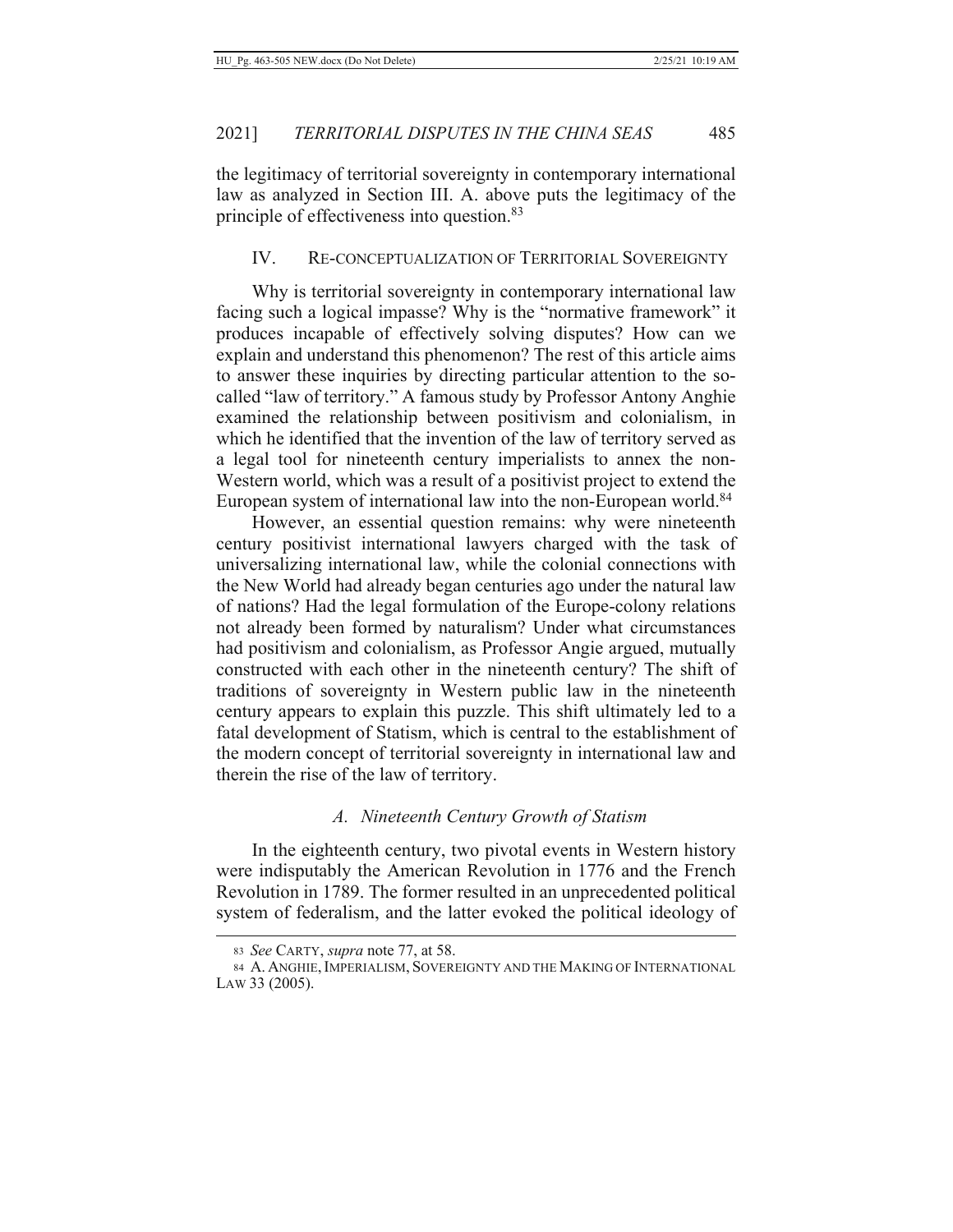nationalism, both of which were monumental. After the French Revolution, nationalism spread widely on the European Continent, particularly influencing Germany. The American model of federalism was also adopted in Germany and Switzerland. The United Kingdom was largely uninfluenced by the trends on the Continent and across the Atlantic; however, the Western world as a whole during the nineteenth century entered into the age of Statism, albeit with different characteristics. This section examines how Statism grew within Western public law, which serves as essential context for understanding the concept of sovereignty in nineteenth century international law.

#### 1. In England

From roughly the late eighteenth century to the mid-nineteenth century, the classical constitutionalism of Locke, that had dominated the English tradition since the seventeenth century, gradually retreated. What replaced the classical tradition was "utilitarianism in ethics" and "positivism in jurisprudence."<sup>85</sup> Jeremy Bentham was a key figure in this transition. He opposed the social contract theory as the basis of political society and instead declared the principle of utilitarianism. In other words, he maintained that men in a political society submit to authority not because of their voluntary agreement, but rather because submission is in their interest as it leads to maximized happiness.<sup>86</sup>

John Austin, who was the successor of Bentham, also based his theory on the principle of utility and developed a unitary concept of sovereignty. For him, sovereignty was a determinate and common superior, to whom "[t]he bulk of a given society are in a habit of obedience or submission."<sup>87</sup> There are three elements in sovereignty: a determinate superior (certain member or certain body of a society), <sup>88</sup> the bulk of a given society, and habit of obedience. For the first element, Austin stated that "'[t]he state' is usually synonymous with 'the sovereign," and the sovereignty in England resides in "the king

<sup>85</sup> C. MERRIAM, HISTORY OF THE THEORY OF SOVEREIGNTY SINCE ROUSSEAU 131 (1900).

<sup>86</sup> See J. BENTHAM, A FRAGMENT ON GOVERNMENT (1776).

<sup>87</sup> J. AUSTIN, THE PROVINCE OF JURISPRUDENCE DETERMINED 199 (1832).

<sup>88</sup> *Id.* at 200.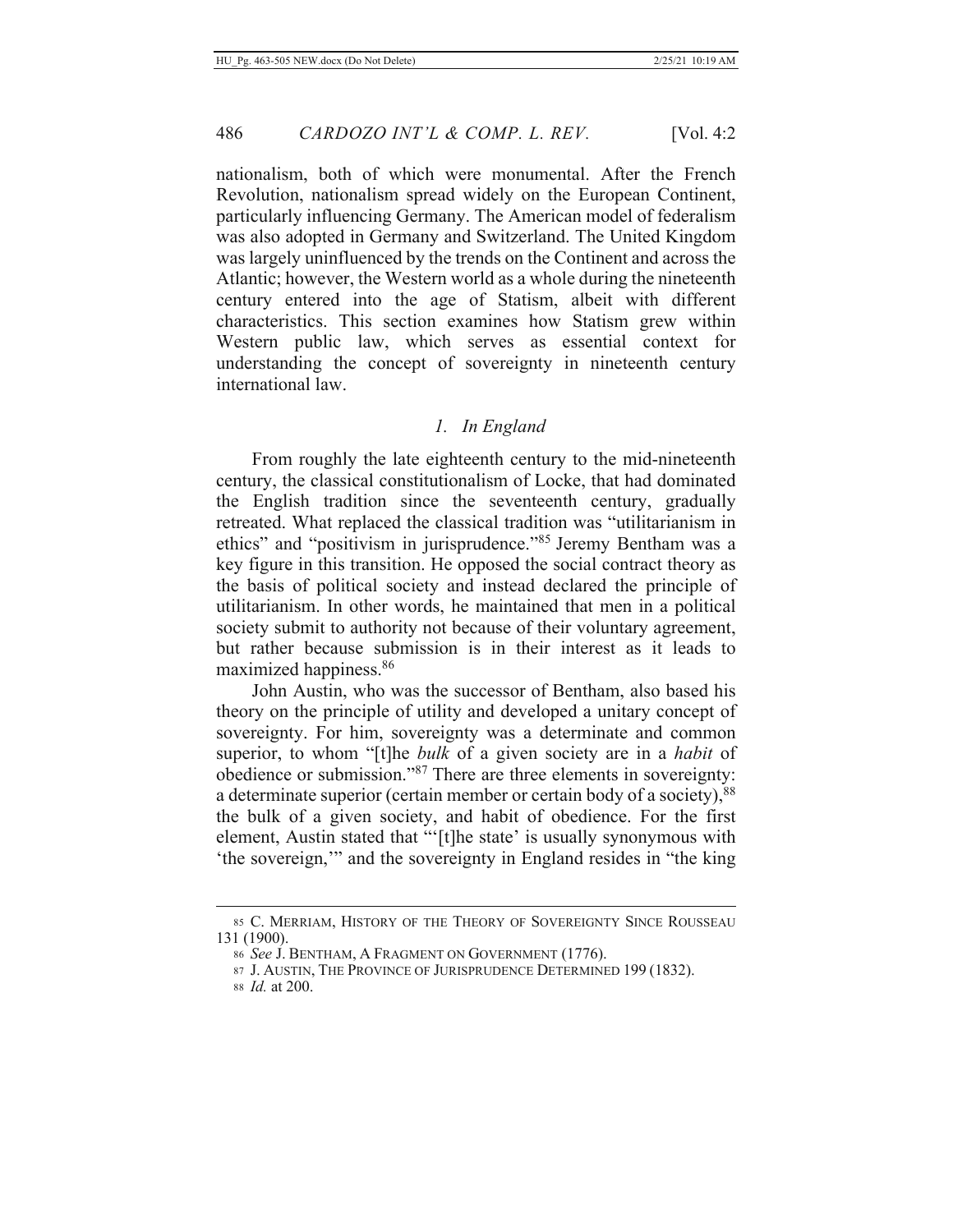and the peers, with the electoral body of the commons."<sup>89</sup> For the last element, Austin stated that the only cause of habitual obedience is "a perception, by the bulk of the community, of the utility of political government, or a preference, by the bulk of the community, of any government to anarchy."<sup>90</sup> To him, the sovereign is only part of the society, and the community as a whole is not a sovereign.

In Austin's theory, sovereignty is understood purely in legal terms. The sovereign is the source of law, the ultimate law giver, and "incapable of *legal* limitation."<sup>91</sup> Therefore, the king in a limited monarchy or in the modern constitutional State is not a genuine sovereign. The sovereign is not subjected to superior law and the command and will of the sovereign is the only law. At the same time, the sovereign has no legal rights against its own subjects, since this assumes a superior ruler.<sup>92</sup> In a word, sovereignty is the totality of which the law relies on, but sovereignty itself has no legal relation. Austin separated any social dimensions from the legal field. He focused exclusively on the enforcement or sanction of law but was not interested in how such authority was produced. To him, the sovereign itself was *de facto* and completely absolute. As a result, to Austin, the constitution could not be law, but rather only positive morality.<sup>93</sup>

Through these tenets, Austin was considered the founder of analytical jurisprudence. His method aims to achieve precision in the definition of terms and the rigid deduction of conclusions, which in later development through the work of Hart and Kelsen, dominated the legal discipline. Based on Austin's tenets of legal positivism, his most famous conclusion regarding international law is that international law, as law between sovereigns, cannot be regarded as positive law, but only as positive morality.<sup>94</sup> In opposition to his opinion, late nineteenth century international lawyers endeavoured to build a modern system of international law based firmly on positivism and the will of sovereign States.

As a supplement to Austin's pure legal and formalist theory of sovereignty, in the late nineteenth century A.V. Dicey developed a

94 *Id.* at 130.

<sup>89</sup> *Id.* at 235, 241.

<sup>90</sup> Id. at 321-22.

<sup>91</sup> Id. at 268.

<sup>92</sup> Id. at 300.

<sup>93</sup> J. AUSTIN, *supra* note 87, at 274.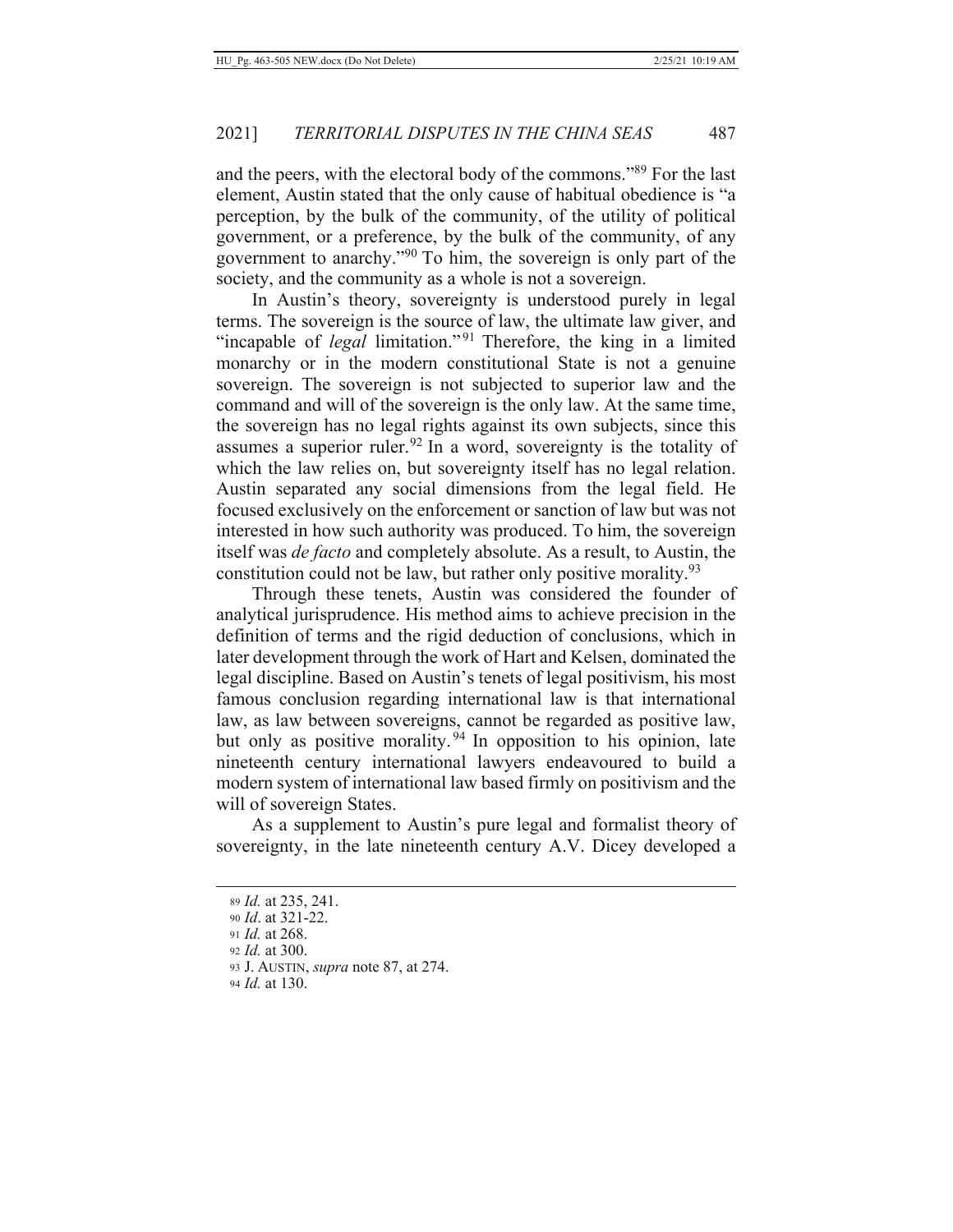dualist theory of legal and political sovereignty, which remains the mainstream British constitutional theory until this day. This theory recognizes that power backs and produces sovereignty.<sup>95</sup> Dicey's theory is different from Austin's, in that it separated the Commons or the Electors from the "legal sovereignty," as held by the King and the House of Lords, and proclaimed that they served as the "political" sovereignty."<sup>96</sup> These two sovereigns were considered as absolute in their own spheres and not related to one another. The theory of Dicey has grave implications for the British imperial policy in the international field, particularly in that international lawyers began to accept that political reality exists regardless of legal principles and consequently international law must recognize political inequality between States.<sup>97</sup> This led to a differentiation theory of sovereign and non-sovereign States.<sup>98</sup>

## 2. In the United States

Post-Revolution America came to be the pioneer of modern federalism. The development of the theory of sovereignty, thereafter, underwent three stages in the United States. The Constitution of the United States in the first half century of its existence was *sui generis*, and its uniqueness depended on its "federal-national" characteristic, which was abnormal, particularly when compared to previous theories of sovereignty, yet perfect for the American political conditions at that time. <sup>99</sup> Additionally, this was featured as the idea of divided sovereignty. The 1789 Constitution was the result of a compromise between particularism and nationalism. The new government was considered neither wholly federal, nor wholly national, but rather a combination of the two. The states were made as constituent parts of the national sovereignty, while each of them retained all of the rights of sovereignty that they had before. In theory, such an arrangement may look self-contradictory initially. In practice, the governmental power was divided between the states and the new central government.

<sup>&</sup>lt;sup>95</sup> A.V. DICEY, LECTURES INTRODUCTORY TO THE STUDY OF THE LAW OF THE **CONSTITUTION** et. seq. (1885).

<sup>96</sup> *Id.* at 36.

<sup>97</sup> See e.g., THE COLLECTED PAPERS OF JOHN WESTLAKE ON PUBLIC INTERNATIONAL LAW 92-93 (L. Oppenheim ed., 1914).

<sup>98</sup> See infra section IV.B.

<sup>99</sup> MERRIAM, *supra* note 85, at 162.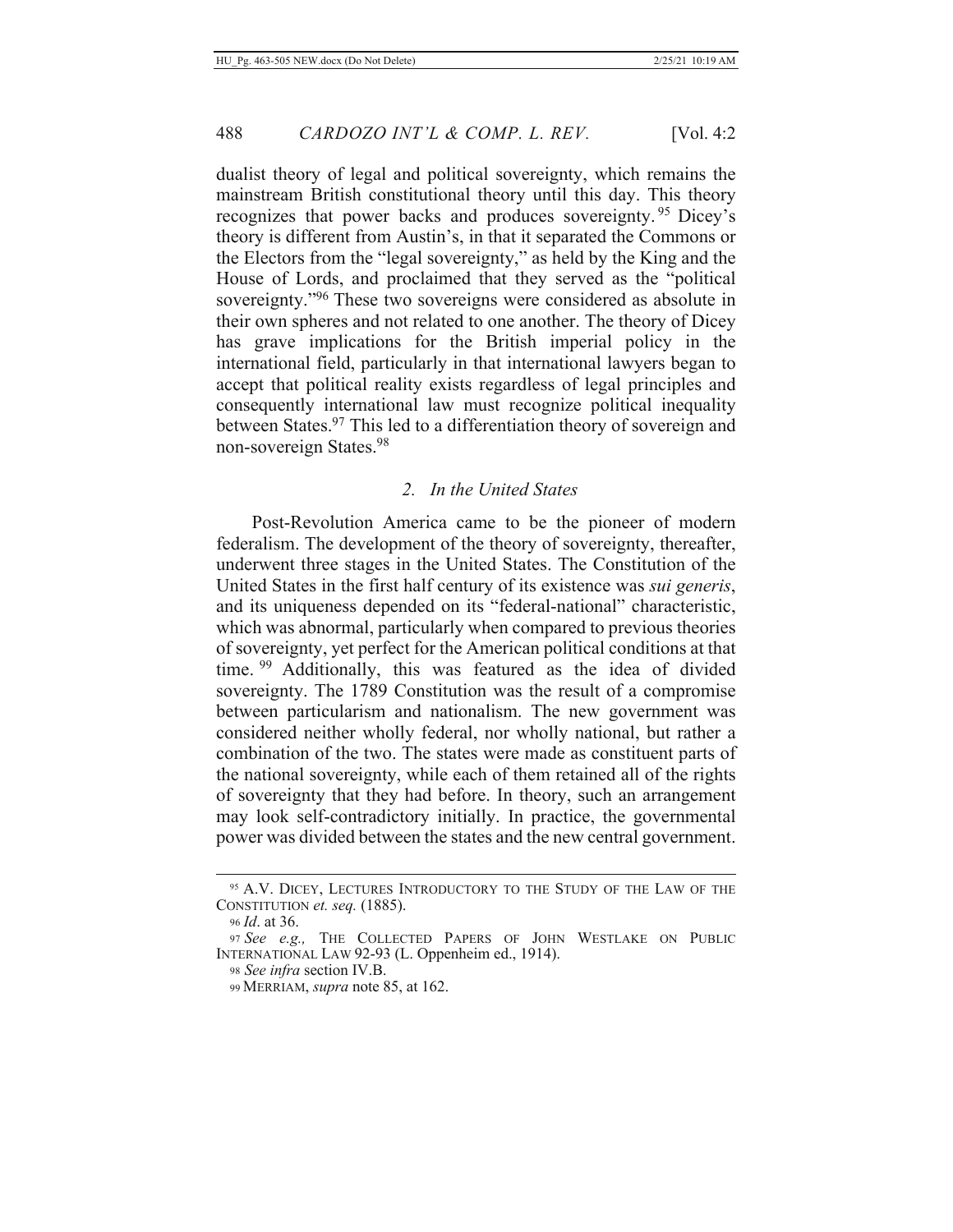Sovereignty thus, was not understood as supreme, but rather as limited within the "federal-national" framework. Alexis de Tocqueville in his work Democracy in America commented that:

[T]he result was, that the rules of logic were broken, as is usually the case when interests are opposed to arguments. A middle course was hit upon by the legislators, which brought together by force two systems theoretically irreconcilable. The principle of the independence of the States triumphed in the formation of the Senate, and that of the sovereignty of the nation in the composition of the House of Representatives.<sup>100</sup>

He considered such a system as not suitable for the centralized States of Europe.<sup>101</sup>

The next stage of development was marked by the contest between nationalism and particularism in the context of the Civil War during  $1861-1865$ . During this stage, the sovereignty of government was denied by both parties. They asserted firmly that the sovereignty must reside with the people and not with the government.<sup>102</sup> The government was considered merely as an agent of the true sovereign. This was clearly an idea based on the Lockean model of constitutionalism. However, the two parties were in dispute over the anti-thesis of the states and the union. Representative advocators of the two positions were Daniel Webster and John C. Calhoun. Webster, whose view was supported by the Northern states contended that:

[S] overeignty of government is an idea belonging to the other side of the Atlantic. No such thing is known in North America. Our governments are all limited. In Europe, sovereignty is of feudal origin...But with us, all power is with the people. They alone are sovereign...the people of the United States are one people.<sup>103</sup>

<sup>100</sup> A. TOCQUEVILLE, DEMOCRACY IN AMERICA 148 (F. Bowen ed., H. Reeve trans., vol. I, 1862).

<sup>101</sup> *Id.* at 218.

<sup>102</sup> See MERRIAM, *supra* note 85, at 166-67.

<sup>103</sup> D. WEBSTER, THE PAPERS OF DANIEL WEBSTER: SPEECHES AND FORMAL WRITINGS 589, 592 (C. Wiltse ed., vol. I 1986).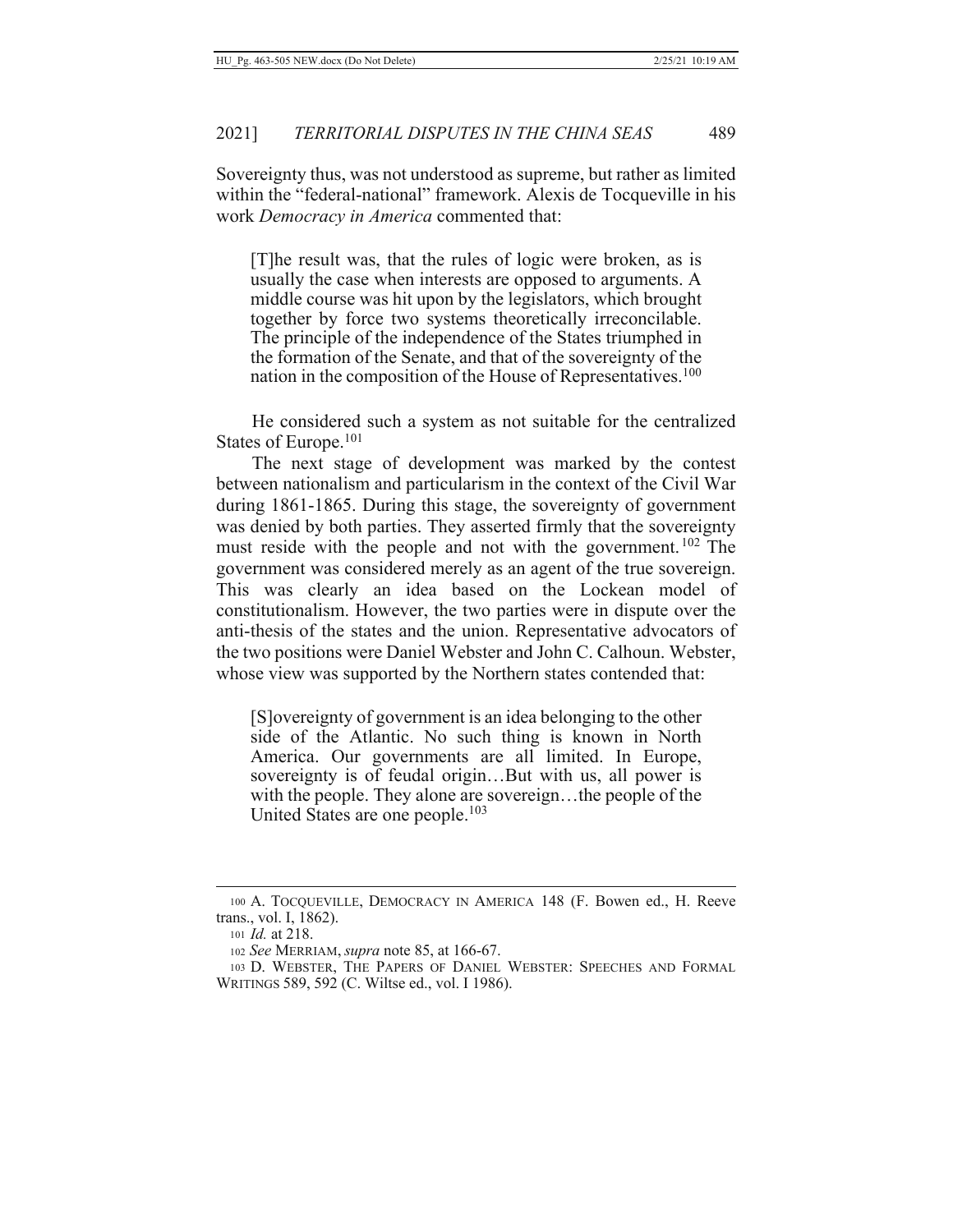To him, the unity of the union must be retained. Calhoun, the leader in the Southern movement, though in favour of popular sovereignty, rejected the social contract of men as necessary to form a political society. To him, government is a necessity rather than a choice, and it is rooted in the social and political instinct of men.<sup>104</sup> Sovereignty, in its nature is indivisible, and the states could not surrender any portion of their power. They could only form associations based on a constitutional compact. Therefore, the union could only be a confederation between the thirteen sovereigns. Even if Calhoun rejected the sovereignty of the government, he nevertheless made a conceded distinction between sovereignty and the attributes belonging to sovereignty. The latter, Calhoun said, could be exercised by the federal government.

Eventually, the nationalist movement came to dominate in the aftermath of the Civil War. A school of nationalism emerged.<sup>105</sup> Representatively, Francis Lieber defined sovereignty as "[t] he right, obligation and power which human society or the state has to do all that is necessary for the existence of man in society, is the true sovereign power."<sup>106</sup> For him, sovereignty was considered a natural fact that belongs to the society alone, one which cannot be fragmented.<sup>107</sup> He regarded that there is an essential difference between the people and the nation. While the former is merely the aggregate of the inhabitants of a territory without any additional idea, the latter is an organic unity made conscious of a common destiny.<sup>108</sup> E. Mulford further enriched the nationalist theory that "[t]he nation is a moral person...Personality has its condition and its realization in freedom. Personality is constituted in self-determination...The central attribute of personality is the will." 109 In the legal field, W. Willoughby confirmed that the national sovereignty of America in the

<sup>104</sup> J. CALHOUN, A DISOUISITION OF GOVERNMENT AND A DISCOURSE ON THE CONSTITUTION AND GOVERNMENT OF THE UNITED STATES 58 (R. Cralle ed., 1851).

<sup>105</sup> Writers in this school include Francis Lieber, John A Jameson, O. A. Brownson, John C. Hurd, E. Mulford and J. N. Pomeroy. See also MERRIAM, supra note 85, at 175.

<sup>106</sup> F. LIEBER, MANUAL OF POLITICAL ETHICS 216 (T. Woolsey ed., 2nd ed. vol. I  $1875$ ).

<sup>107</sup> Id. at 219.

<sup>108</sup> F. Lieber, On Nationalism & Internationalism, in THE MISCELLANEOUS WRITINGS OF FRANCIS LIEBER 227, 228 (vol. II 1881).

<sup>109</sup> E. MULFORD, THE NATION: THE FOUNDATION OF CIVIL ORDER AND POLITICAL LIFE IN THE UNITED STATES 72 (1870).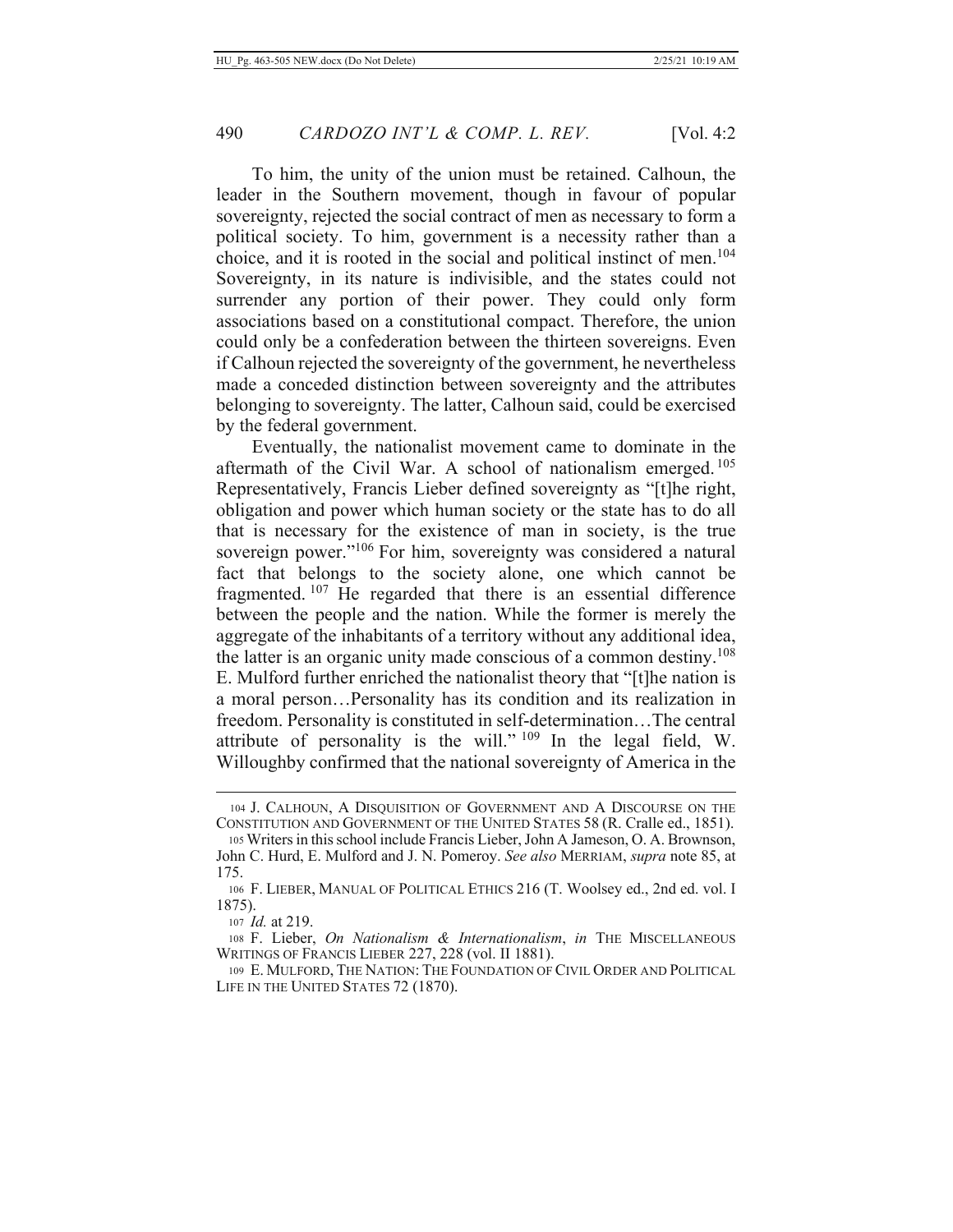political field was absolute and unlimited State sovereignty in law. He pointed out that "sovereignty belongs to the State as a person, and represents the supremacy of its will."<sup>110</sup> It is limited by neither international nor constitutional law.<sup>111</sup> "Sovereignty, upon which all legality depends, is itself a question of fact, and not of  $law.^{"112}$ 

As can be seen, the consolidation of the American tradition of sovereignty in the late nineteenth century was primarily a national one. This is largely due to the influence of the English—the Lockean tradition in North America, in which the people are firmly regarded as the source of power. Thus, even though the Americans adopted a corporate conception of the union, it is composed of people from each constituent state, collectively forming an organism. Despite this, the work of Willoughby, particularly in the legal field, elaborated on the idea that sovereignty had reached a certain level of abstraction, as can be applied to a State, particularly one which is much closer to its counterpart in Continental Europe. This is especially true for Germany.

#### 3. In Germany

Like in America, a similar unionization of states took place in nineteenth century Germany. The German Confederation was formed in 1815. During the earlier years of its existence, the Confederation was seen as an association of sovereign states, and the general theory was inclined toward a limitation of sovereignty.<sup>113</sup> In 1853, Georg Waitz put forward a theory that the political functions of the association should be divided into portions: while a portion was placed under the body as a whole, the rest should be in charge of the individual members. <sup>114</sup> Waitz reasoned that both the central government and each member thereof may be regarded as sovereigns in their own limits of sphere.<sup>115</sup> This theory was dominant for some

<sup>110</sup> W. WILLOUGHBY, AN EXAMINATION OF THE NATURE OF THE STATE: A STUDY IN POLITICAL PHILOSOPHY 195 (1896).

<sup>111</sup> *Id.* at 204.

<sup>112</sup> *Id.* at 217.

<sup>113</sup> MERRIAM, *supra* note 85, at 185.

<sup>114</sup> *Id.* at 186. Please note that the theories of German publicists discussed in this section are cited secondarily, as the author cannot read and access the original German texts.

<sup>115</sup> *Id.* at 186, 187.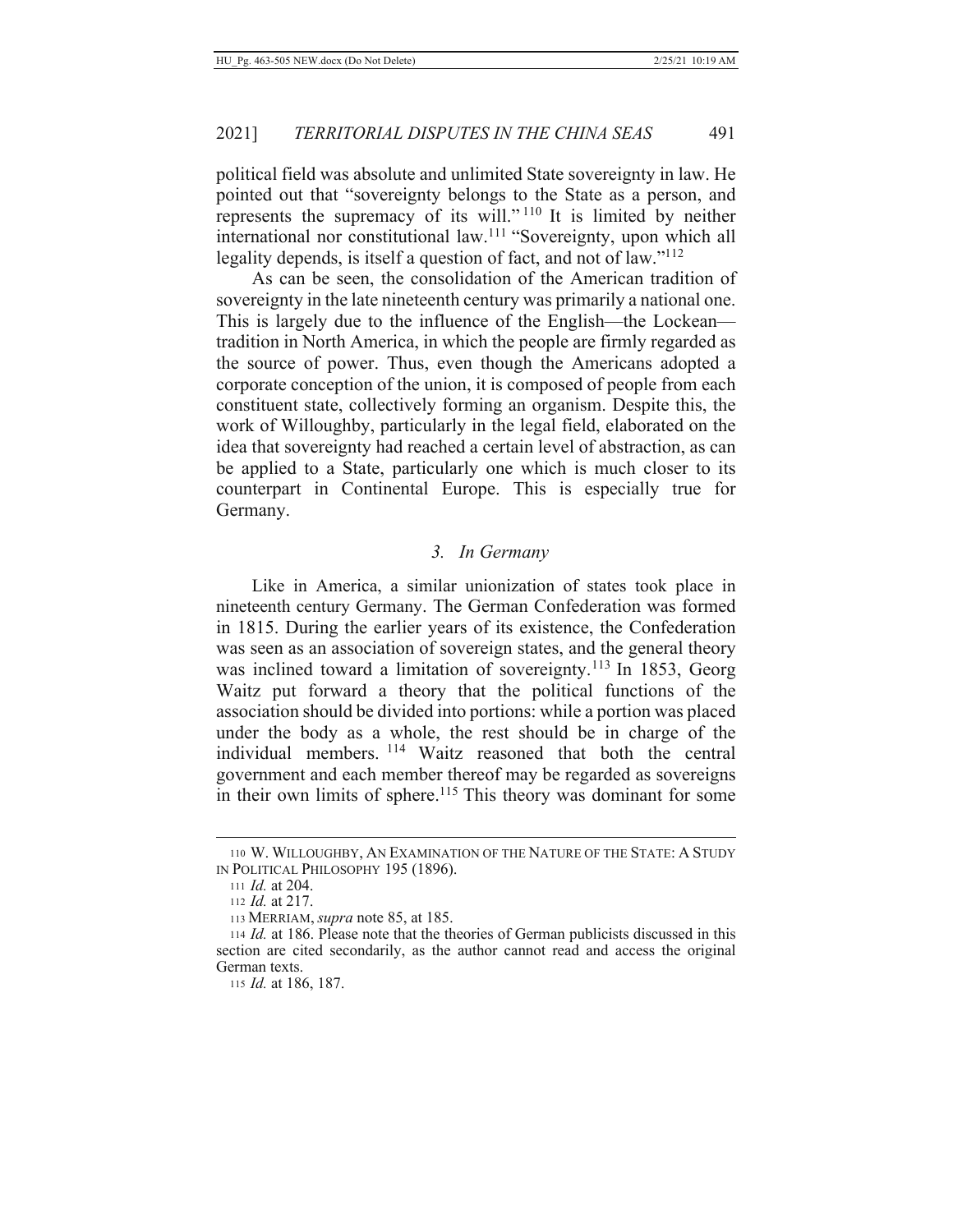time, as it was a way to resolve the conflict between nationalism and particularism.

Later, the formation of the North German Confederation and the German Empire tended to lean towards supremacy of the Confederation and the Empire. As the new theory developed, sovereignty came to be seen as the power of a community to set limits for its own jurisdiction and competence.<sup>116</sup> In 1868, George Meyer argued that the power of a State to determine the limits of its own jurisdiction must be an essential mark of sovereignty and that the State has the power to make whatever it chooses an object of its activity.<sup>117</sup> Albert Haenel argued that there was no legal superior above the sovereign State, and that self-sufficiency is the first principle for the legal self-determination of its competence.<sup>118</sup> For Haenel, the Empire is the true sovereign.<sup>119</sup> Under a similar line of argument, Paul Laband held that States are either sovereign or non-sovereign, and there is no such a thing as a half or divided sovereignty.<sup>120</sup> He regarded the German Empire as the sovereign, while believing that the subordinated members are not.<sup>121</sup>

Georg Jellinek, the Austrian publicist, modified the competence theory of States from an international perspective. He held that internally speaking, sovereignty is the power of a State to determine its own competence; but that externally this may not be sufficient.<sup>122</sup> Externally, Jellinek preferred to see States as being bound by the law, rather than seeing States doing whatever they want. In his theory of this legal boundness, Jellinek argued that a State can only be exclusively and solely bound by its own will. Self-obligation thus became, in Jellinek's eyes, the central mark of sovereignty.<sup>123</sup> In this sense, Jellinek should be considered as the most critical figure in the nineteenth century to provide a scientific foundation for international law based on liberal constitutionalism and positivism.<sup>124</sup> His attempt

119 MERRIAM, supra note 85, at 192.

- 121 Id. at 193.
- 122 Id. at 193, 194.
- 123 *Id.* at 194.

<sup>116</sup> Id. at 190.

 $117$  *Id.* 

<sup>118</sup> *Id.* at 191, 192.

<sup>120</sup> *Id.* at 192, 193.

<sup>124</sup> See J. Bernstorff, Georg Jellinek and the Origins of Liberal Constitutionalism in International Law, 4 GOTTINGEN J. INTL L. 659 (2012).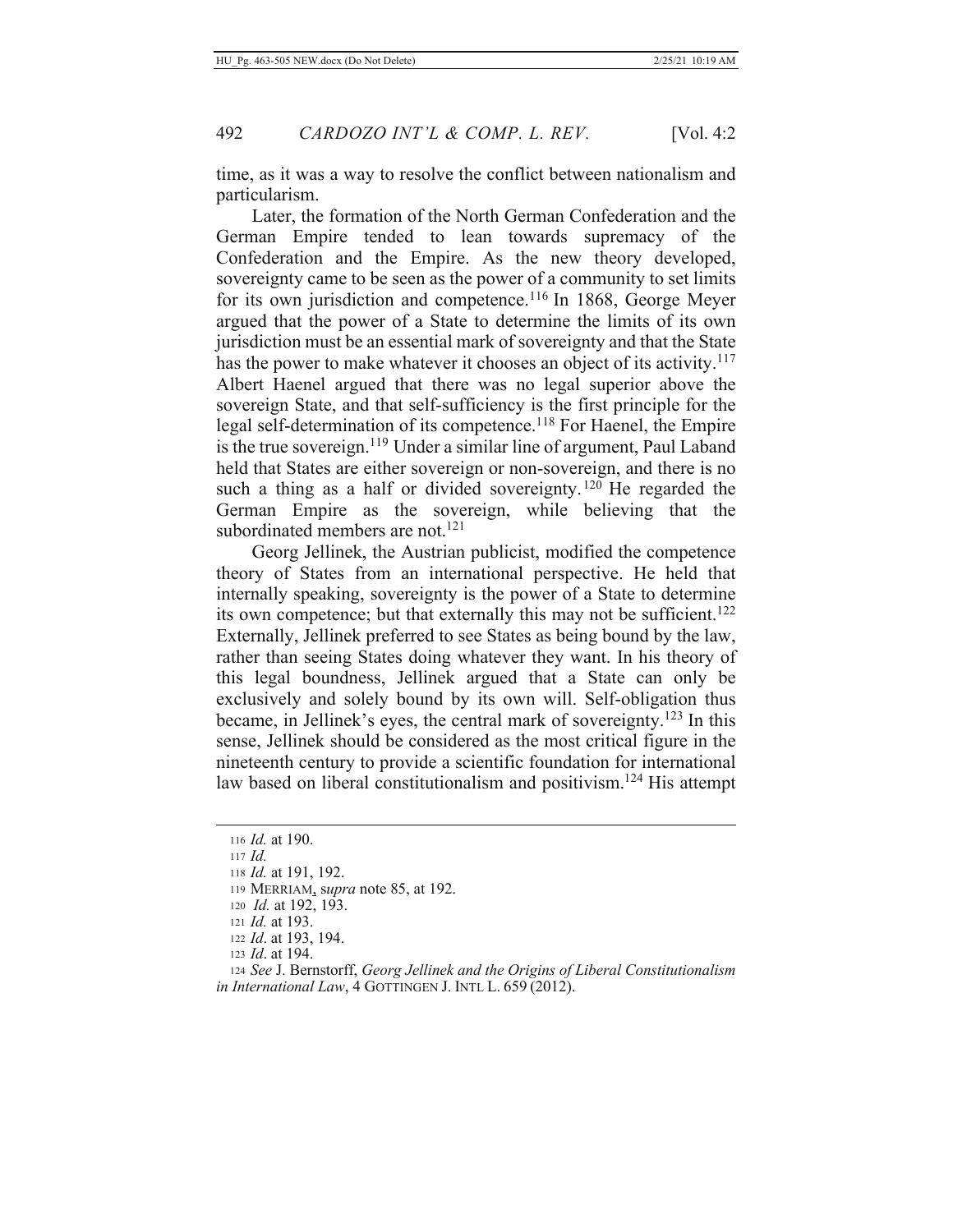was to build international law on the same formal foundation as public law in other fields.<sup>125</sup> Through a psychological approach, Jellinek argued that every legal obligation is found in the fact that the will regards itself as bound by its expression, and he considered that the law is a psychological phenomenon in human beings.<sup>126</sup> Using this as his basis, he was able to proceed from the subjective foundation, *i.e.* States' own will, as the formal ground of international law, to an "objective" international law. He maintained that the voluntary will of the States is able to generate objective international law, in that the very foundation of such "objectivity" and its binding nature, is the objective nature of international relations.<sup>127</sup> He saw the factual existence of international relations between States as sociologically created by the European history.<sup>128</sup> In other words, the "international community" had been a fact among civilized European nations, and it is this fact that serves as the objective foundation of international law. The nineteenth century German-Austrian tradition of public law, as Bernstorff pointed out, was influenced by the German tradition of idealism, which was influenced by figures including Kant through Hegel. Jellinek's theory is in particular a heritage of Hegel, who maintained that in the absence of a superior, the rights and duties of States could find their origin only in their wills. Nevertheless, Jellinek went beyond Hegel's realist picture of a temporary order between States and opted for an objective and constitutionalist one.<sup>129</sup>

To summarize, the nineteenth century Western public law tradition saw sovereignty as *de facto*, unrestrained, and omnipotent in which a central mark is Statism. Sovereignty became an exclusive possession of the State, as an indivisible and abstract being, which could think and will for and by itself. Since the Austrian publicist Jellinek, this tradition of Statism began to greatly influence the theory of sovereignty in international law. The nineteenth century Western public law tradition of sovereignty is essential in our understanding of the corresponding concept of sovereignty in international law during the same period.

<sup>125</sup> *Id.* at  $667$ .

<sup>126</sup> Id. at 669.

<sup>127</sup> *Id.* at 671.

<sup>128</sup> *Id.* at 672, 673.

<sup>129</sup> Id. at 663-66. See also G. HEGEL, OUTLINES OF THE PHILOSOPHY OF RIGHT 311-315 (S. Houlgate ed., T. Knox trans., 2008).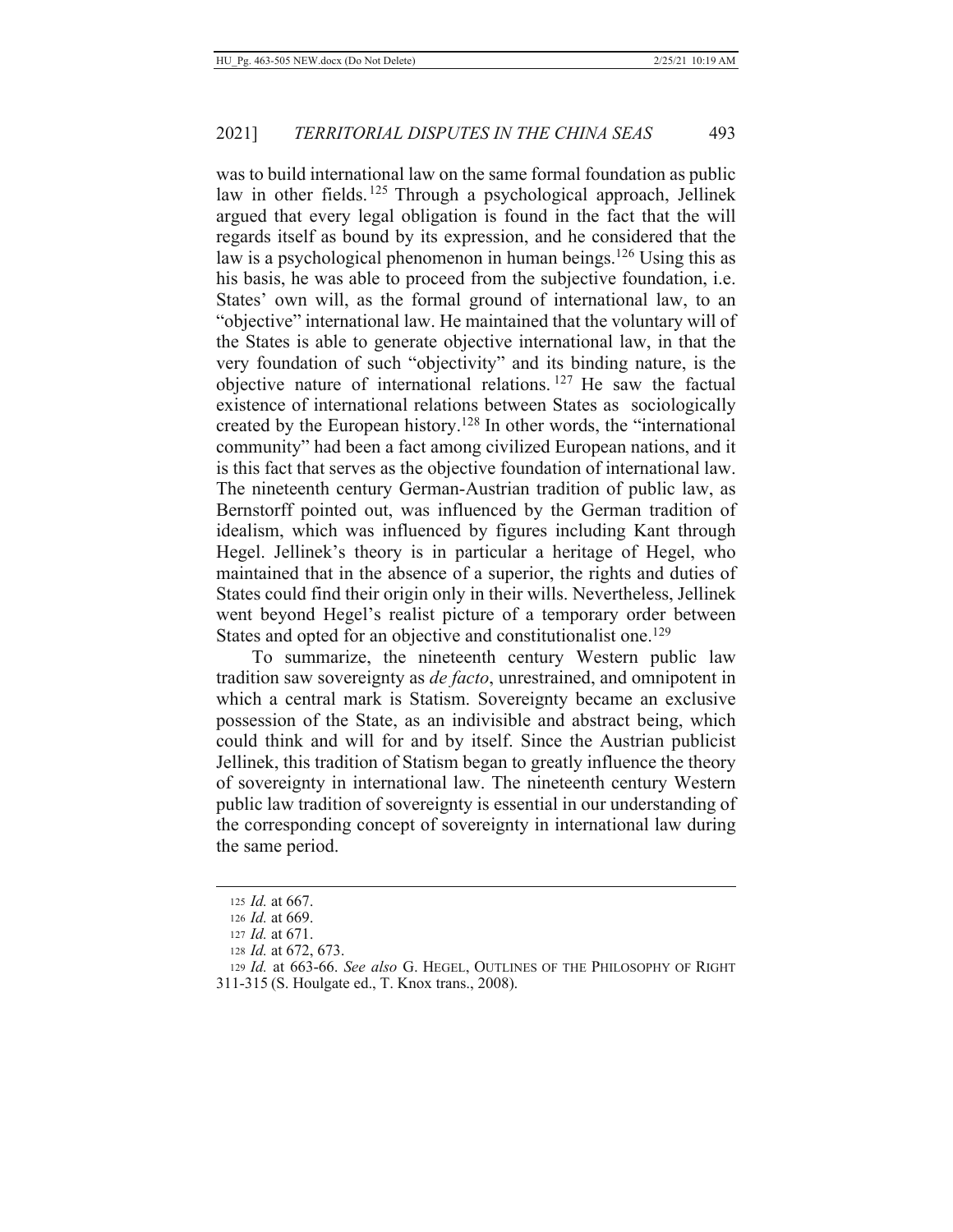## B. Relativism of Sovereignty in International Law and the Rise of the Law of Territory

Though the nineteenth century growth of Statism in the conception of sovereignty took on different forms within the domestic spheres of different Western countries, it has had a grave impact internationally. Sovereignty in international law had been corporatized and possessed solely by the State. More importantly, the German-Austrian tradition of competence theory of States was widely adopted by international thinking. While Jellinek was a cornerstone in creating a new theoretical foundation for international law, Dicey's separation of legal and political sovereignty also greatly impacted the international legal theory during the late nineteenth century in that the political reality was seen as the point of departure of, but analytically irrelevant to the law. International law simply recognized the political reality of inequality between States, and only external sovereigns were regarded as legal. Lass Oppenheim, as the most influential international lawyer across the Anglo-American and German traditions, founded early twentieth century international law firmly on Statism. He stated clearly that:

Sovereign States exclusively are International Persons—i.e. subjects of International Law'... The majority of publicists teach nowadays that neither the monarch, nor Parliament, nor the people is originally Sovereign in a State, but the State itself . . . Colonial States have no international position whatever . . . although they enjoy perfect self-government, and may therefore in a sense be called States.<sup>130</sup>

Influenced by the growth of Statism in the Western public law, in modern and contemporary international law, sovereignty is primarily understood as the independence and competence of States. Despite the three traditional elements of Statehood (population, territory and government), a fourth criterion is usually expressed in the words of "independence" or "capacity to enter into relations with other States."<sup>131</sup> While the three traditional elements were considered by

<sup>130</sup> L. OPPENHEIM, INTERNATIONAL LAW: A TREATISE 99, 102, 103, 106, 107  $(1905).$ 

<sup>131</sup> BROWNLIE, supra note 18, at 71. SHAW, supra note 13, at 147. See also Montevideo Convention on Rights and Duties of States art. I (1933).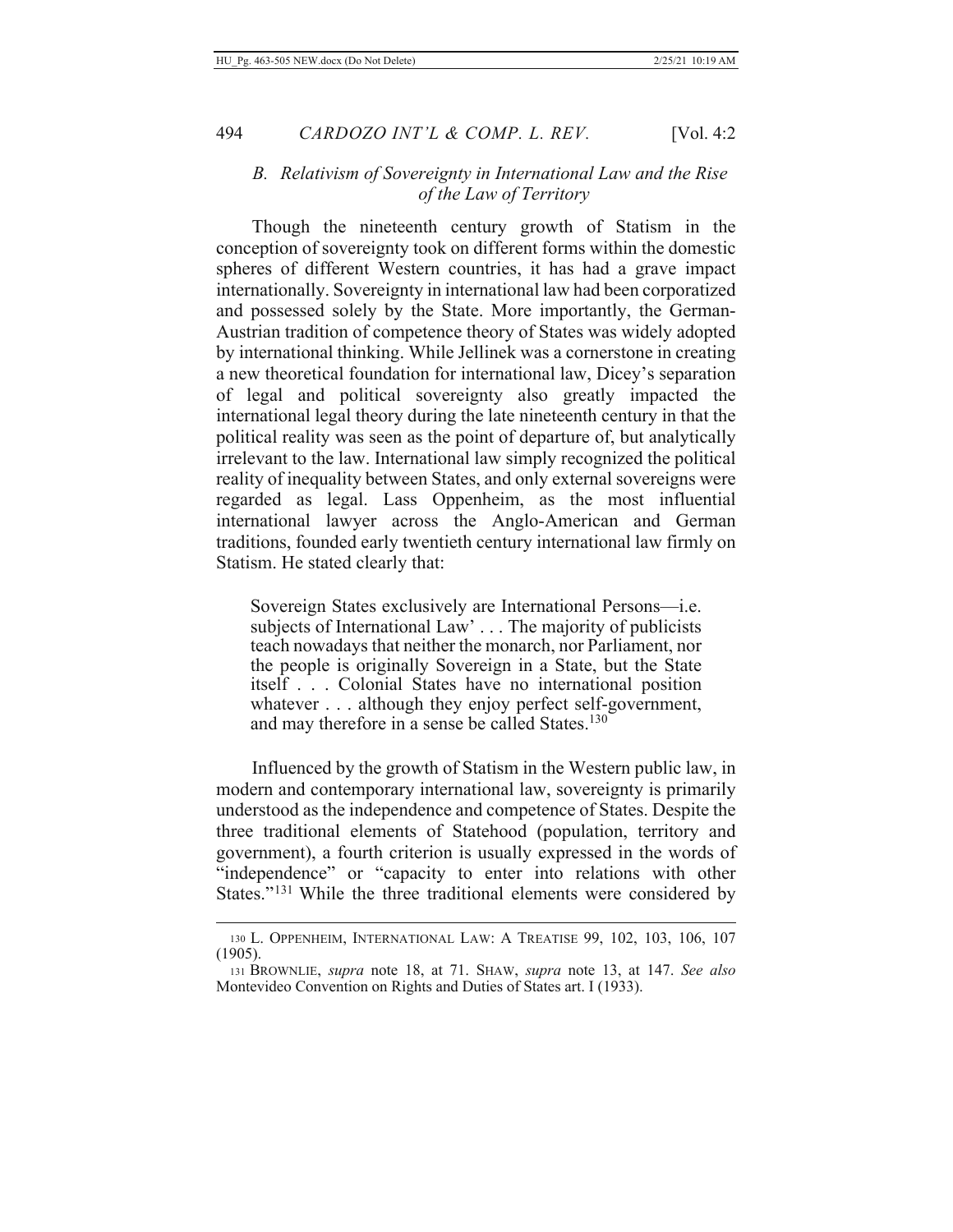public lawyers to suffice internal sovereignty, the fourth criterion is particularly used by international lawyers to feature external sovereignty.

A fundamental development that led to the nineteenth century understanding of sovereignty in international law was that the State began to be seen as detached from the individual. The State no longer was classified as a simple aggregate of individuals that inhabit a certain geographical sphere, but rather a completely independent moral being which has its own will and ability to decide independent of its citizens. Analogies, therefore, are no longer made regarding the likeness between humans and States as was done in the Roman, medieval, and early modern traditions, when the State was not conceived as detached from biological persons.<sup>132</sup> Instead, analogy now is made in the simulation between a civil society and an international society, while the solidarity of the latter is assumed. Humans and States are treated as essentially different from, yet behaviourally similar to, each other. The State is no longer viewed as constituted or willed by humans. Instead, it is a moral person created by its own idea. Such a transformation in the conception of the State did not result in any substantial difference in the national public law, as national law does not ask what the State is, but only asks who in the State holds the supreme power. However, it had grave impact upon international public law because, as the subjects of international law began to be upgraded into States, there was no relevance or place for humans in this system any longer.<sup>133</sup>

There has been a long historical process during which the paradigm of foreign relations shifted from the people-based Roman tradition of jus gentium and its early modern followers to the modern tradition of precisely "inter-State" law.<sup>134</sup> Against this background, the relativism of sovereignty in international law started in the nineteenth century intercourse of colonialism, in which the freshly born profession of "international lawyers" who grew out of, but were distinguished from, previous public lawyers in Europe, confronted the task to solve the difficulty of the legal relationships within the New World. In other words, nineteenth century international lawyers felt it

<sup>132</sup> See A. Carty, Sovereignty in International Law: A Concept of Eternal Return, in RECLAIMING SOVEREIGNTY 103-104 (L. Brace & J. Hoffman eds., 1997).

 $133$  *Id.* at 104.

<sup>134</sup> Id. at 103-104.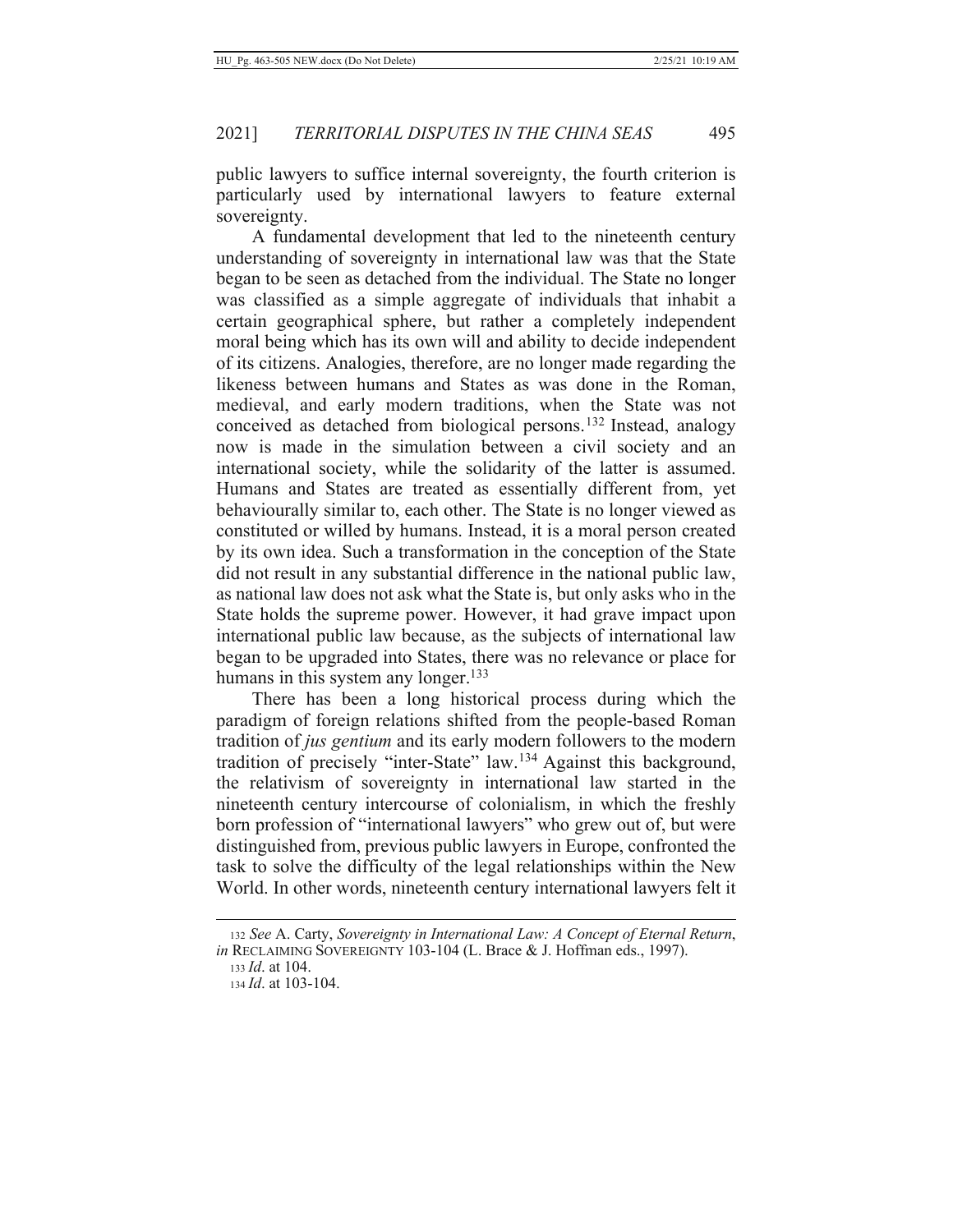necessary to establish a juridical system that could incorporate the New World, while sustaining the "logic" of European public law as the tradition of sovereignty had shifted.<sup>135</sup>

The dilemma is rooted in the historical fact that during the early modern development of sovereignty, no legitimacy of the ruler to the ruled was ever provided, and sovereignty merely signified the measure of powers of the princes in a certain territorial scope.  $^{136}$  This phenomenon was largely due to the sixteenth and seventeenth century conception of sovereignty and the State, in which sovereignty did not acquire any "international" characteristic, but rather was based on private possessions of the rulers, which was done in a patrimonial way.<sup>137</sup> This was the result of the early modern acceptance of the classical tradition of Roman natural law of people—*jus gentium*, which is essentially private in character—when dealing with external relations.<sup>138</sup> A strong "international" characteristic only took place when the corporate idea of the State became possible: that is since Rousseau in constitutional theory and Vattel in international theory, both of whom wrote in the late eighteenth century.<sup>139</sup>

Territory began to be incorporated into sovereignty through a political course, which aimed to prioritize the public security in times of war in early modern Europe, but the virtual establishment of territorial control was without any legal justification. In the early modern period, when almost all legal relations were still founded on a private basis, the lack of legal justification for territorial control of princes did not cause difficulty. That is because the subjects of all legal relations at the time were basically individuals, therefore the people in

<sup>135</sup> D. Kennedy, International Law and the Nineteenth Century: History of an *Illusion, 65 NORDIC J. INTL L. 406-412 (1996).* 

<sup>136</sup> Carty, *supra* note 132, at 102-103. See also CARTY, *supra* note 77, at 83; A. Carty, Myth of International Legal Order: Past and Present, 10 CAMBRIDGE REV. Intl Aff. 6 (1997).

<sup>137</sup> *Id.* at 104.

<sup>138</sup> *Id.* at 103, 104.

<sup>139</sup> Rousseau is the first person in constitutional law to develop a corporate idea of the State and a general will theory. Contemporary to Rousseau, Vattel is the first person in international law to develop a corporate idea of the State and an international system purely based on the wills of States. For Rousseau's theory, see JEAN JACOUES ROUSSEAU, THE SOCIAL CONTRACT AND DISCOURSES (G.D.H. Cole trans., J.M. Dent and Sons ed.  $1923$ ). For Vattel's theory, see EMER DE VATTEL, LE DROIT DES GENS (Charles G. Fenwick trans., Carnegie Inst. Of Wash. 1916) (1758).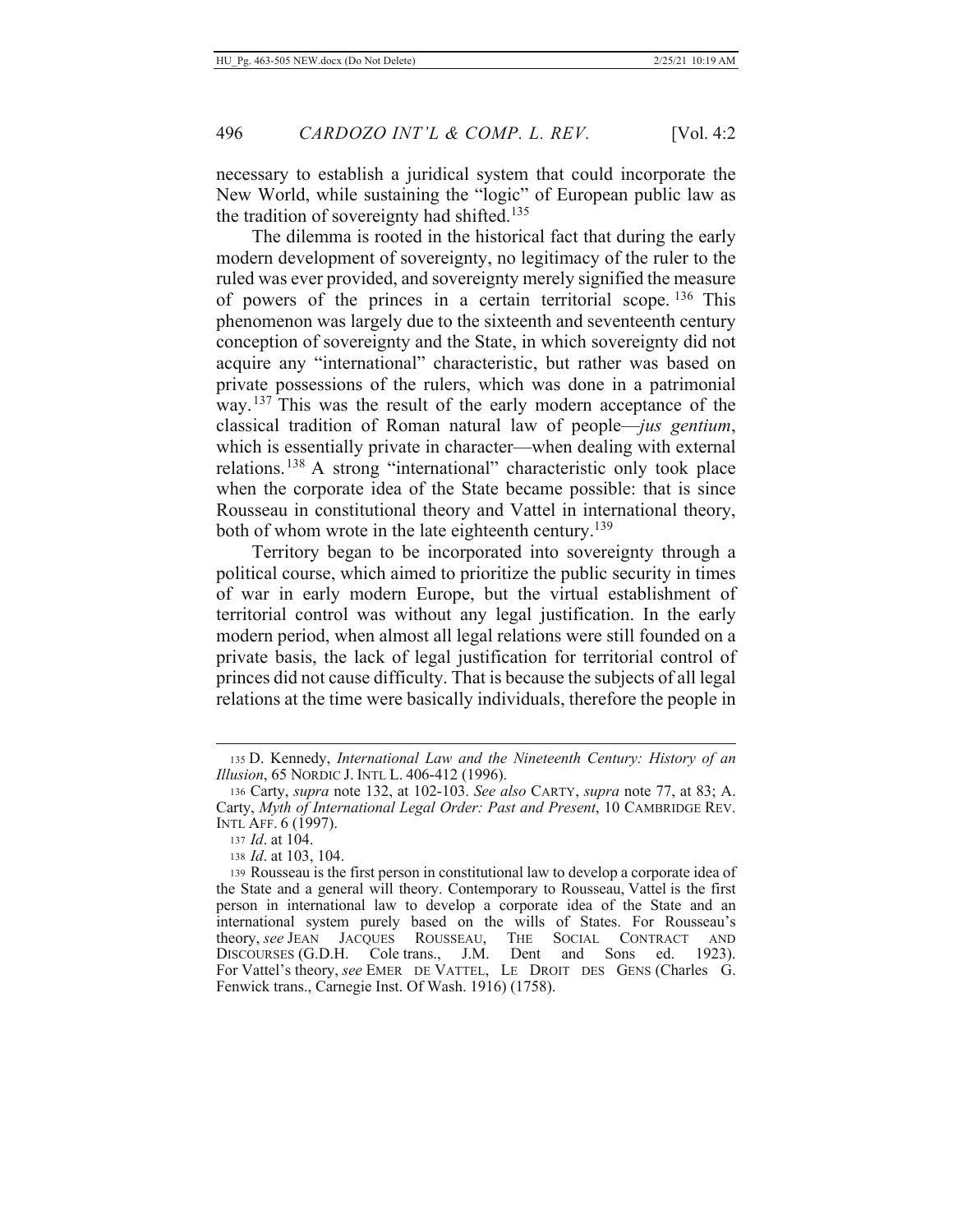the New World were not seen as legally different from Europeans, only anthropologically undeveloped.

As time passed, the modern age of Statism and imperialism assumed the underlying "logic" of European public law and found difficulty in extending itself to the legal relations with the New World, as the subjects of foreign relations had become the corporate entities of the States. It became problematic to define the countries in the New World, whose political organizations were distinct from that in Europe and many of whom were, in earlier times, recognized by the Europeans as sovereigns, such as the East Indies and China. It was a creation of nineteenth century international lawyers to understand sovereignty in terms of "civilization."<sup>140</sup> They firstly denied naturalism and the universal application of positive international law in the late nineteenth century, and secondly made positive international law applicable globally by the annexation of "unoccupied" territories in Australia, Africa, and most parts of Asia.<sup>141</sup> It was through such a dual project that the concept of territorial sovereignty was eventually established across the whole world. However, the legal issue of illegitimacy of territorial control remained unsolved.

The major project of differentiation between the civilized and the uncivilized was initiated by the prominent American positivist international lawyer in the nineteenth century, Henry Wheaton. Wheaton denied the existence of universal international law by saying that "[t] he public law, with slight exceptions, has always been, and still is, limited to the civilized and Christian people of Europe or to those of European origin."<sup>142</sup> He cited Bynkershoek, stating that "the law of nations is that which is observed, in accordance with the light of reason, between nations, if not among all, at least certainly among the greater part, and those the most civilized."<sup>143</sup> Professor Anghie argued for a nineteenth century re-interpretation of sovereignty from the perspective of relativism between the colonizer and the colonized, in particular, the positivist project in managing colonialism. To Anghie, this relativism came into being out of the mutual construction of positivism and colonialism. For him, the conceptualization of

<sup>140</sup> H. WHEATON, ELEMENTS OF INTERNATIONAL LAW 15 (G. Wilson ed., 1936).

<sup>141</sup> ANGHIE, supra note 84, at 33.

<sup>142</sup> H. WHEATON, supra note 140.

<sup>143</sup> *Id.* at 16.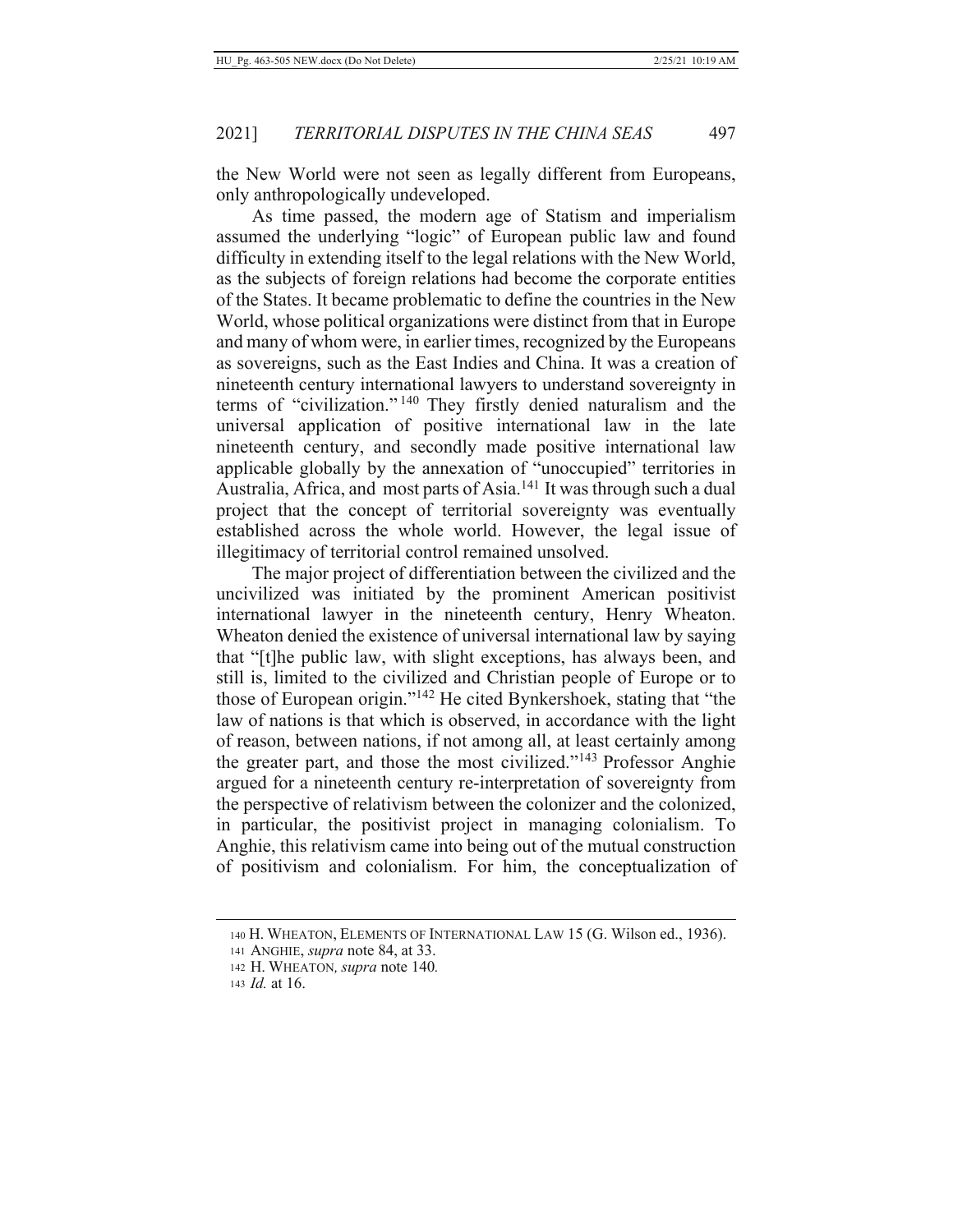sovereignty in nineteenth century international law was split into two models: one European and the other non-European.

Based on such a dichotomy, different conceptual frameworks were then assigned to the European and the non-European world: "the European issue is how conflicts between sovereign states may be resolved in the absence of an overarching sovereign; the problem for the non-European world, by contrast, is its acquisition of sovereignty."<sup>144</sup> Most importantly, the focus on the European model decayed in a legal sense, in that sovereignty in Europe was seen as a given, and the origin of it was regarded as a myth that could not be inquired into.<sup>145</sup> Instead, the major legal efforts were devoted to a project that would determine what sovereignty would mean and imply within non-European societies. The positivist jurisprudence then created a fundamental tenet, which Anghie termed as the "dynamic of difference" into the concept of sovereignty.<sup>146</sup> Anghie thus argued that sovereignty in modern international law ought to be understood in terms of the colonial encounter—in the "civilizing mission" of the "others" by the Europeans: "the acquisition of sovereignty was the acquisition of European civilization."<sup>147</sup>

As a result, admission into the family of nations could only be allowed through the method of recognition from those who had naturally been full sovereigns. Namely, the judgement of a non-European country as a sovereign or non-sovereign, was purely at the disposal of the European powers. Failing the standard of European civilization (the existence of a European model of political organization), no recognition will be made, the membership into

146 ANGHIE, *supra* note 84, at 37. 147 Id. at 104.

<sup>144</sup> ANGHIE, *supra* note 84, at 103.

<sup>145</sup> See J. WESTLAKE, CHAPTERS ON THE PRINCIPLES OF INTERNATIONAL LAW 134-36 (1894). See also T. LAWRENCE, THE PRINCIPLES OF INTERNATIONAL LAW 84 (1895). Professor David Kennedy analyzed in this regard that how the fundamental question of how there can be order among sovereigns was evaded and directed to a more pragmatic approach by nineteenth century international lawyers. This development culminated in the 1927 Lotus case in which the Court ruled that no philosophical inquiry into the nature of the legal order was necessary and helpful. During the twentieth century, the question itself was not rejected, but the project of philosophical and theoretical response was downgraded. Under a pragmatic approach, the question was addressed doctrinally, procedurally and institutionally with a pragmatic observation on the behaviors of States. Kennedy argued that the nineteenth century positivism paved the road for the twentieth century pragmatism. See Kennedy, supra note 135, at 397-403.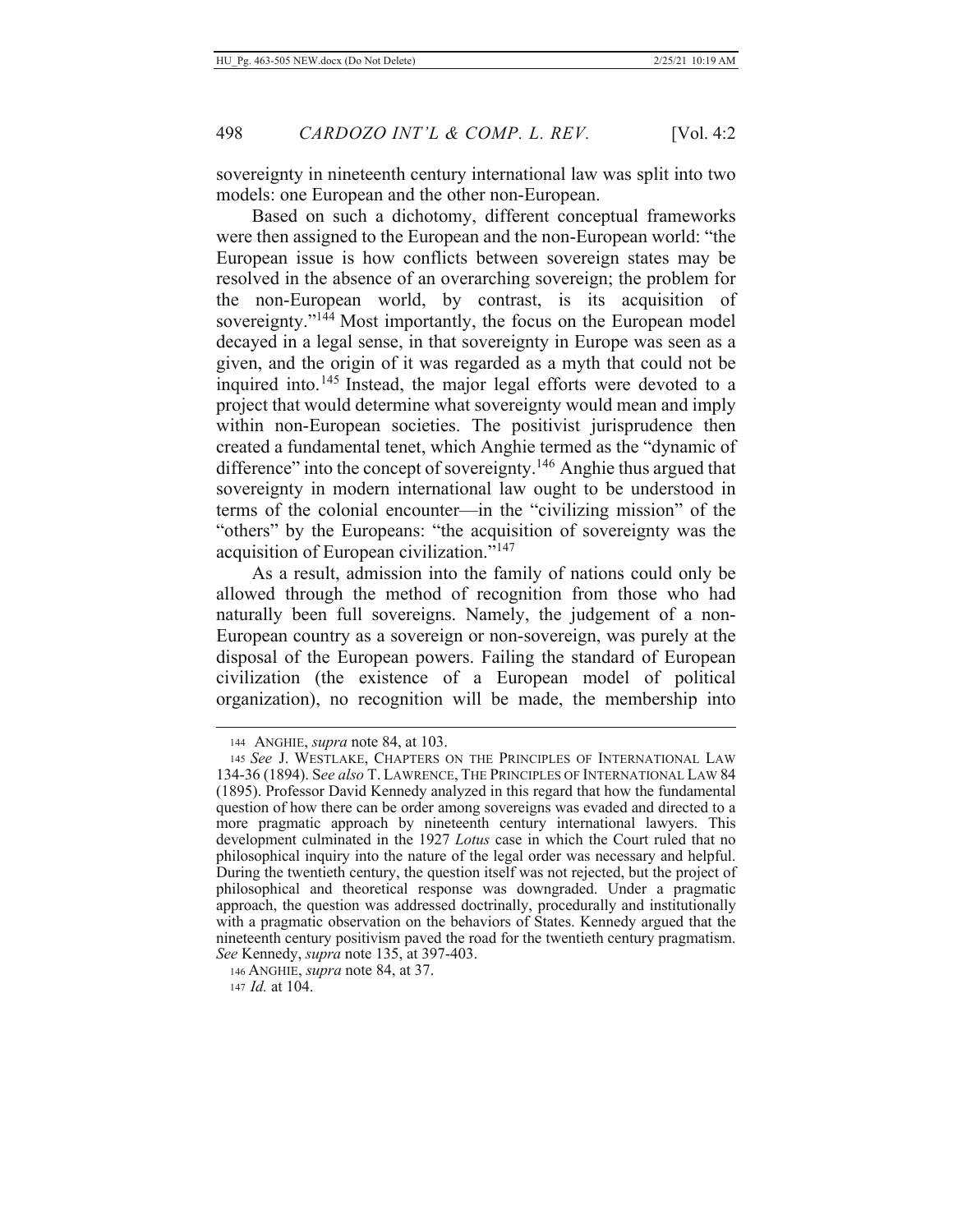international society will be denied, and no law could be applicable to that primitive community.<sup>148</sup> In that way, the primitive community would be treated as merely an object of the legal relations between sovereigns. The law of territorial acquisition thus emerged as time was required for the solution of conflicts between sovereigns in the target of various uncivilized, and thus non-sovereign regions. The different destinies of China and Japan in their nineteenth century encounter with the Western powers vividly illustrated such a law: China, due to the misleading translation of international law treatise and the deeply rooted tradition of Confucianism, failed to realize the importance of "civilization," while Japan rapidly accepted and fulfilled the standard of "civilization."<sup>149</sup> Japan was thus recognized and admitted into the Western world, whereas China was denied the capacity to enter into international relations.

The nineteenth century was also, as Professor David Kennedy pointed out, a period in which international lawyers had a blind faith in the existence of autonomous international law, while sovereignty therein was merely a product and response to this development.<sup>150</sup> The strive for a common and scientific language of sovereignty in the common Roman root across the different legal traditions in Europe, resulted in the intensification of private law analogy into international public law and eventually rendered international lawyers the partners of the project of colonialism.<sup>151</sup> However, after a unified sovereignty in absolute and abstract terms had emerged, there grew an increasing separation between private and public, municipal and international law. Only those who practiced the newly emerged public law could be considered sovereign and the single subject of international law. This resulted in the disappearance of the recognition of indigenous normative systems in the non-European world, that remained the case

150 Kennedy, *supra* note 135, at 405.  $151$  *Id.* 

<sup>148</sup> OPPENHEIM, supra note 130, at 109.

<sup>&</sup>lt;sup>149</sup> Lai Junnan (赖骏楠), Shijiu Shiji de "Wenming" yu "Yeman": cong Guojifa<br>Shijiao Chongxin Kandai Jiawu Zhanzheng (十九世纪的"文明"与"野蛮"–从国际 法视角重新看待甲午战争) [Civilization and Barbarism in the Nineteenth Century–Rethinking the First Sino-Japanese War from the Perspective of International Law], 12 PEKING U.L. REV. 109, 130 (2011) (According to Lai, W. A. P. Martin's translation of Wheaton's Elements of International Law changed the positivist style of the book into a natural law style so as to make it more acceptable to the Chinese people); *Id.* at 114.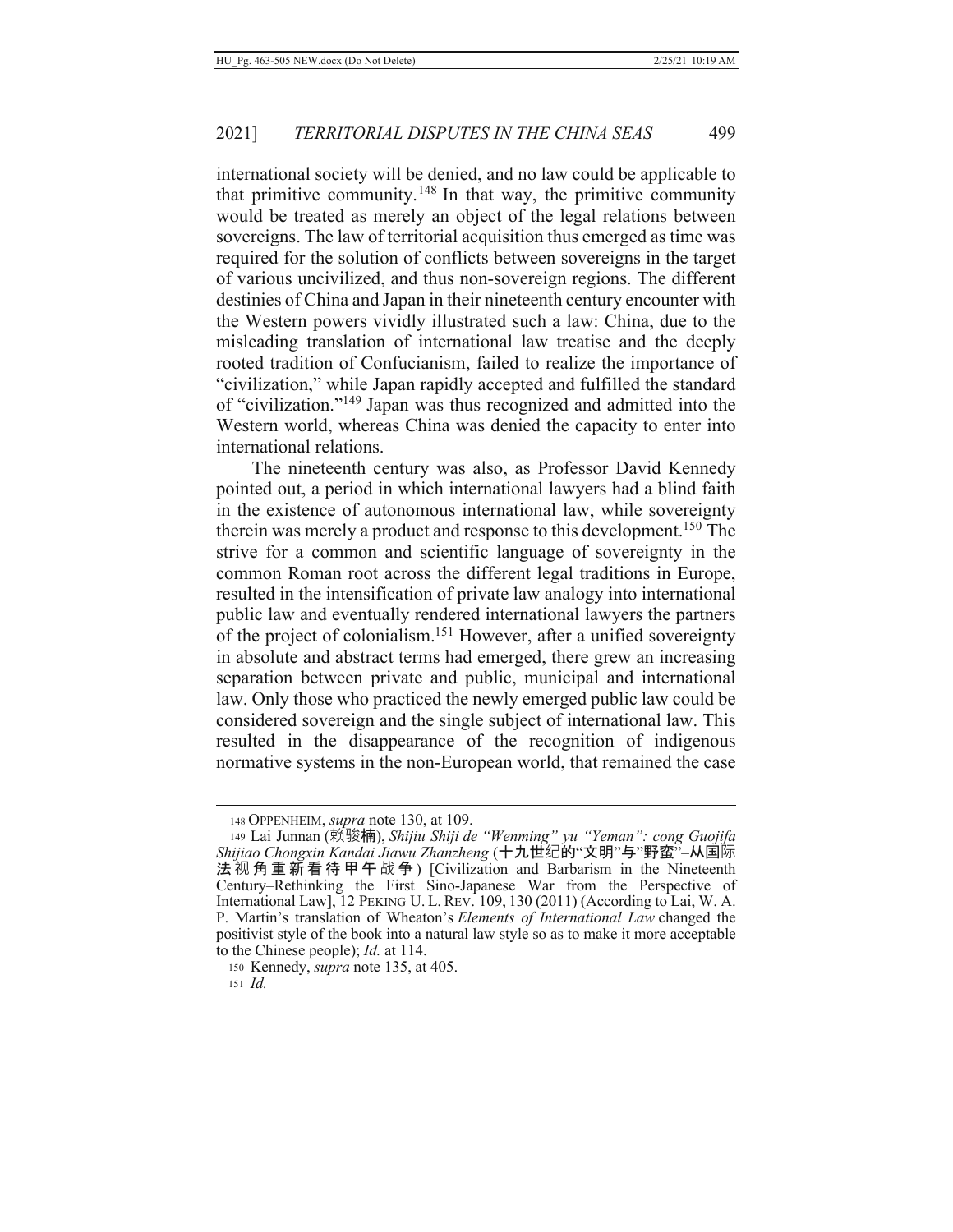in the early nineteenth century.<sup>152</sup> Territorial sovereignty during this process grew as a crucial mechanism for solving conflicts among newly defined sovereigns, as a way to assert jurisdiction within one's sphere. It thus also became a mechanism for separating sovereigns and non-sovereigns, so that if a territory did not belong to any sovereign, it was *terra nullius*.<sup>153</sup>

The problem we are concerned with is thus clear: territorial control—a political product in early modern Europe not properly justified in law—became a central "legal" criterion to exclude the uncivilized societies from being sovereign and admitted into the international society in the late nineteenth century. Just as the nineteenth century international lawyer T. J. Lawrence stated, "modern international law, being permeated throughout by the doctrine of territorial sovereignty, has adopted the latter principle as fundamental."<sup>154</sup> Moreover, sovereignty was clearly delineated into two dimensions: internal and external. The two dimensions did not necessarily influence and depend on one another. While the internal aspect of sovereignty dealt with who was supreme in the society, the external aspect looked only at whether an entity was independent in relation to others. Therefore, a State might be sovereign internally, but not externally, and vice versa.<sup>155</sup> After the trend of de-colonization in the twentieth century, the sovereign status of non-European countries had eventually been admitted via the external building of independence, rather than by the recognition of their internal political structures. The legacy of the nineteenth century tradition persists nowadays, in that sovereignty is defined in relative terms of rights and duties on an equal international plane, while no substantive elements or fabrics of it, i.e. why sovereignty is sovereign internally, are discussed.

The analysis of the nineteenth century tradition of international law has demonstrated how the legal significance of the historical origin of sovereignty in Europe decayed in the colonial encounter and how the legal issue of the illegitimacy of territorial control within a sovereign went continuously unsolved. Professor Anthony Carty further noted how the law of territory was developed in the context of

<sup>152</sup>  $Id.$  at 409-11.

<sup>153</sup> *Id.* at 408, 411-12.

<sup>154</sup> LAWRENCE, *supra* note 145, at 190.

<sup>155</sup> See MERRIAM, supra note 85, at 214-16.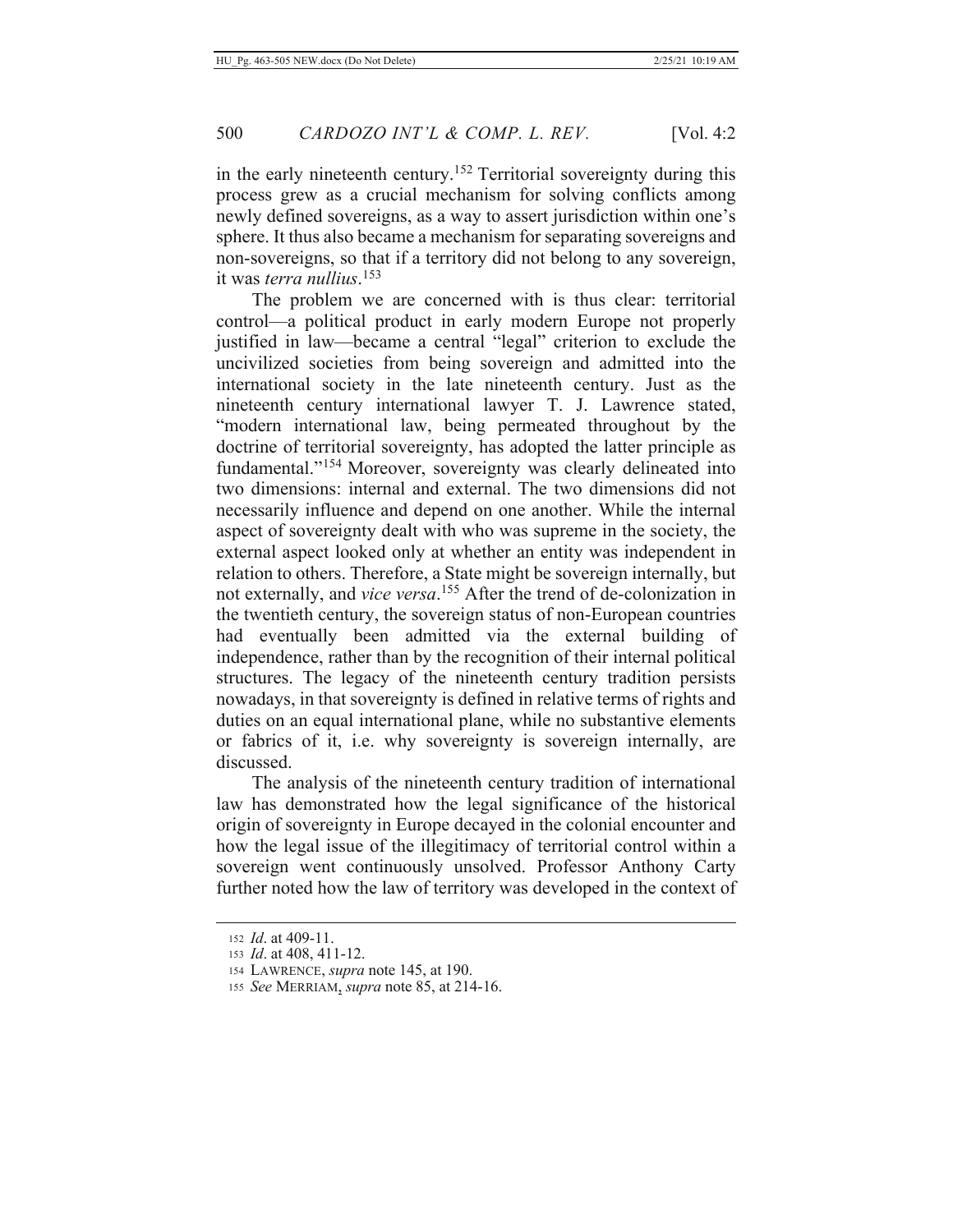the non-European world without a legal premise. He held that the doctrinal tendency in the law of territory could be traced to the nineteenth century growth of Statism, which was influenced by international lawyers who had adopted a competence theory of law.<sup>156</sup> This competence was considered legally granted by international law, in which international jurists began to see territory as an essential element of Statehood. Carty attributed the rise of the law of territory in the eighteenth and nineteenth century to the balance of power doctrine in the public law tradition, resting on European treaties. He pointed out that before the Industrial Revolution, power was measured mainly in terms of territory.<sup>157</sup> However, the intra-Europe treaty framework of territorial settlements, e.g. marriage, inheritance, or cession, which affected the balance of power, were not seen as legal

in the sense of forming part of the modern law of territory.<sup>158</sup> It was denied that there had existed general rules of territory in the European frontier disputes.<sup>159</sup> Hence, in the sense of the formation of modern law of territory, it was only a question of the legal rights to acquire marginal and remote territory outside of Europe. As a result, "law focused on method of acquisition of territory and not the uses to which it might be put." $160$  Carty identified that the transplanting of private property concepts into the international law of territory, was to conceptually make the law concerned with "exchange," but not with "use." "Use" is only within the discretion of the owner.<sup>161</sup> Therefore, the law is not concerned with whether there should be rights over territory but is merely concerned with the transfer of territory. He thereby argued that the international legal system was hypothetical and supposed that "no social, material or other basis was provided."<sup>162</sup> He commented in particular that "[t]he real problem is that in certain circumstances effective control of territory is undermined because the legitimacy of this control is in question." $163$  This statement echoes the aforementioned impasse of international law, in which territorial sovereignty is pre-supposed and not justified by law.

- 157 *Id.* at 48.
- $158$  *Id.*
- 159 *Id.* at 49.
- 160 *Id.* at 43, 44.
- 161 *Id.* at 53.
- 162 CARTY, *supra* note 60, at 44.
- 163 *Id.* at 58.

<sup>156</sup> CARTY, *supra* note 60, at 43.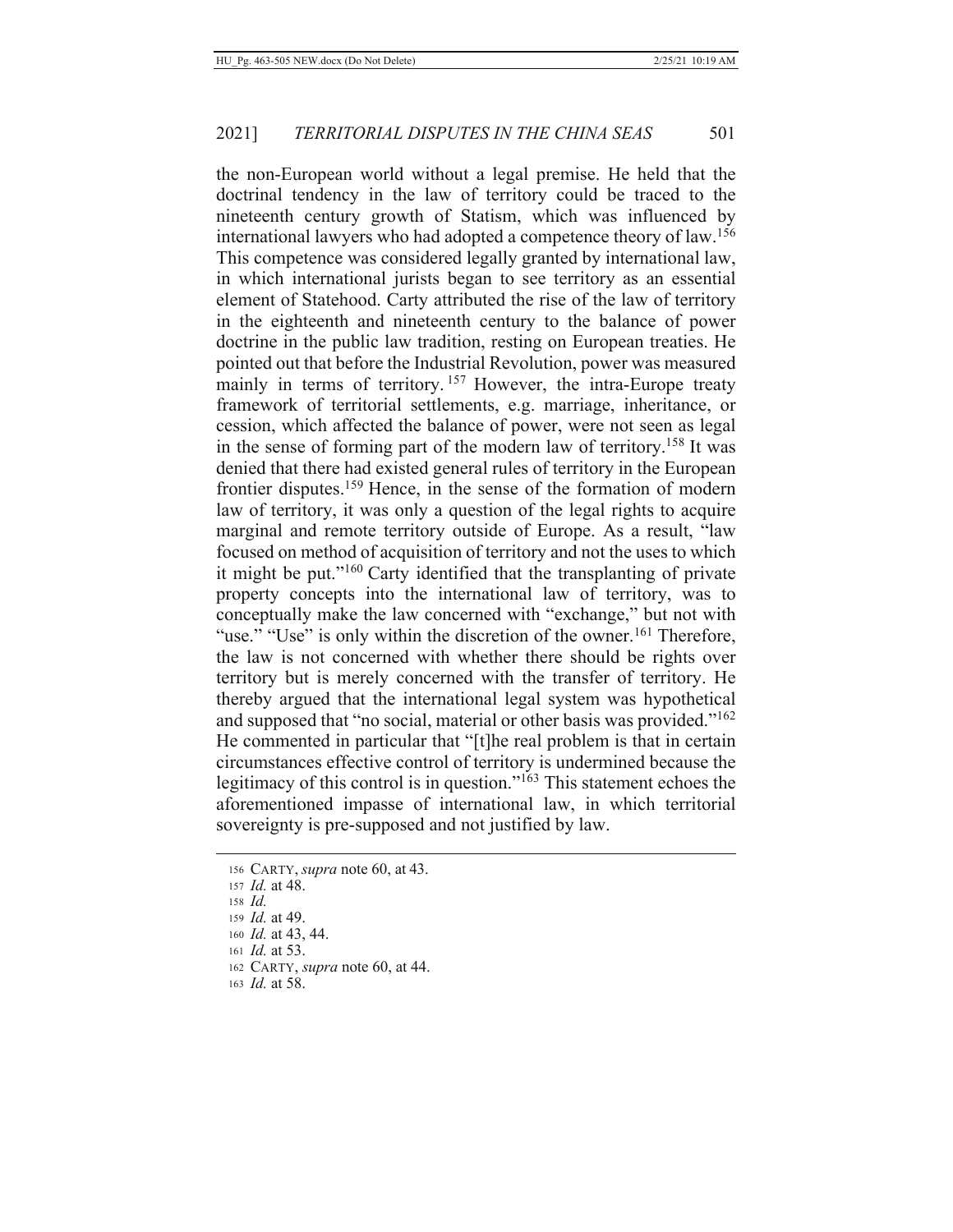## C. Internal and External Territorial Rights: Implications for the  $China$  Seas Disputes

In the previous historical analysis, the circumstances were outlined to showcase how the law of territory developed, independent of a legal foundation. The law of territory in its formation was, in reality, the law of acquiring marginal territories. It can be perceived that the territory in Statehood and the territory a State acquires after its birth, are conceptually not the same thing. To mingle these two concepts of territory, causes both confusion and creates an impasse of international law as previously stated.

The dualism of the nineteenth century conception of sovereignty into internal and external sovereignty has made clear that there exist two different types of territorial rights, which modern and contemporary international law is indifferent to distinguish. One is a State's right to its original territory, the one that the State is based on (hereafter "internal territorial right"). The other is a State's right to marginal territory, the one that the State acquires after its birth (hereafter "external territorial right"). It is fairly necessary to differentiate these two kinds of territorial rights, for the reason that they in fact derive from different sources. The former, in particular due to its European origin, has so far been a matter of political fact rather than law, while the latter is an inference from the former and is therefore assumed. Both are not properly justified by law. The law of territory only focuses on acquisition of external lands but is never conscious about the internal premise of territorial rights. Such a negligence of internal territorial right is caused by the nineteenth century positivist exclusion of the origin of sovereignty from the law. The positivist conception of sovereignty understood itself, only through expansion and extension (acquisition of external territories).<sup>164</sup> Therefore, it is not possible to make clear what internal territorial right is by merely inquiring into modern and contemporary international law. The law of internal territorial rights must be about the historical origin of sovereignty in Europe, that is before the modern international law was created. The conceptualization of internal territorial right ought to be an engagement of interdisciplinary analysis about the origin of sovereignty and territory, so as to establish its legal aspects. In this regard, a way to examine the legitimacy of China's

<sup>164</sup> Anghie, *supra note* 84, at 57.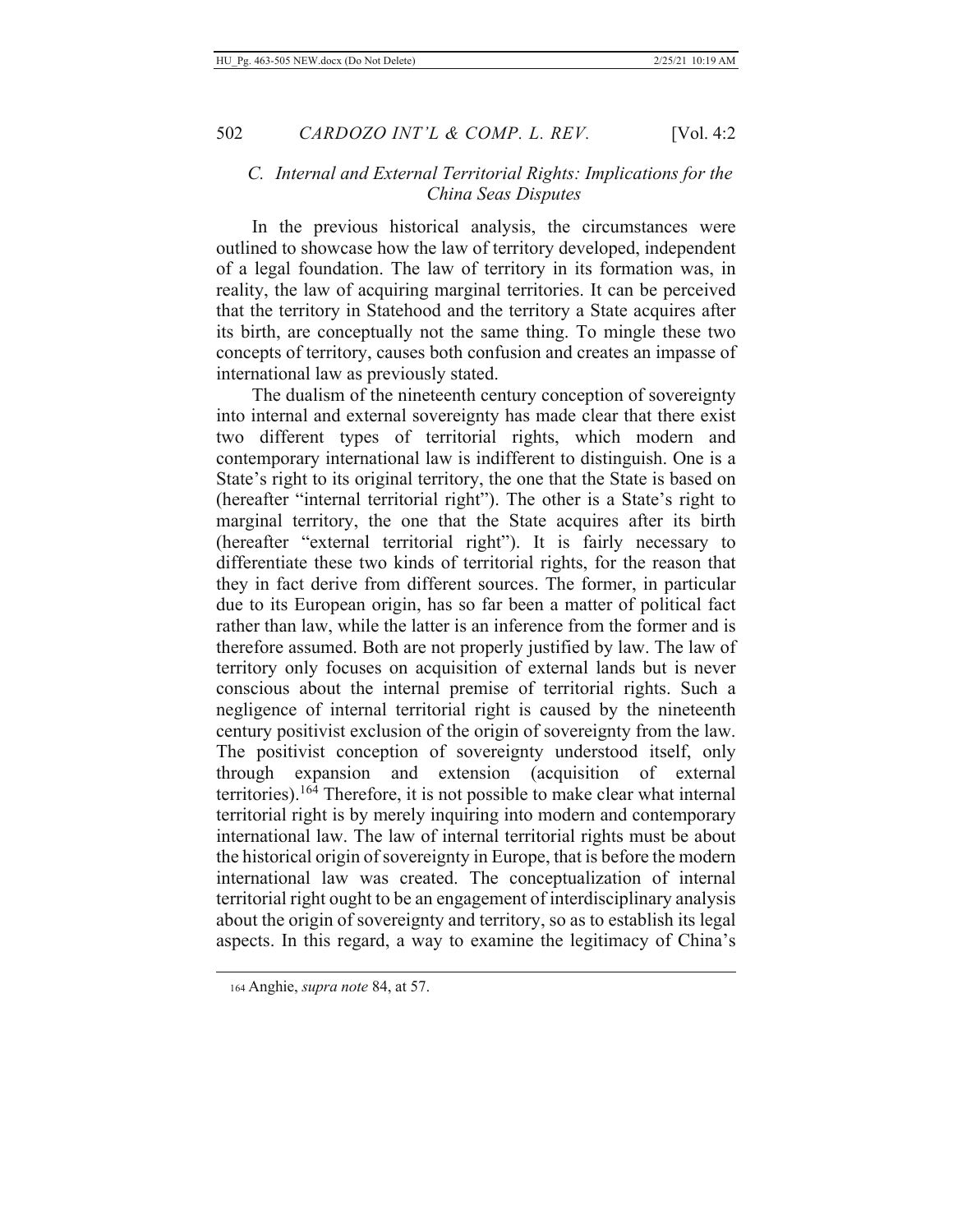historical claims to territorial sovereignty, is to determine whether China's historical evidences can theoretically be tested under the law of internal territorial right. As such, what suffices as a European title to territorial sovereignty in a legal sense, is the most essential question.

The concept of external territorial right mainly refers to the modern law of territorial acquisition. Still, it is necessary to refine the meaning of external territorial right. There are five traditional modes of territorial acquisition in the doctrine: occupation, prescription, conquest, cession, and accretion.<sup>165</sup> Not all five of the modes fall into the category of external territorial right. A distinction should further be made, as to whether they create or transfer territorial sovereignty for States. This is to say, if a mode deals with original territorial sovereignty within a State, this mode should be regarded as transfer of existing territorial sovereignty and relates more to internal territorial right. If a mode deals with the creation of a new territorial sovereignty for States over a piece of land, that created territorial sovereignty should be regarded as an external territorial right. Occupation and accretion are two modes of territorial acquisition that create territorial sovereignty (original titles) for States over a piece of land. 166 Occupation can be regarded as the typical mode of external territorial right. Accretion is likened to a physical process and usually involves very tiny pieces of land. Its legal effects in territorial changes could almost be ignored. It is legally not very significant to talk about accretion, though it creates an external territorial right. Conquest and cession are two modes that deal with the transfer of existing territorial sovereignty from one State to another.<sup>167</sup> The territory concerned should first have been that of the original territory of one State, and the transfer of territory is done in a way so as to transfer the internal supremacy of that place. In this sense, these two modes are related to internal territorial right, in that they establish a new power over a territory, rather than create a new territory by a power.

Prescription is the most difficult mode to categorize. On the one hand, it recognizes the existence of a prior owner in the first instance. However, on the other hand, a long period of possession of a territory, without protest from the prior owner, signifies that the land has been abandoned and become *terra nullius*. Thus, it is unclear whether

<sup>165</sup> See SHAW, supra note 13, at 358; BROWNLIE, supra note 18, at 127.

<sup>166</sup> BROWNLIE, *supra* note 18, at 127.

<sup>167</sup> SHAW, *supra* note 13, at 360-61.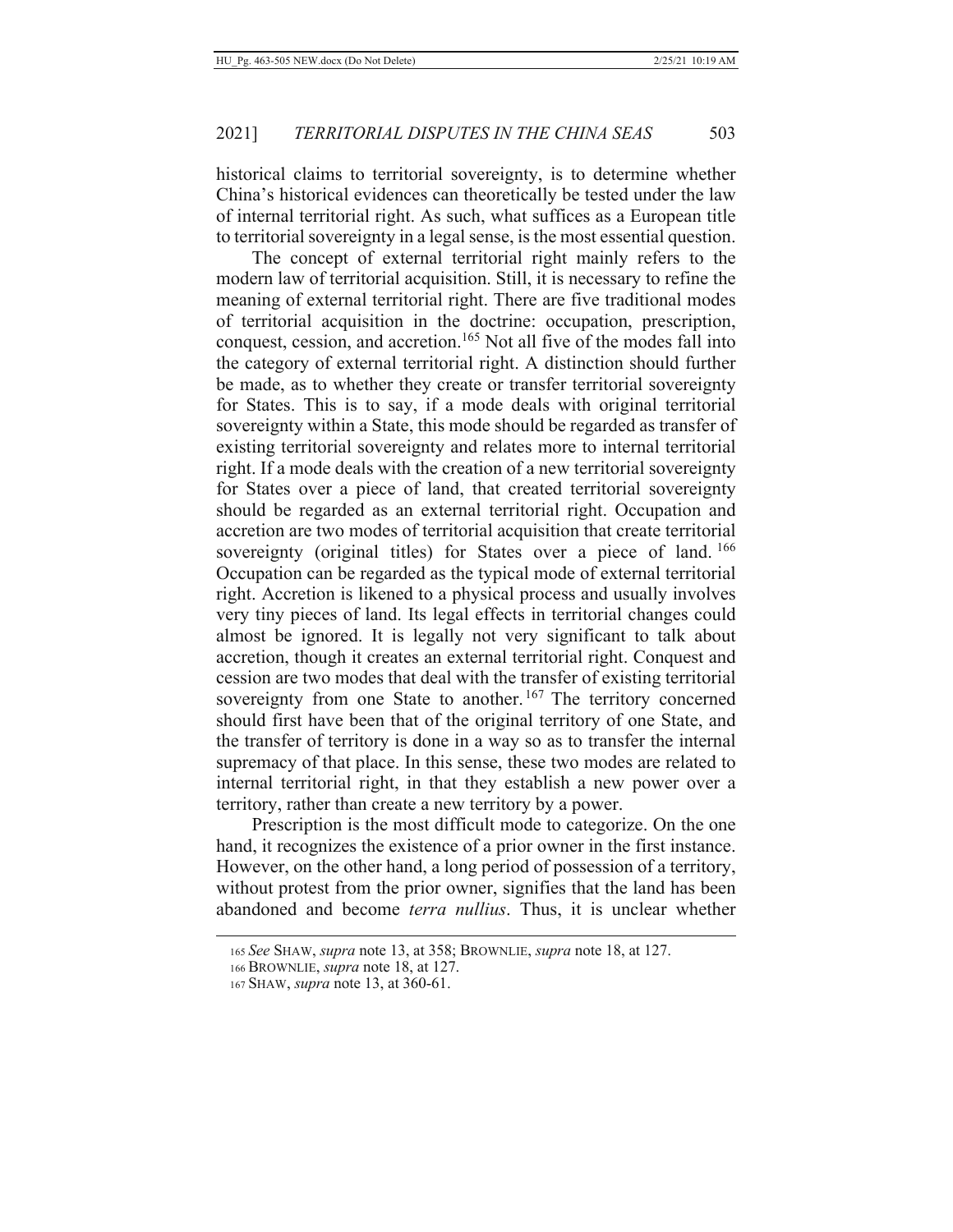504

prescription creates or transfers territorial sovereignty. Doubt had been raised over the classification of prescription.<sup>168</sup> Fortunately, this ambiguity does not influence the China Seas disputes, as only the mode of occupation is officially resorted to by Japan, Vietnam, and the Philippines. As the doctrine of occupation assumes a pre-existing international person—a modern State—to carry out the act of occupation, it relies on pre-existing territorial sovereignty of the occupying State. As noted earlier, the legitimacy of occupation or external territorial right depends on the legitimacy of original territorial sovereignty or internal territorial right. The pending nature of the legitimacy of territorial sovereignty in modern international law makes the legal validity of the doctrine of occupation an open question.

## V. CONCLUDING REMARKS

The philosophical inquiry in this article establishes a new analytical framework to apply to and examine the China Seas claims, focusing on the central concept of territorial sovereignty rather than the modes of territorial acquisition. The re-conceptualization of territorial sovereignty into internal and external territorial rights, serves as the central pillar for further exploration into the legitimacy of territorial sovereignty. This article broadens the existing legal vision of the concept of territorial sovereignty, in particular its political underpinnings and the historical context of how the law of territory grew. Under such a contextual analysis, it situates the conflict between China's historical claims and the modern claims of other disputants, into the outstanding question of the legitimacy of original territorial control by European States in international law.

Therefore, a final answer to the China Seas disputes cannot simply be sought in positive international law, as the scope of the central conflict goes beyond the theoretical framework of international legal positivism. For a final conclusion on whose title is legitimate in the territorial disputes in the China Seas, it is necessary to examine two further issues: first, the historical origin and legitimacy of territorial sovereignty in Europe, which requires interdisciplinary

<sup>168</sup> See D. Johnson, Consolidation as a Root of Title in International Law, 13 CAMBRIDGE L.J. 215, 217 (1955). For a specific survey on prescription, see D. Johnson, Acquisitive Prescription in International Law, 27 BRIT. Y.B. INTL L. 332  $(1950).$